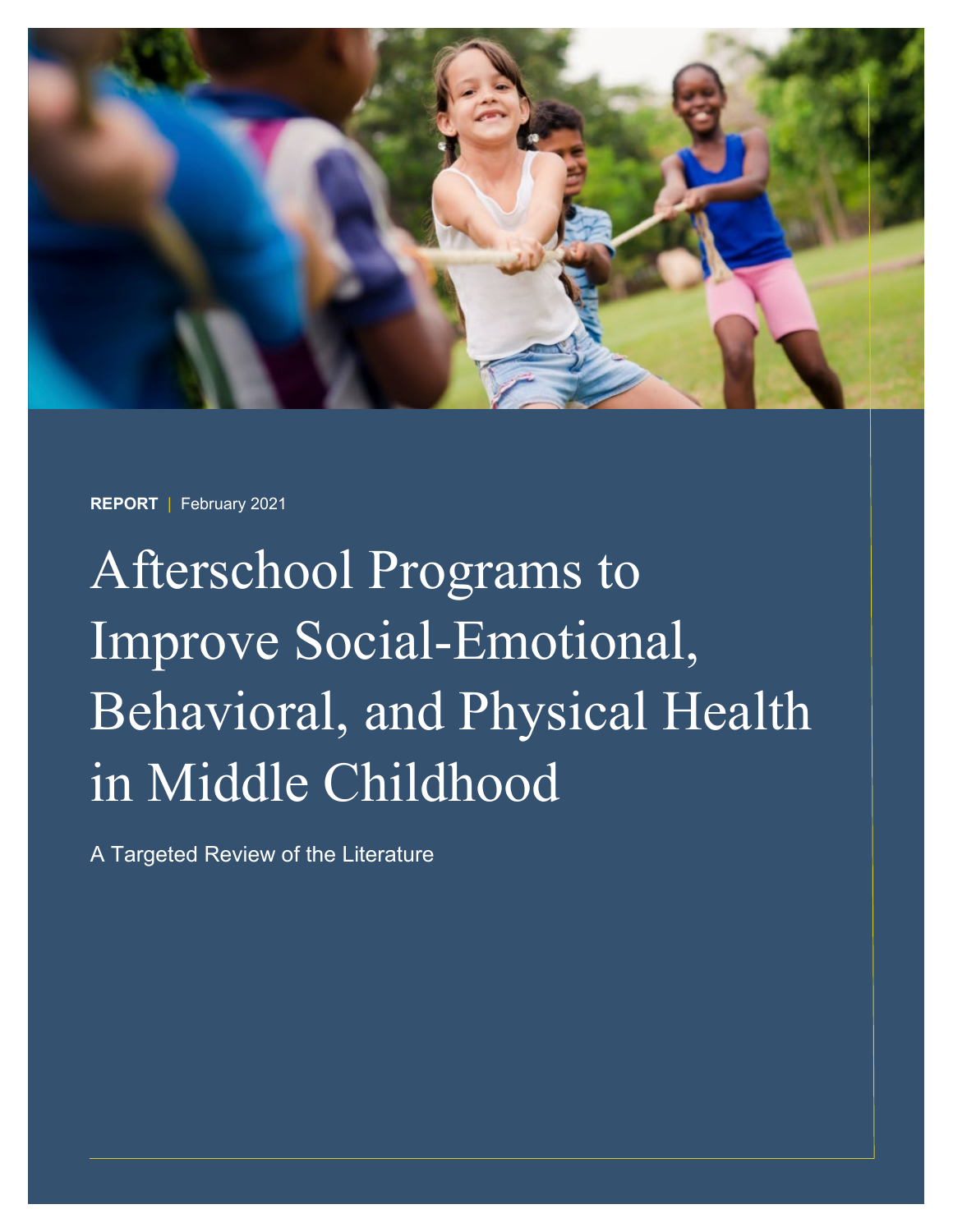**REPORT** | February 2021

# Afterschool Programs to Improve Social-Emotional, Behavioral, and Physical Health in Middle Childhood

A Targeted Review of the Literature

#### **Authors**

Mariel Sparr, Colleen Morrison, Kassandra Miller, and W. Todd Bartko, James Bell Associates Stacy Frazier, Florida International University

#### **Submitted to**

Pamala Trivedi, Ph.D., Project Officer Office of the Assistant Secretary for Planning and Evaluation U.S. Department of Health and Human Services Contract Number: HHSP233201500133I

Alexia Blyther, MSW, LIC SW and Stephanie Alexander, MS Office on Women's Health Office of the Assistant Secretary for Health U.S. Department of Health and Human Services

#### **Prepared by**

James Bell Associates 3033 Wilson Boulevard, Suite 650 Arlington, VA 22201 (703) 528-3230 [www.jbassoc.com](http://www.jbassoc.com/)

W. Todd Bartko, Ph.D. Project Director

This report is in the public domain. Permission to reproduce is not necessary. Suggested citation: Sparr, M., Frazier, S., Morrison, C., Miller, K., & Bartko, W.T. (2020). *Afterschool programs to improve social-emotional, behavioral, and physical health in middle childhood: A targeted review of the literature*. Washington, DC: Office of the Assistant Secretary for Planning and Evaluation & Office on Women's Health, Office of the Assistant Secretary for Health, U.S. Department of Health and Human Services.

#### **Disclaimer**

The views expressed in this publication do not necessarily reflect the views or policies of the Office of the Assistant Secretary for Planning and Evaluation, Office on Women's Health, Office of the Assistant Secretary for Health, or the U.S. Department of Health and Human Services. This report and other reports sponsored by the Office of the Assistant Secretary for Planning and Evaluation are available at [www.aspe.hhs.gov.](http://www.aspe.hhs.gov/)

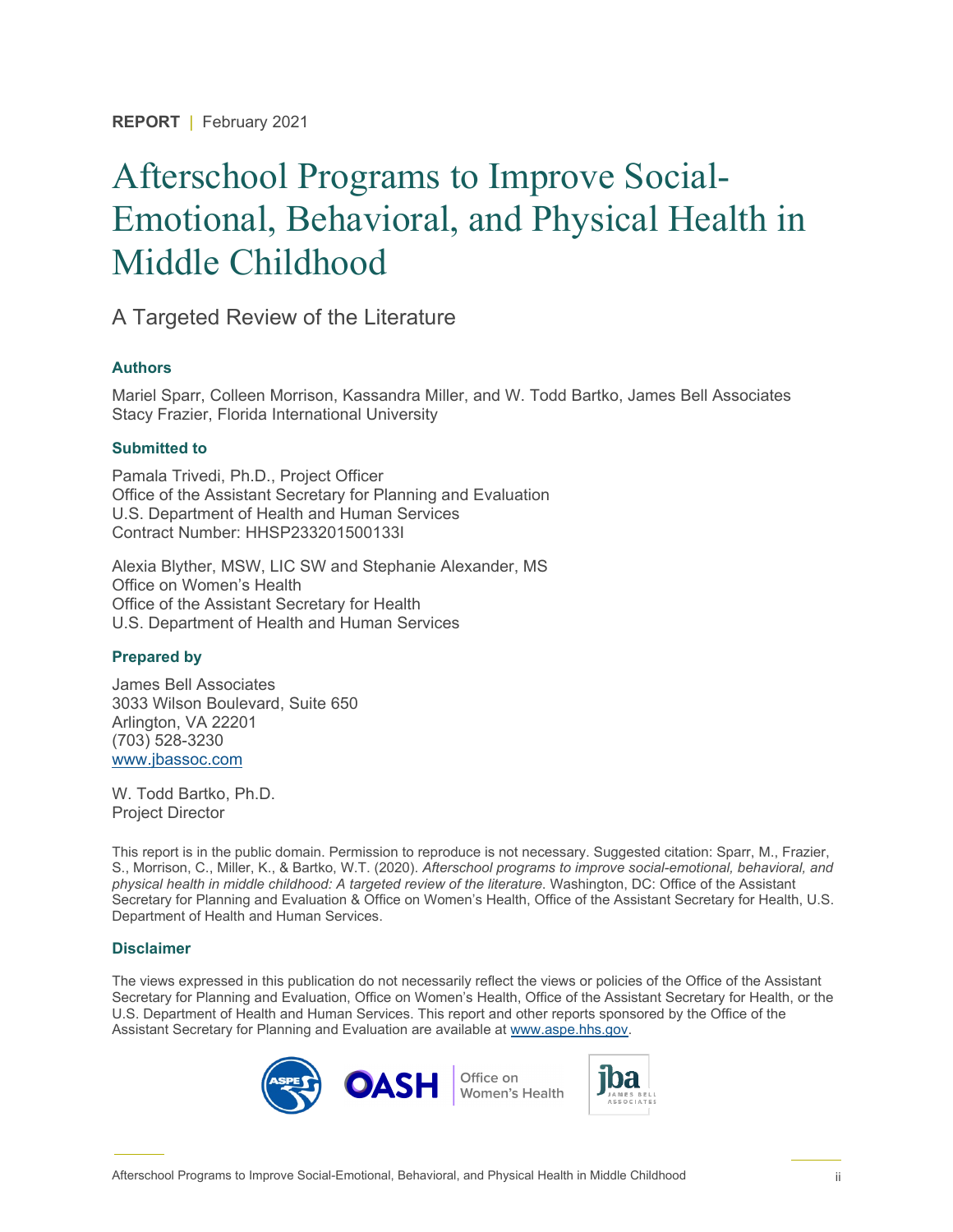# **Contents**

| Social-Emotional, Behavioral, and Physical Health During Middle Childhood  3                                                                                      |  |
|-------------------------------------------------------------------------------------------------------------------------------------------------------------------|--|
| Afterschool Programs: An Opportunity to Promote Social-Emotional, Behavioral, and Physical                                                                        |  |
| Evidence for Improved Outcomes in Social-Emotional, Behavioral, and Physical Health Associated                                                                    |  |
|                                                                                                                                                                   |  |
| Research Question 1: What Afterschool Programs Report Positive Outcomes in Social-                                                                                |  |
| Emotional, Behavioral, and Physical Health During Middle Childhood? 8                                                                                             |  |
|                                                                                                                                                                   |  |
|                                                                                                                                                                   |  |
|                                                                                                                                                                   |  |
| Research Question 2: What Is the Evidence for Differential Impacts by Gender,<br>Particularly in Programming and Interventions That Promote Physical Activity? 16 |  |
| Research Question 3: What are the Characteristics of Programs, Participants, and                                                                                  |  |
| Families in Studies Reporting Positive Outcomes in Social-Emotional, Behavioral, and                                                                              |  |
|                                                                                                                                                                   |  |
|                                                                                                                                                                   |  |
|                                                                                                                                                                   |  |
|                                                                                                                                                                   |  |
| Research Question 4: What Routines, Content, and Activities Are Included in Programs                                                                              |  |
|                                                                                                                                                                   |  |
|                                                                                                                                                                   |  |
|                                                                                                                                                                   |  |
|                                                                                                                                                                   |  |
|                                                                                                                                                                   |  |
|                                                                                                                                                                   |  |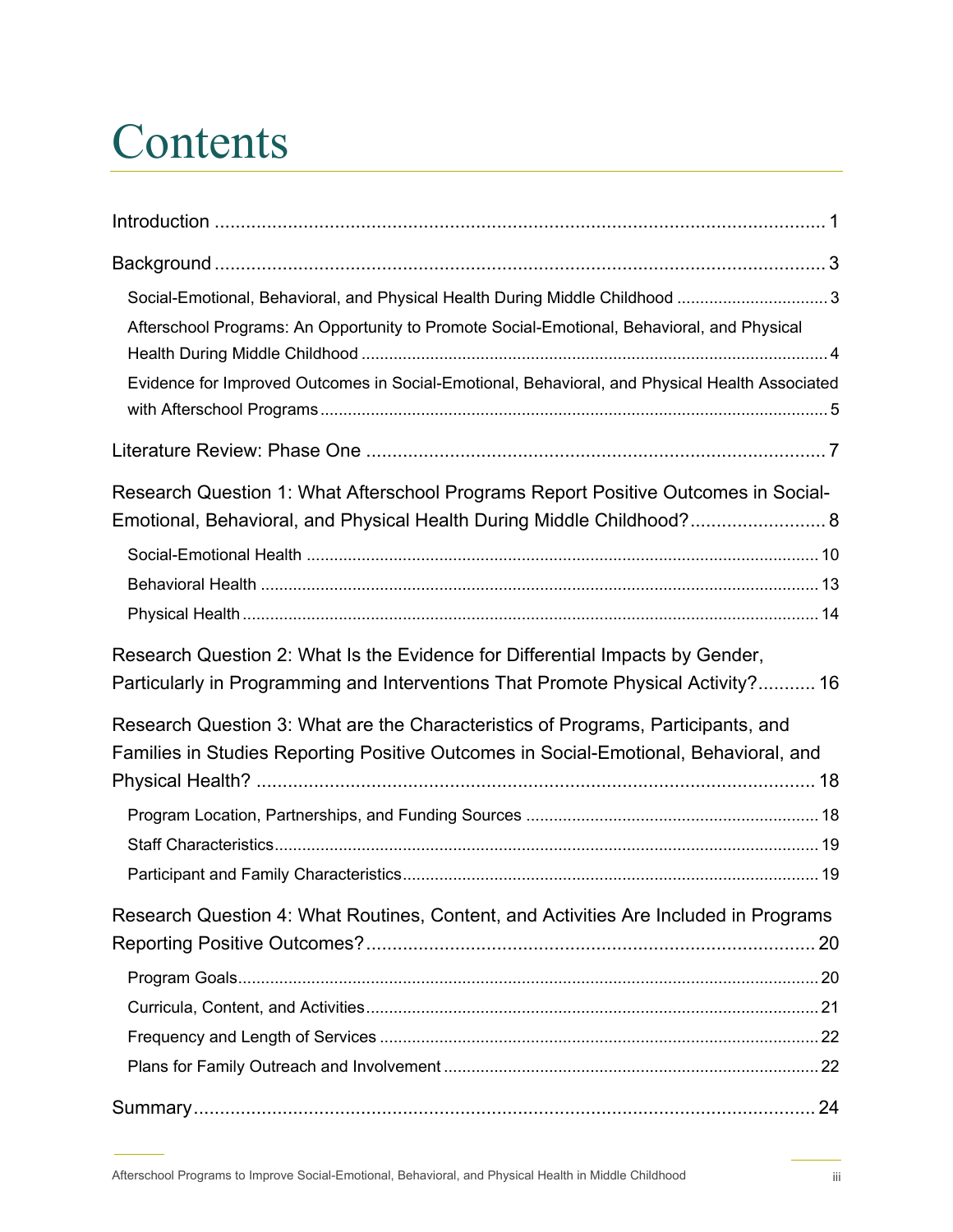### **Exhibits**

| Table 1. Programs Reporting Outcomes in Social-Emotional, Behavioral, and Physical |  |
|------------------------------------------------------------------------------------|--|
|                                                                                    |  |
| Table 3. Programs Reporting Outcomes in Social-Emotional Health  12                |  |
|                                                                                    |  |
|                                                                                    |  |
|                                                                                    |  |
|                                                                                    |  |
| Table 8. Description of Programs Reporting Positive Outcomes in Social-Emotional,  |  |
|                                                                                    |  |
|                                                                                    |  |
|                                                                                    |  |
|                                                                                    |  |
| Table A5. List of Outcomes Reported in Social-Emotional, Behavioral, and Physical  |  |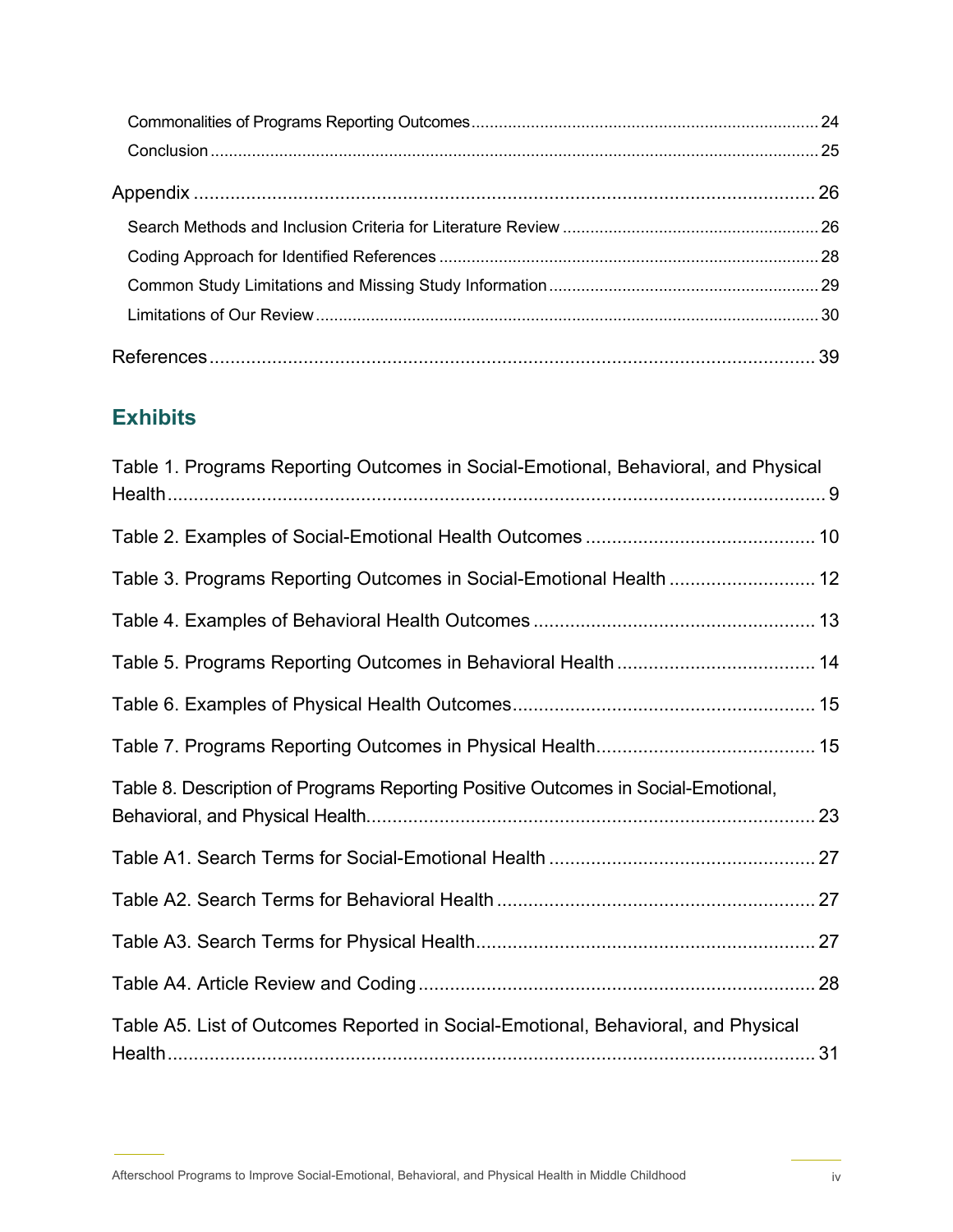# <span id="page-4-0"></span>Introduction

Middle childhood, defined here as 6 to 12 years of age, is an important developmental period as children transition toward formal schooling and greater autonomy. The literature defines domains of child development, including social-emotional, behavioral, and physical health and documents how they interrelate and influence one another.<sup>[1](#page-42-1)</sup> Children's well-being across domains often correlates, and improvements in one domain may influence improvements in others. Unfortunately, economically vulnerable children often face caregiving situations and adverse environments that threaten optimal healthy development. $^{\rm 2}$  $^{\rm 2}$  $^{\rm 2}$   $^{\rm 3}$  $^{\rm 3}$  $^{\rm 3}$ 

Greater cognitive capacities during middle childhood also bring greater awareness of gender-specific social expectations and pressures to adhere to gender norms.<sup>[4](#page-42-4)</sup> Gender differences in physical activity emerge during this time, especially among low-income minority girls who tend to engage in less physical activity during late childhood and early adolescence.<sup>[5](#page-42-5)</sup> Decreased physical activity predicts later health and behavioral health disparities, including obesity and higher rates of behavioral health issues. [6](#page-42-6)

Afterschool programs provide an opportunity to mitigate these risk factors and support equitable healthy development during middle childhood for both boys and girls.<sup>[7](#page-42-7)</sup> This targeted literature review sought to identify afterschool programs serving children 6 to 12 years of age that report positive social-emotional, behavioral, and physical health outcomes and to determine if there is any d[i](#page-4-1)fferential programming or impact by gender.<sup>i</sup> This review focuses on research analyzing the experiences of boys and girls using a gender perspective,<sup>[ii](#page-4-2)</sup> rather than biological sex.

1. What afterschool programs<sup>[iii](#page-4-3)</sup> report posit[iv](#page-4-4)e outcomes in social-emotional,<sup>i[v](#page-4-5)</sup> behavioral,<sup>v</sup> and physical health<sup>[vi](#page-4-6)</sup> during middle childhood?

<span id="page-4-1"></span>i Gender refers to the socially constructed roles, behaviors, and identities of people, while sex refers to a set of biological attributes that are associated with physical characteristics. Definitions for these terms are adapted from Heidari, S., Babor, T. F., De Castro, P., Tort, S., & Curno, M. (2016). Sex and gender equity in research: Rationale for the SAGER guidelines and recommended use.

<span id="page-4-2"></span>Research Integrity and Peer Review, 1(1), https://doi.org/10.1186/s41073-016-0007-6<br><sup>ii</sup> For this review, we focused on research analyzing the experiences of boys and girls using a gender perspective rather than a focus on biological sex

If The term program is used to refer to programs, interventions, models, or curricula.

<span id="page-4-4"></span><span id="page-4-3"></span>iv Social-emotional health refers to the skills children need to recognize and manage emotions, form positive relationships, resolve relationship conflicts, exercise executive functioning and control, and engage in responsible decision making. The Collaborative for Academic, Social, and Emotional Learning (CASEL) [\(http://casel.org\)](http://casel.org/) defines social and emotional learning competencies as the cognitive, affective, and behavioral abilities necessary to be successful in school, work, and life. CASEL's competencies include skills related to self-awareness, self-management, social awareness, responsible decision making, and relationship skills.

<span id="page-4-5"></span>v Behavioral health is a general term that encompasses the promotion of emotional health and the prevention of mental illness and symptoms of behavioral health disorders (such as anxiety, depression, disruptive behavior, impulsivity, or hyperactivity). See <https://www.samhsa.gov/grants/grants-glossary#B>

<span id="page-4-6"></span>vi Physical health includes overall health and lifestyle behaviors, such as nutrition and physical activity.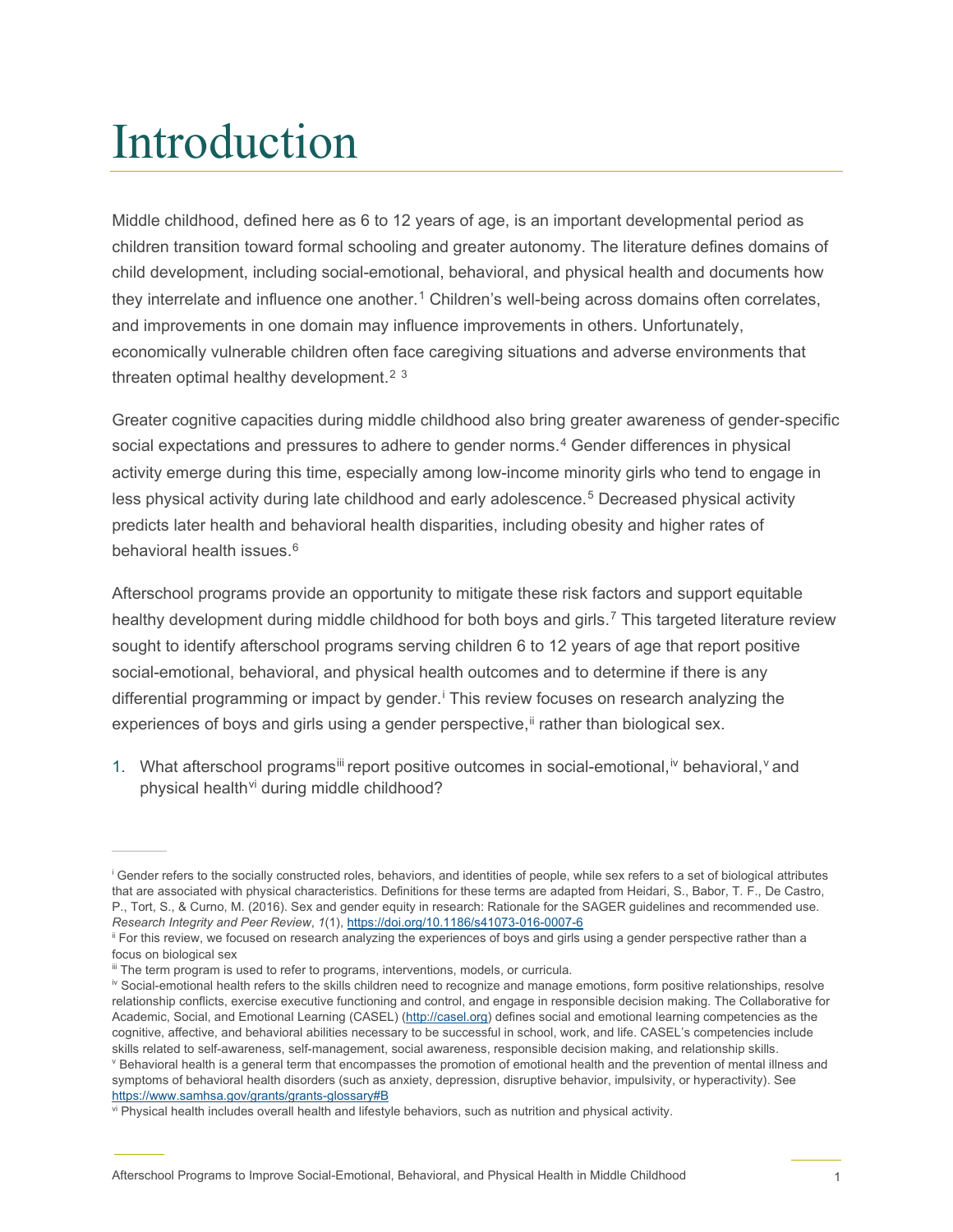- 2. What evidence is there for differential impacts by gender, particularly in programming and interventions, that promote physical activity?
- 3. What are the characteristics of programs, participants, and families for afterschool programs reporting positive outcomes in social-emotional, behavioral, and physical health?
- 4. What routines, content, and activities are included in programs reporting positive outcomes?

Afterschool-program research and documentation that reports beneficial social-emotional, behavioral, and physical health outcomes often argues that such programs are uniquely situated to promote healthy development during middle childhood and include evidence for positive correlations between programs and healthy outcomes. As background, we summarize and synthesize the claims made and data offered in each domain.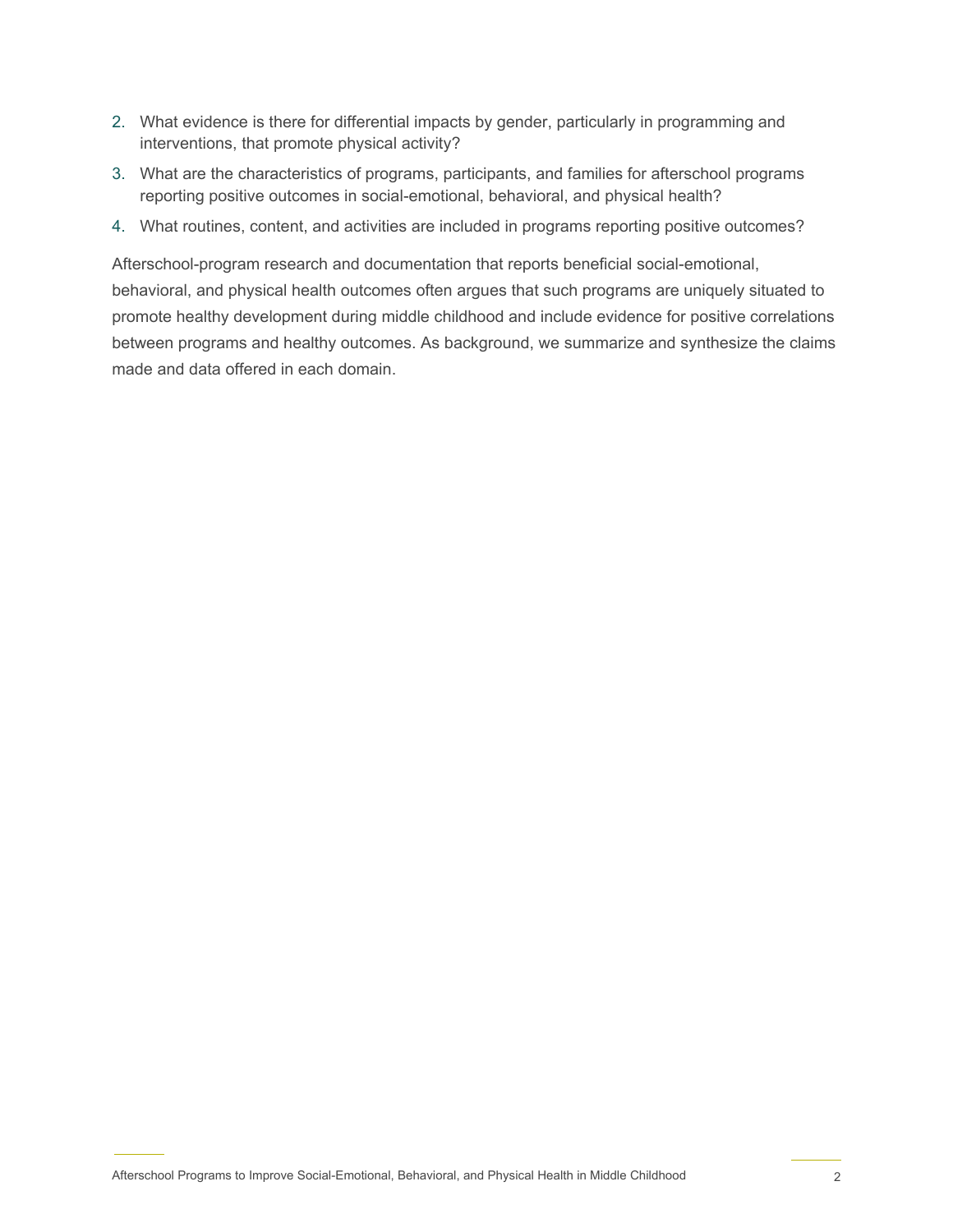# <span id="page-6-0"></span>Background

# <span id="page-6-1"></span>Social-Emotional, Behavioral, and Physical Health During Middle Childhood

Middle childhood coincides with some of the biggest changes in contextual and social expectations faced by children.<sup>[8](#page-42-8) [9](#page-42-9)</sup> The transition to formal schooling, changes in relationships with caregivers, and increasing social responsibilities, along with more complex cognitive functioning are just some of the major changes occurring during these years. Children's thinking transitions from one-dimensional, highly differentiated thought processes toward multidimensional, integrated cognitive functioning. This brings about more realistic perceptions of the self, others, and emotions; middle childhood is marked by the important developmental task of mastering more adult-like understandings.

Through peer relationships, children practice and develop important social-emotional and behavioral skills, such as perspective taking, problem solving, self-regulation, and empathy development. $^{\rm 10}$  $^{\rm 10}$  $^{\rm 10}$ These noncognitive factors encompass a variety of skills, behaviors, and attitudes that arm children with social and emotional competencies to perform well in school and function in society. [11](#page-42-11) [12](#page-42-12) For example, children are more likely to be successful in school if they can (1) develop healthy relationships, (2) demonstrate confidence, (3) concentrate and persist at difficult tasks, and (4) communicate their emotions effectively. [13](#page-42-13) As children move toward greater autonomy, the development of these competencies becomes increasingly important for not only academic success, but also for making good decisions and assuming personal responsibilities. [14](#page-42-14) Skills developed during this time are foundational for the more complex skills children need as they move into adolescence. [15](#page-42-15) There is also evidence that increasing children's social competencies and skills and attachment to school during middle childhood prevents risky health behaviors in later childhood and adolescence, such as criminal behavior, drinking, and pregnancy. [16](#page-42-16)

In addition to developing social-emotional and behavioral competencies, children are learning about healthy eating habits and developing preferences for physical activities and how they spend their free time, often modeling behaviors of parents and peers. [17](#page-43-0) Exposure to healthy foods during this time can help children develop healthy food preferences and overcome food aversions. Likewise, opportunities for engaging in enriching physical activities can influence later behaviors and foster habits related to healthy and active living. Such habits are not only important for preventing later diseases and adult obesity, but they may also improve social-emotional development, mental health, and cognitive development.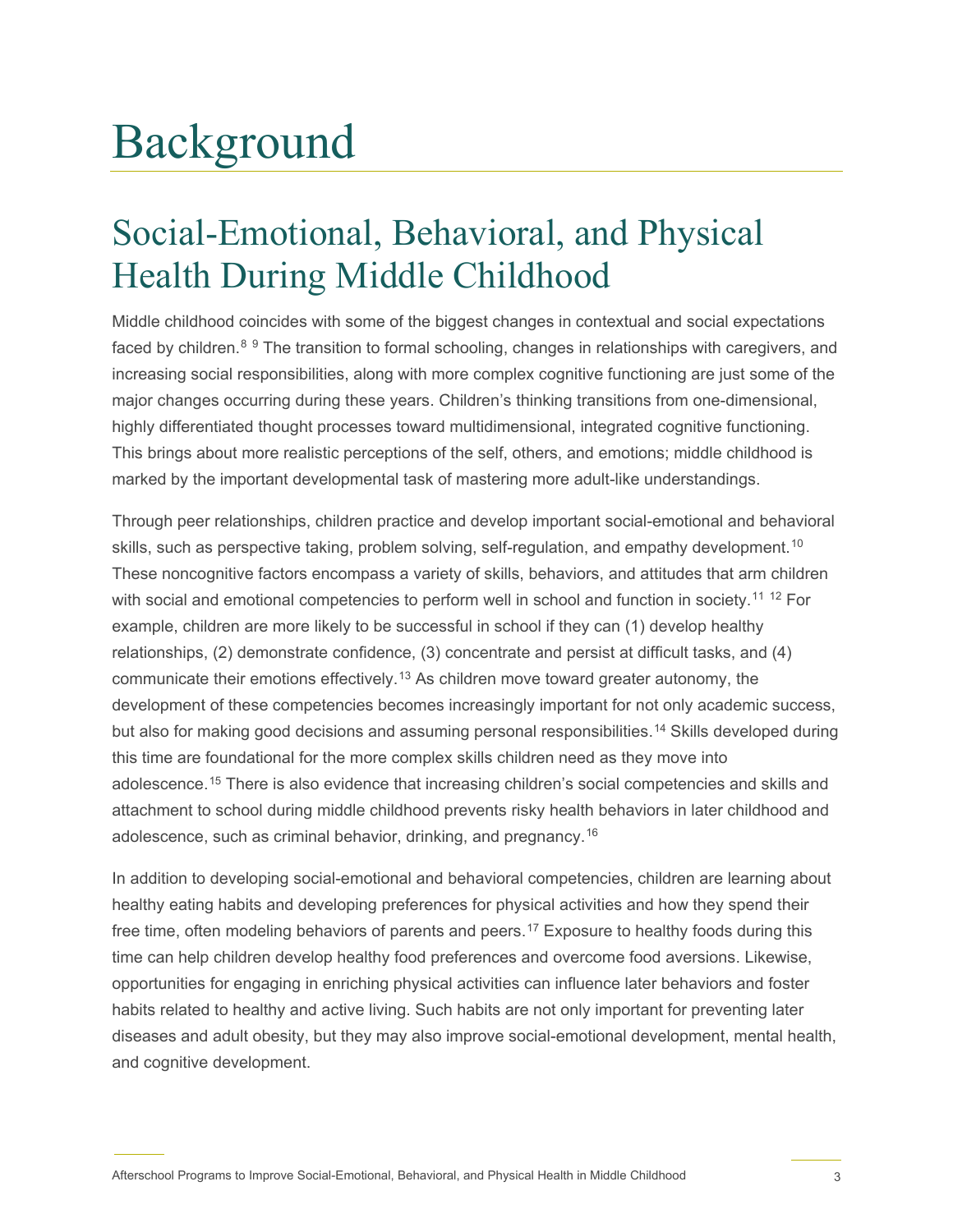Promoting healthy eating habits and behavioral choices during middle childhood may be especially beneficial for preventing later health disparities among adolescent girls. During middle childhood and throughout adolescence, girls tend to be less physically active than boys. [18](#page-43-1) [19](#page-43-2) Historically, there are many stereotypes, assumptions, and expectations surrounding gender and the behaviors, interests, and attitudes that are considered more appropriate for females. [20](#page-43-3) Awareness of how these cultural gender norms influence girls' decisions to engage or not engage in physical activities can inform the development of more gender-informed and gender-specific programs (such as Girls on the Run).<sup>[21](#page-43-4)</sup><sup>22</sup>

It is important to note that the aspects of social-emotional, behavioral, and physical health we examine do not operate in isolation from one another. Specifically, children's well-being across the three domains often correlates; improvements in one domain may influence improvements in other domains.[23](#page-43-6) For example, improvements in social-emotional competencies such as self-regulation may contribute to improved behavioral health by reducing problem behaviors. [24](#page-43-7) Additionally, prior studies found more physically fit children exhibit improved cognitive functioning and greater attention and decision-making skills. [25](#page-43-8)

# <span id="page-7-0"></span>Afterschool Programs: An Opportunity to Promote Social-Emotional, Behavioral, and Physical Health During Middle Childhood

Organized afterschool programs<sup>[vii](#page-7-1)</sup> serve millions of children.<sup>[26](#page-43-9)</sup> According to the Afterschool Alliance report *America After 3PM: Demand Grows Opportunity Shrinks*, in 2020—

- 7.8 million children (fourteen percent) participated in an afterschool program
- More than 20 percent of elementary age children participate in an afterschool program
- Elementary-age children represented approximately 60 percent of children in afterschool programs

A child's entry into elementary school is the key social event that distinguishes middle childhood from the preschool period and is perhaps the most critical institution for development during this period. Sustained encounters with formal organizations and programs outside the family contribute to shaping a child's future.<sup>[27](#page-43-10), [28](#page-43-11)</sup> However, the traditional school day often does not afford teachers sufficient time to implement formal models or curricula to promote social-emotional and behavioral development or provide opportunities for physical activity. This is especially true as children

<span id="page-7-1"></span>vii Often defined as programs (1) occurring in afterschool settings and (2) occurring during at least part of the school year, (3) happening outside regular school hours, and (4) being supervised by adults.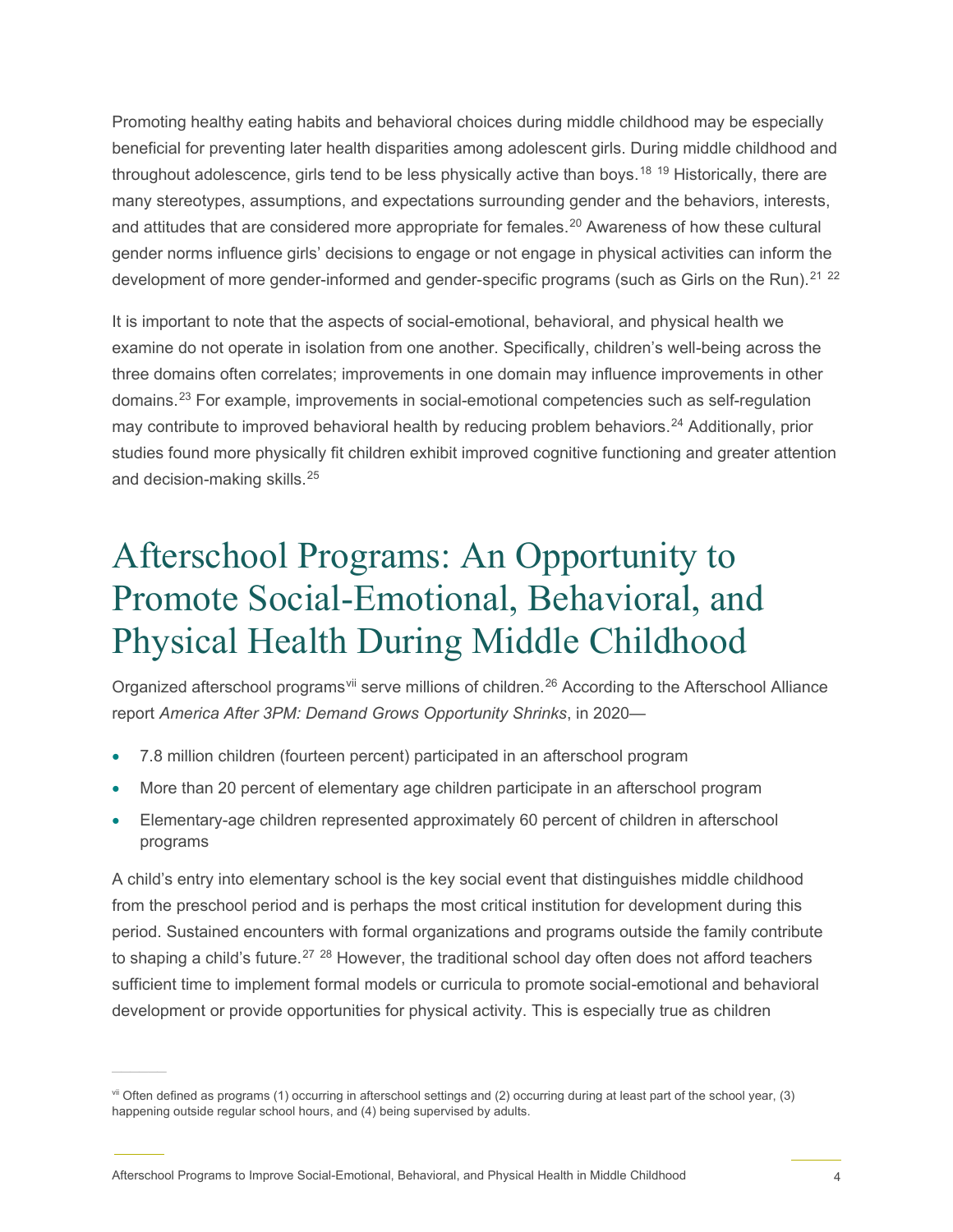transition from lower to upper elementary ages. For example, a 2016 School Health Policies and Practices Study found only 10.7 percent of elementary schools provided regular classroom physical activity breaks during the school day.[29](#page-43-12) Programming provided in afterschool settings offers a unique and invaluable opportunity to fill gaps from the school day and promote good health and developmental outcomes for children aged 6 to 12. Social-emotional and behavioral development are often a central goal of afterschool programs, where routines and activities are specifically designed to support building social skills and positive peer relationships.<sup>30</sup>

Moreover, the traditional school day does not always support or align with parent work schedules. Parents often need their children to be in some form of supervised care during the afterschool hours. This is especially true for younger children. Specifically, Afterschool Alliance<sup>[31](#page-43-14) [32](#page-43-15)</sup> reported more than 850,000 elementary aged children are unsupervised during afterschool hours, an increase from the 2014 administration of this survey. Unsupervised time raises concerns about safety and is associated with a greater likelihood of engaging in risky behaviors. Having to rely on unsupervised care also correlates with higher levels of stress for working parents. [33](#page-43-16) Afterschool programs are an opportunity to better support working parents by providing supervised care beyond the traditional school day.

Children in families facing multiple stressors, such as food or housing instability, economic insecurity, or poor access to resources, may have fewer opportunities for positive relationships and supportive peer interactions,<sup>[34](#page-43-17)</sup> less access to nutrient-rich food options and physical activity,<sup>[35](#page-44-0)</sup> and fewer opportunities to participate in programs that build resilience or mitigate risk from adversity. $^{36}$  $^{36}$  $^{36}$ While afterschool programs provide a unique opportunity to promote healthy development, many children who could most benefit from participation lack access to quality programs in their communities. [37](#page-44-2)

In terms of the impact of gender on afterschool programming, these studies indicate the highest quality programs recognize that girls and boys have their own distinct needs, and successful programs include strategies that are gender sensitive.[38](#page-44-3) [39](#page-44-4)

# <span id="page-8-0"></span>Evidence for Improved Outcomes in Social-Emotional, Behavioral, and Physical Health Associated with Afterschool Programs

Prior studies of afterschool programs show mixed results in short-term academic achievement and long-term benefits of reduced juvenile crime. Positive associations are relatively consistent when examining shorter-term benefits of school participation and behavior, motivation to learn, and social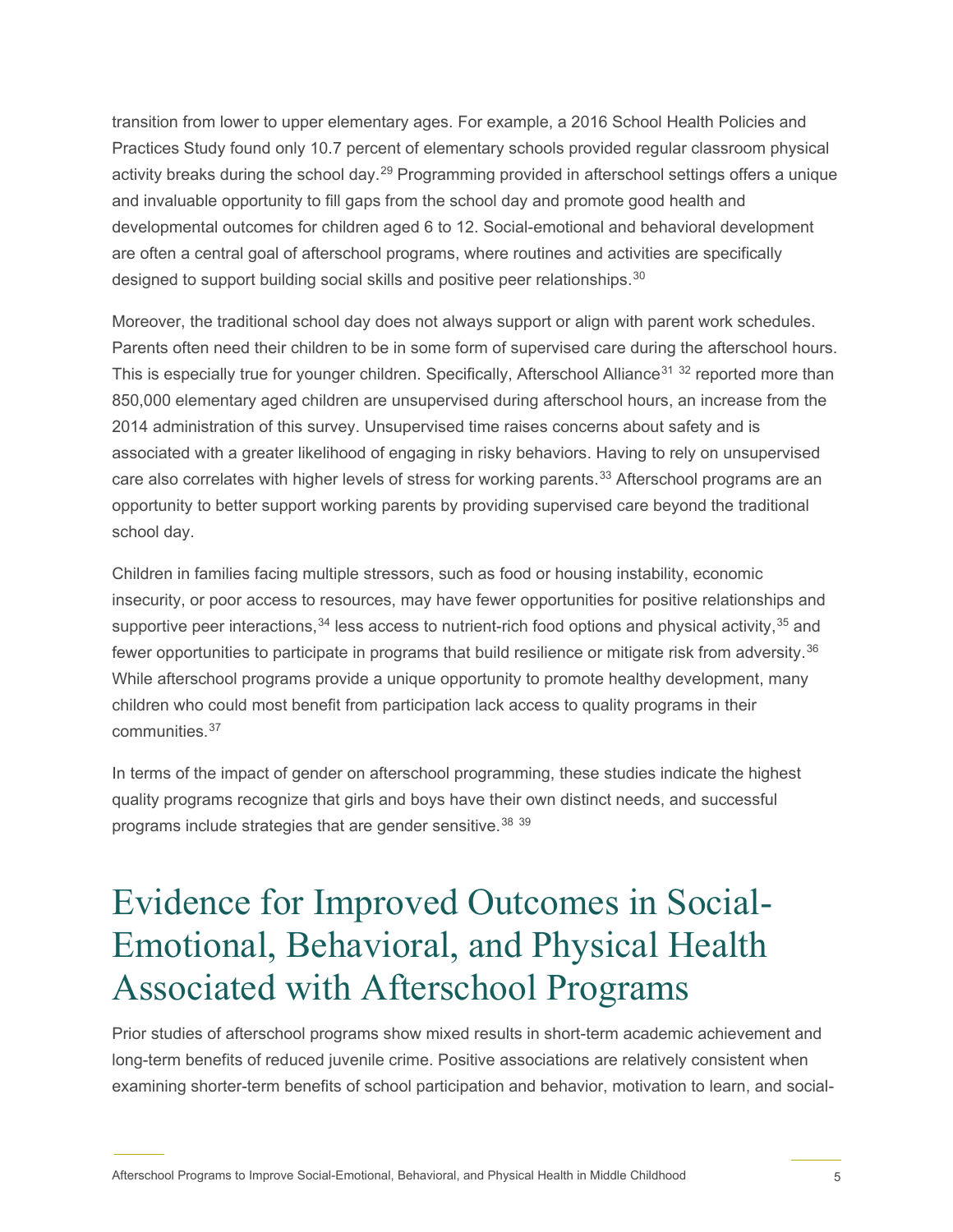emotional and physical development.<sup>[40](#page-44-5) [41](#page-44-6) [42](#page-44-7) [43](#page-44-8)</sup> A meta-analysis of afterschool programs serving children 5 to 18 years of age found children attending afterschool programs when compared to nonparticipating children had higher levels of self-confidence and self-esteem, school bonding (positive feelings and attitudes toward school), and positive social behaviors.<sup>[44](#page-44-9)</sup> The review also found that attending afterschool programs was associated with reduced problem behaviors (e.g., aggression, noncompliance, conduct problems) and drug use. Parents also report the programs help their children to develop social skills and provide opportunities to be physically active.<sup>[45](#page-44-10)</sup>

Studies demonstrate that attendance correlates positively with children's physical health.<sup>[46](#page-44-11) [47](#page-44-12)</sup> For instance, one longitudinal study assessed the role of program participation in the development of childhood obesity within a sample of mostly low-income Hispanic and African American elementary aged children. Those who participated in afterschool programs were significantly less likely to be obese at follow-up than nonparticipants.<sup>[48](#page-44-13)</sup> Similarly, a three-year afterschool physical activity program consisting of 80 minutes of moderate-to-vigorous daily physical activity was implemented in 18 programs with 573 third grade children. Those who participated at least three days per week exhibited reduced body fat and improved cardiovascular fitness.<sup>[49](#page-44-14)</sup>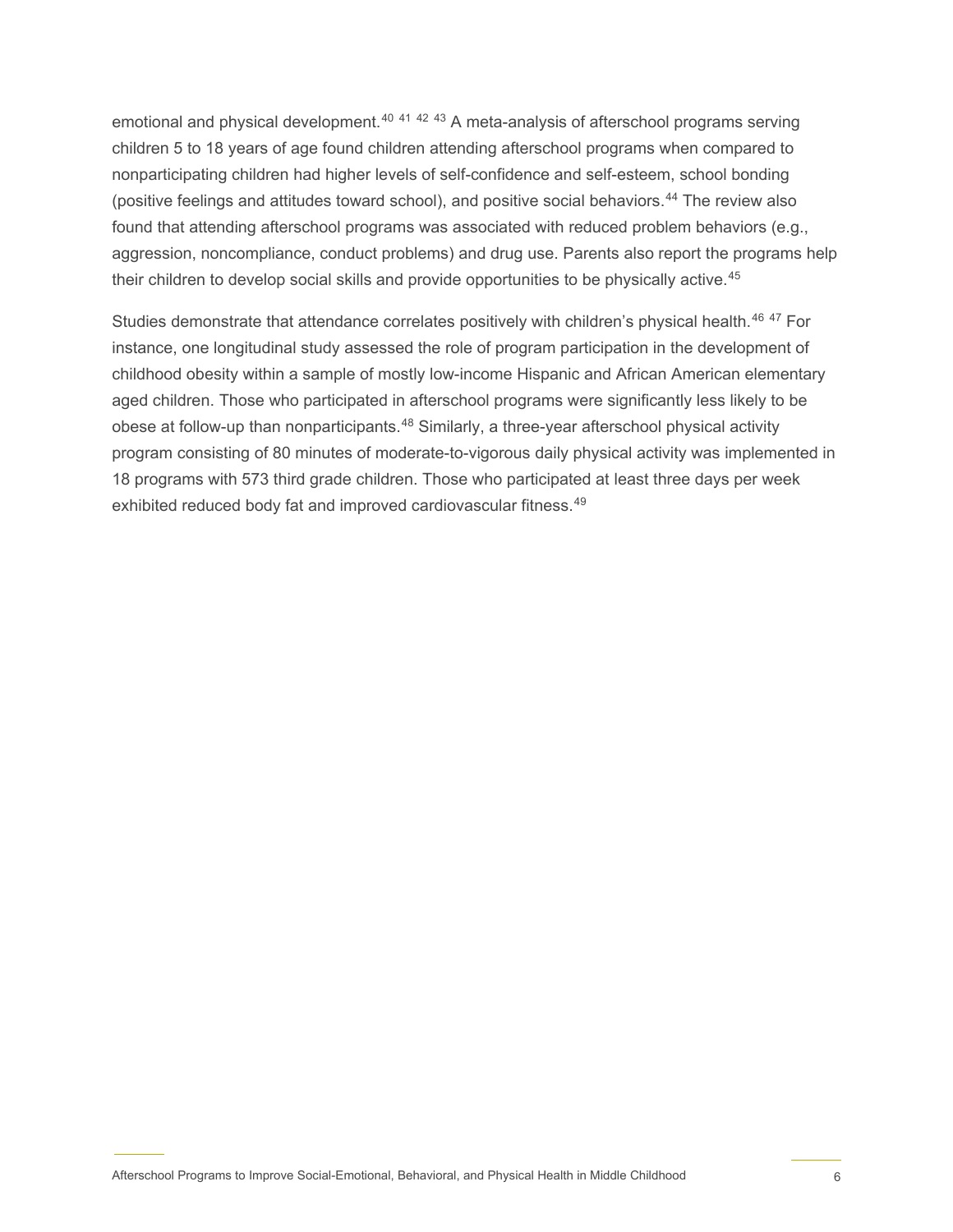# <span id="page-10-0"></span>Literature Review: Phase One

This literature review sought to—

- Supplement and update existing literature and meta-analytic reviews of social-emotional and behavioral health outcomes achieved in afterschool programs, with a specific focus on those serving children 6 to 12 years of age
- Identify afterschool programs demonstrating positive outcomes in the area of physical health
- Provide practical implications for further promoting healthy middle childhood development across genders through afterschool programs

This targeted literature review identifies studies of afterschool programs reporting positive outcomes in one or more social-emotional, behavioral, or physical health outcomes. Studies conducted in the United States of programs serving children aged 6 to 12 were prioritized, and 52 studies meeting these criteria were selected. Fifteen studies were evaluations of annual reports from particular programs, 14 were reviews of several afterschool programs or existing databases, and 23 were published in peer-reviewed journals.<sup>[viii](#page-10-1)</sup> Each study was reviewed and coded for information about program implementation; participants; and outcomes in the areas of social-emotional, behavioral, and physical health. The appendix provides additional details about the literature review process.

<span id="page-10-1"></span>viii Study types are mutually exclusive. For ease of discussion, all study types will be referred to as studies throughout the remainder of the report.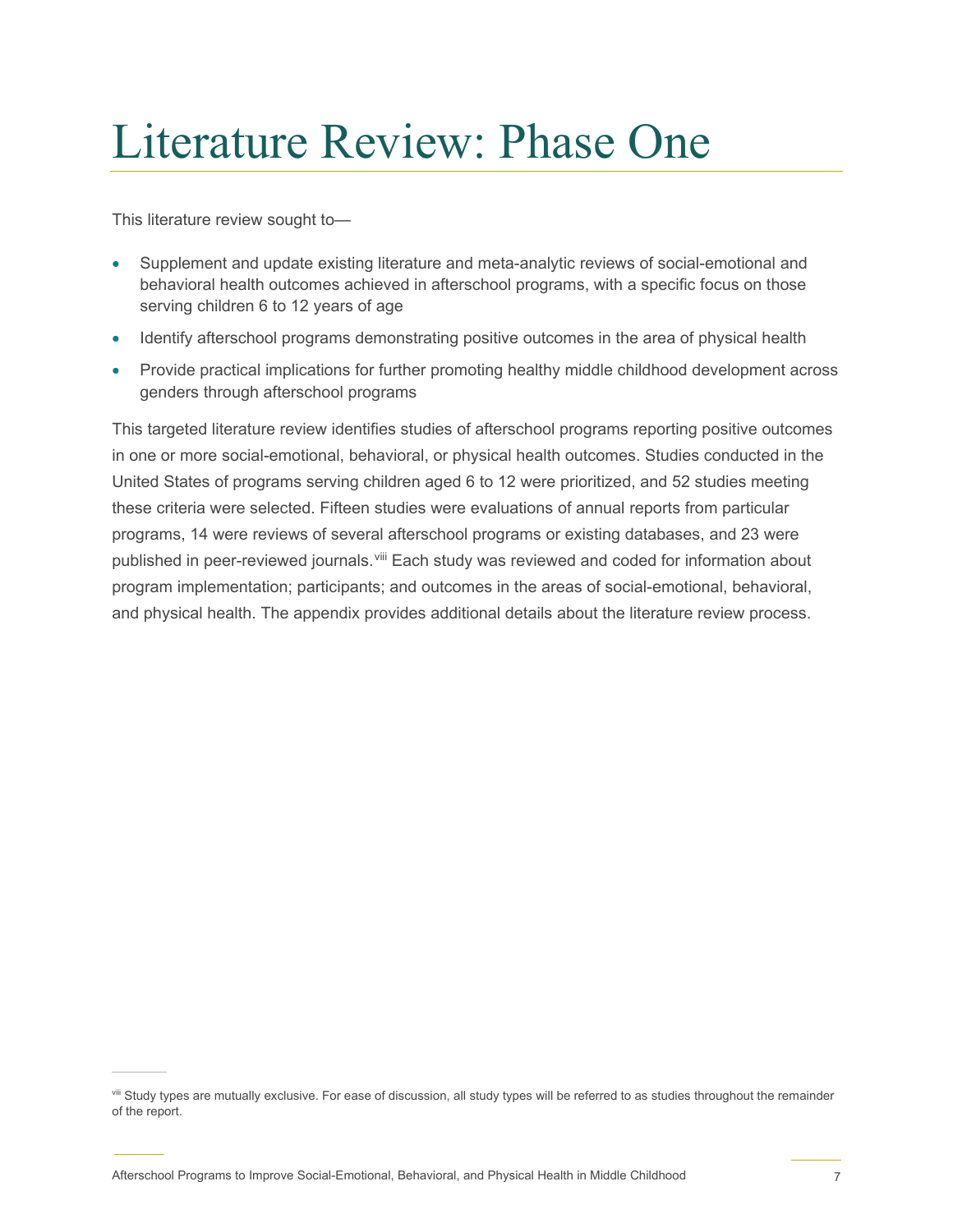# <span id="page-11-0"></span>Research Question 1: What Afterschool Programs Report Positive Outcomes in Social-Emotional, Behavioral, and Physical Health During Middle Childhood?

Thirteen programs reported outcomes in more than one of the priority outcome areas. Programs reporting positive outcomes in social-emotional, behavioral, and physical health ranged from citywide initiatives and 21st Century Community Learning Centers (CCLC) to more specific models and curricula, like WINGS for Kids and Promoting Alternate Thinking Strategies (PATHS). Only one program, Youth Fit for Life, reported outcomes across all three areas (see table 1). The most commonly reported outcomes included improved social skills and increased self-confidence, reduced problem behaviors, improved overall physical health, and increased healthy eating behaviors and daily physical activity. A snapshot of findings for each of the three outcome areas is provided below.

We note that examining study rigor, methodology, or strength of outcomes reported in the included studies is beyond the scope of this review. Instead, the following discussion reflects all reports of statistically significant positive outcomes in the three target outcome domains as reflected in the published literature. For example, there are many instances where studies rely on correlational methods and cannot make causal claims or conclusions. Additionally, whether or not a study reports a positive outcome in a particular domain, it was often difficult to assess specific outcomes targeted by programs, given the broad descriptions of program goals.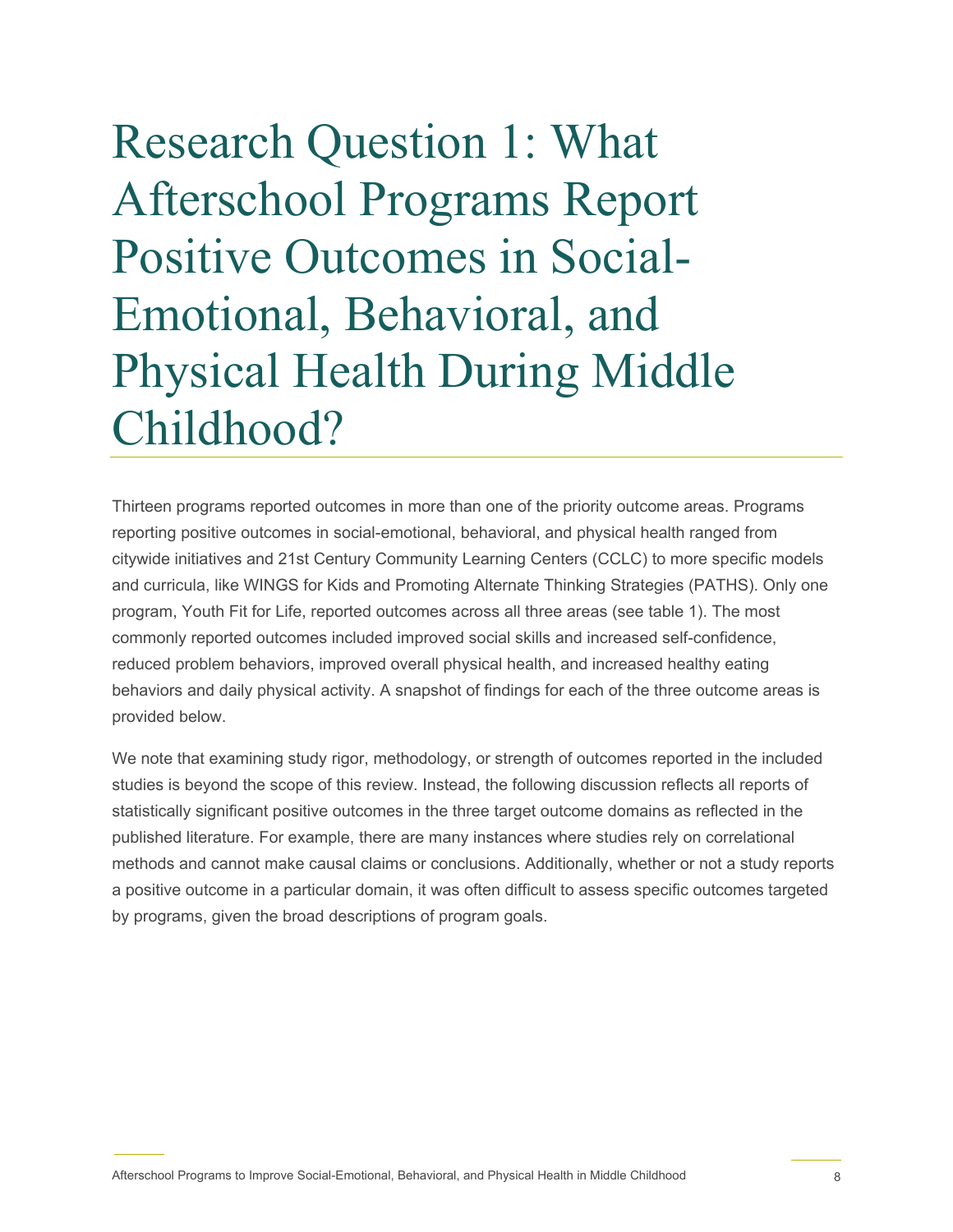#### <span id="page-12-0"></span>**Table 1. Programs[ix](#page-12-1) Reporting Outcomes in Social-Emotional, Behavioral, and Physical Health[x](#page-12-2)**

| <b>Afterschool program</b>                                           | Social-<br>emotional | <b>Behavioral</b> | <b>Physical</b> |
|----------------------------------------------------------------------|----------------------|-------------------|-----------------|
| $4-H$                                                                |                      |                   |                 |
| Arkansas, Rhode Island, and Michigan 21st CCLC                       |                      |                   |                 |
| <b>Bienestar</b>                                                     |                      |                   |                 |
| Boys & Girls Club                                                    |                      |                   |                 |
| California Afterschool Education and Safety Program<br>and 21st CCLC |                      |                   |                 |
| Community Based Afterschool Program <sup>xi</sup>                    |                      |                   |                 |
| Curriculum to Improve Executive Functioning <sup>xii</sup>           |                      |                   |                 |
| <b>Extended Services School Initiative</b>                           |                      |                   |                 |
| Fit-2-Play                                                           |                      |                   |                 |
| <b>FITKids</b>                                                       |                      |                   |                 |
| Food and Fitness Fun Education Program (FFFEP)                       |                      |                   |                 |
| Georgia's FitKid Project                                             |                      |                   |                 |
| Girls in the Game                                                    |                      |                   |                 |
| Girls on the Run                                                     |                      |                   |                 |
| GoKids                                                               |                      |                   |                 |
| Leaders at Play                                                      |                      |                   |                 |
| New York Out of School Time Initiative                               |                      |                   |                 |
| Oakland Afterschool Programs                                         |                      |                   |                 |
| <b>PATHS Curriculum</b>                                              |                      |                   |                 |

Afterschool Programs to Improve Social-Emotional, Behavioral, and Physical Health in Middle Childhood 9

<span id="page-12-1"></span><sup>&</sup>lt;sup>ix</sup> Table includes specific programs included in a study. Table does not include studies reporting outcomes across a sample of multiple afterschool programs. See table A5 in the appendix for additional studies reporting outcomes in social-emotional, behavioral, and physical health.

<span id="page-12-2"></span>x For a list of specific outcomes reported by each program and references, see table A5 in the appendix.

<span id="page-12-4"></span><span id="page-12-3"></span><sup>&</sup>lt;sup>xi</sup> Reported by a community-based afterschool program. See Fite, P. J., Vitulano, M. L., & Preddy, T. M. (2011). The positive impact of attending a community-based youth program on child depressive symptoms. Journal of Co xii Brock et al. reported implementation of an afterschool program designed to improve executive functioning and visuospatial skills to improve classroom behavior. Curriculum was developed using the collective expertise of professionals with varied knowledge of foundational skills, including occupational therapists, teachers trained in the Waldorf and Montessori traditions, and teachers experienced in curriculum development and implementation.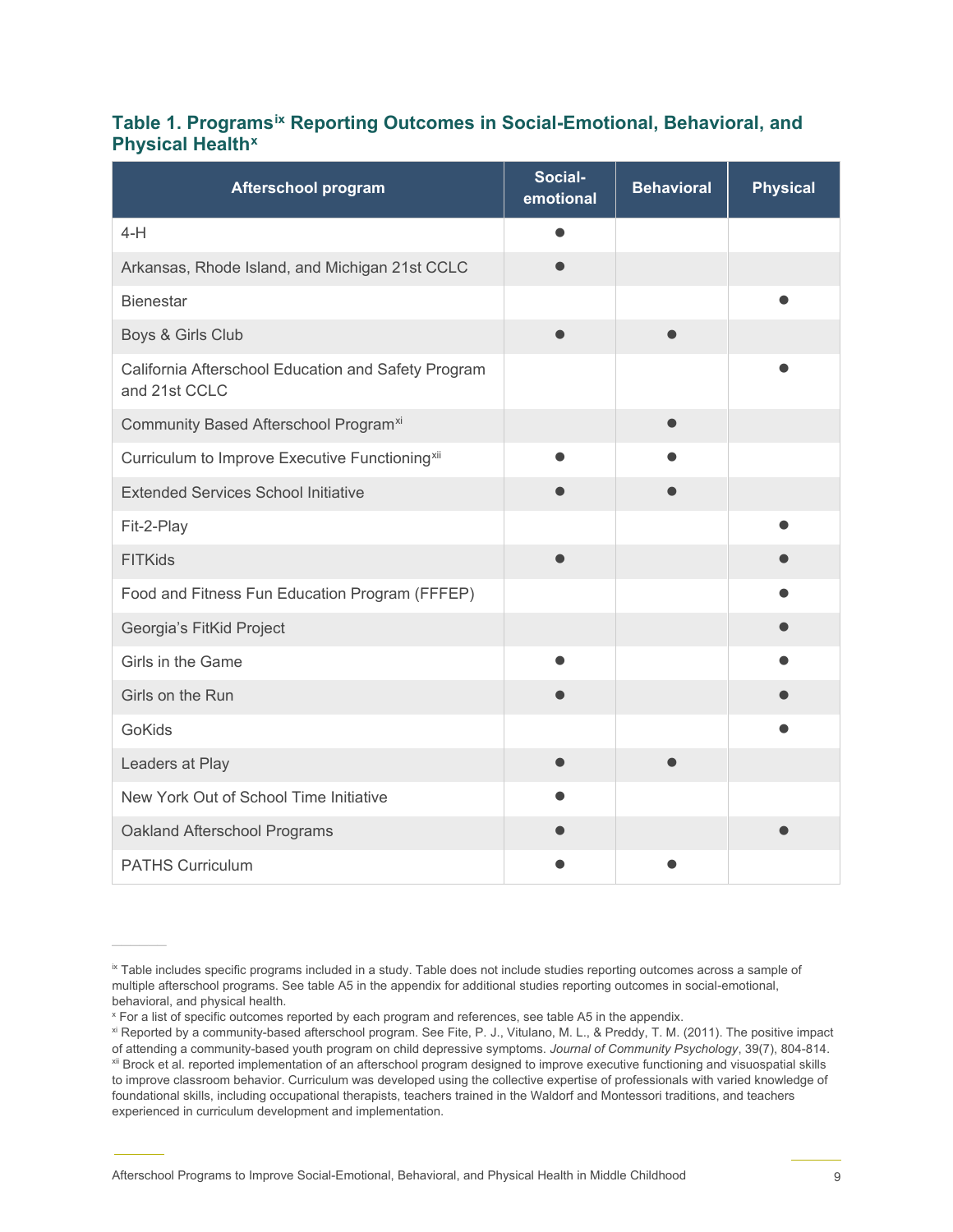| <b>Afterschool program</b>                          | Social-<br>emotional | <b>Behavioral</b> | <b>Physical</b> |
|-----------------------------------------------------|----------------------|-------------------|-----------------|
| Providence Citywide Afterschool System              |                      |                   |                 |
| San Francisco Beacon Program                        |                      |                   |                 |
| Strategies-To-Enhance-Practice (STEPs) Intervention |                      |                   |                 |
| Texas 21st CCLC                                     |                      |                   |                 |
| <b>WINGS for Kids</b>                               |                      |                   |                 |
| Youth Fit for Life                                  |                      |                   |                 |

# <span id="page-13-0"></span>Social-Emotional Health

Of the 52 studies reviewed, 26 (50 percent) reported at least one social-emotional outcome, reflecting a variety of specific outcomes (see table 2) such as social skills and prosocial behaviors, self-confidence, self-efficacy, growth mindset, executive functioning, and physical and emotional safety.

| <b>Outcome area</b>         | <b>Examples of outcomes reported</b>                          |
|-----------------------------|---------------------------------------------------------------|
| Social skills and prosocial | <b>Communication skills</b><br>$\bullet$                      |
| behaviors                   | Conflict resolution and problem-solving skills<br>$\bullet$   |
|                             | Emotional regulation and self-control<br>٠                    |
|                             | Emotional understanding<br>٠                                  |
|                             | Empathy                                                       |
|                             | Teamwork and cooperation                                      |
|                             | Contributing to community                                     |
|                             | Helping others                                                |
|                             | Sharing with peers<br>$\bullet$                               |
| Self-confidence             | Global self-worth, self-esteem, and self-concept<br>$\bullet$ |
|                             | Physical appearance self-concept and body image<br>$\bullet$  |
|                             | Sense of mastery<br>$\bullet$                                 |
|                             | Social acceptance self-concept<br>$\bullet$                   |

#### <span id="page-13-1"></span>**Table 2. Examples of Social-Emotional Health Outcomes**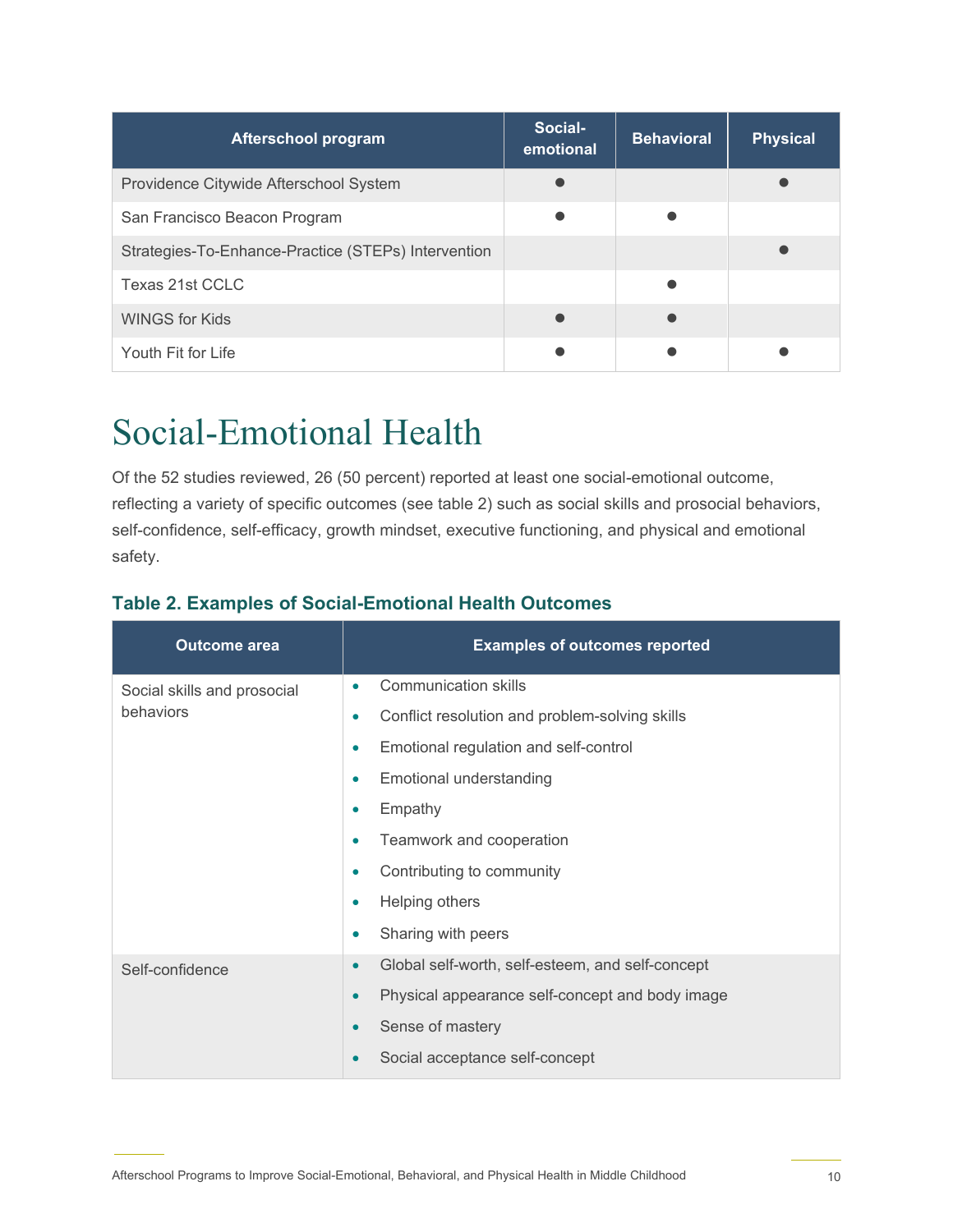| <b>Outcome area</b>           | <b>Examples of outcomes reported</b>                                                     |
|-------------------------------|------------------------------------------------------------------------------------------|
| Self-efficacy                 | Belief in ability to depend on themselves<br>$\bullet$                                   |
|                               | Belief in ability to overcome barriers to exercise and physical<br>$\bullet$<br>activity |
|                               | Belief in ability to take on new challenges<br>۰                                         |
| Growth mindset                | <b>Expectation of success</b><br>$\bullet$                                               |
|                               | Intrinsic pleasure in solving difficult problems                                         |
|                               | Motivation to learn                                                                      |
| <b>Executive functioning</b>  | Cognitive flexibility<br>۰                                                               |
|                               | Cognitive performance during challenging tasks (attention and<br>working memory)         |
|                               | Inhibition control (self-control)<br>۰                                                   |
| Physical and emotional safety | Access to positive staff-child and peer relationships<br>$\bullet$                       |
|                               | Feeling emotionally safe during out-of-school time<br>$\bullet$                          |
|                               | Feeling physically safe during out-of-school time<br>$\bullet$                           |
|                               | School belonging and connectedness                                                       |

Social-emotional outcomes were most commonly measured through the child's teacher (during the school day), parent(s), or participant reports (e.g., surveys, standardized assessment tools); a few studies used direct measures to assess improvements in executive functioning and emotional understanding.<sup>[50](#page-44-15)\_[51](#page-44-16)\_[52](#page-44-17)</sup> For example, to assess executive functioning, Hillman et al. (2014) tested a child's cognitive performance on computer-based tasks requiring greater executive control.

Studies reporting social-emotional outcomes included multiple types of afterschool programs, ranging from citywide initiatives spanning multiple afterschool programs to individual programs implementing specific curricula or models (see table 3 for a list of specific programs). For example, some studies (*n* = 10) examined outcomes for children attending a selection of afterschool programs within a particular region or state.<sup>[53](#page-44-18) [54](#page-44-19) [55](#page-45-0)</sup> Others ( $n = 12$ ) examined outcomes in programs funded through citywide initiatives or programs within a state receiving federal funding through 21st CCLC programs.<sup>[56](#page-45-1) [57](#page-45-2) [58](#page-45-3) [59](#page-45-4) [60](#page-45-5)</sup> The Extended Services School Initiative, Afterschool Oakland programs, and the San Francisco Beacon program all reported positive social-emotional outcomes. An evaluation of the Michigan 21st CCLC also reported positive social-emotional outcomes. [61](#page-45-6) In contrast, other studies reported outcomes for specific programs, models, or curricula, including Leaders at Play, PATHS curriculum, WINGS for kids, Girls on the Run, Youth Fit for Life, and FIT Kids. [62](#page-45-7) [63](#page-45-8) [64](#page-45-9) [65](#page-45-10) [66](#page-45-11) [67](#page-45-12) [68](#page-45-13)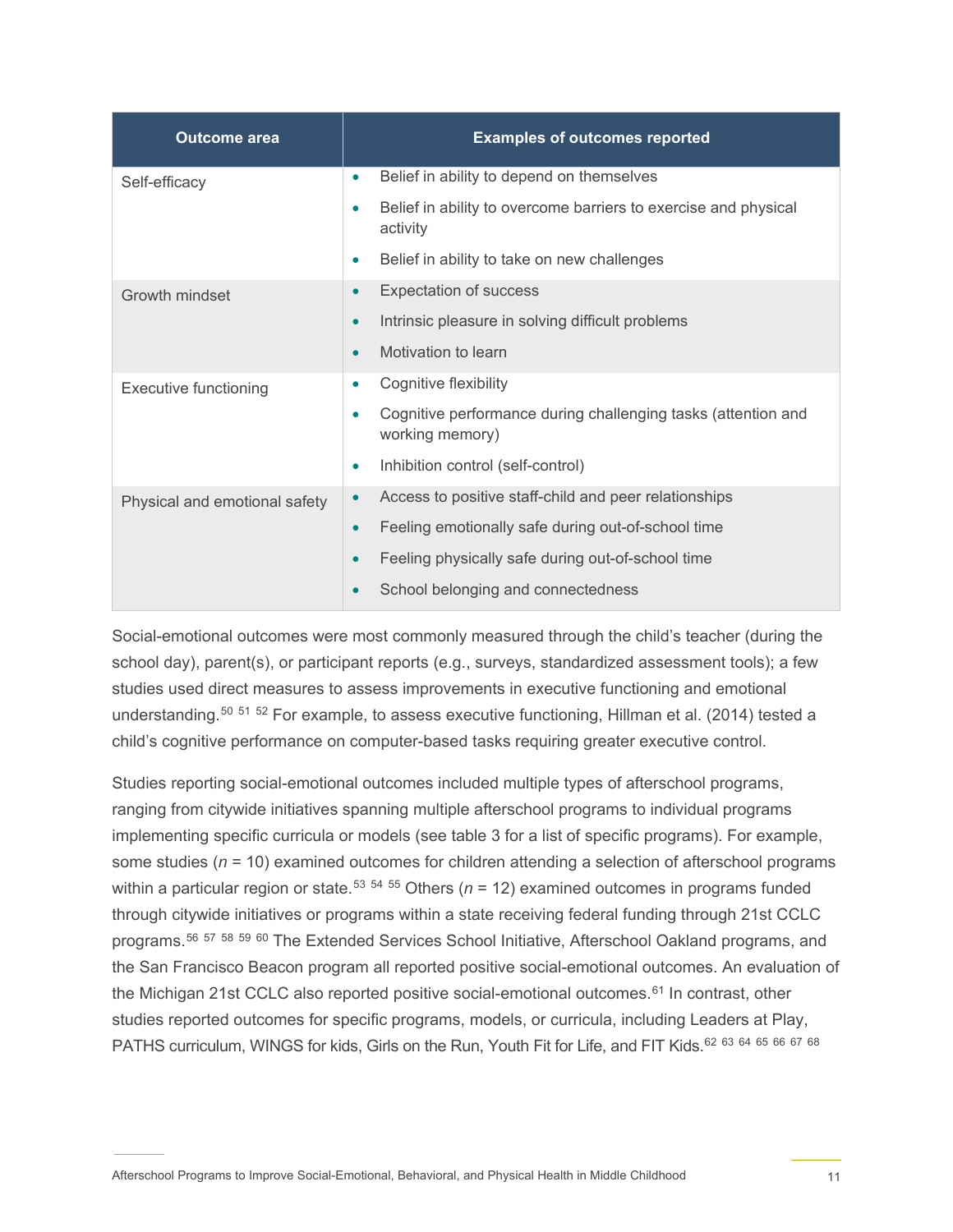| <b>Afterschool program</b>                                     | <b>Social-emotional outcomes</b>                      |                     |                   |                          |                                 |                                               |
|----------------------------------------------------------------|-------------------------------------------------------|---------------------|-------------------|--------------------------|---------------------------------|-----------------------------------------------|
|                                                                | <b>Social</b><br>skills and<br>prosocial<br>behaviors | Self-<br>confidence | Self-<br>efficacy | <b>Growth</b><br>mindset | <b>Executive</b><br>functioning | <b>Physical</b><br>and<br>emotional<br>safety |
| $4-H$                                                          | $\bullet$                                             |                     |                   |                          |                                 |                                               |
| Arkansas 21st CCLC                                             |                                                       |                     |                   |                          |                                 |                                               |
| Boys & Girls Club                                              |                                                       | $\bullet$           |                   |                          |                                 |                                               |
| Curriculum to Improve<br>Executive Functioning <sup>xiii</sup> |                                                       |                     |                   |                          |                                 |                                               |
| <b>Extended Services</b><br>School Initiative                  |                                                       |                     |                   |                          |                                 |                                               |
| <b>FITKids</b>                                                 |                                                       |                     |                   |                          | ●                               |                                               |
| Girls in the Game                                              |                                                       | $\bullet$           |                   |                          |                                 |                                               |
| Girls on the Run                                               |                                                       | ●                   |                   |                          |                                 |                                               |
| Leaders at Play                                                |                                                       |                     |                   |                          |                                 |                                               |
| Michigan 21st CCLC                                             |                                                       |                     |                   |                          |                                 |                                               |
| New York Out of<br>School Time Initiative                      |                                                       |                     |                   |                          |                                 |                                               |
| Oakland Afterschool<br>Programs                                |                                                       |                     |                   |                          |                                 |                                               |
| <b>PATHS Curriculum</b>                                        |                                                       |                     |                   |                          |                                 |                                               |
| Providence Citywide<br>Afterschool System                      |                                                       |                     |                   |                          |                                 |                                               |
| Rhode Island 21st<br><b>CCLC</b>                               |                                                       |                     |                   |                          |                                 |                                               |
| San Francisco Beacon<br>Program                                |                                                       |                     |                   |                          |                                 |                                               |
| <b>WINGS for Kids</b>                                          |                                                       | $\bullet$           |                   |                          | ●                               |                                               |
| Youth Fit for Life                                             |                                                       |                     | $\bullet$         |                          |                                 |                                               |

#### <span id="page-15-0"></span>**Table 3. Programs Reporting Outcomes in Social-Emotional Health**

<span id="page-15-1"></span>xiii Brock et al. (2017) reported implementation of an afterschool program designed to improve executive functioning and visuospatial skills to improve classroom behavior. Curriculum was developed using the collective expertise of professionals with varied knowledge of foundational skills, including occupational therapists, teachers trained in the Waldorf and Montessori traditions, and teachers experienced in curriculum development and implementation.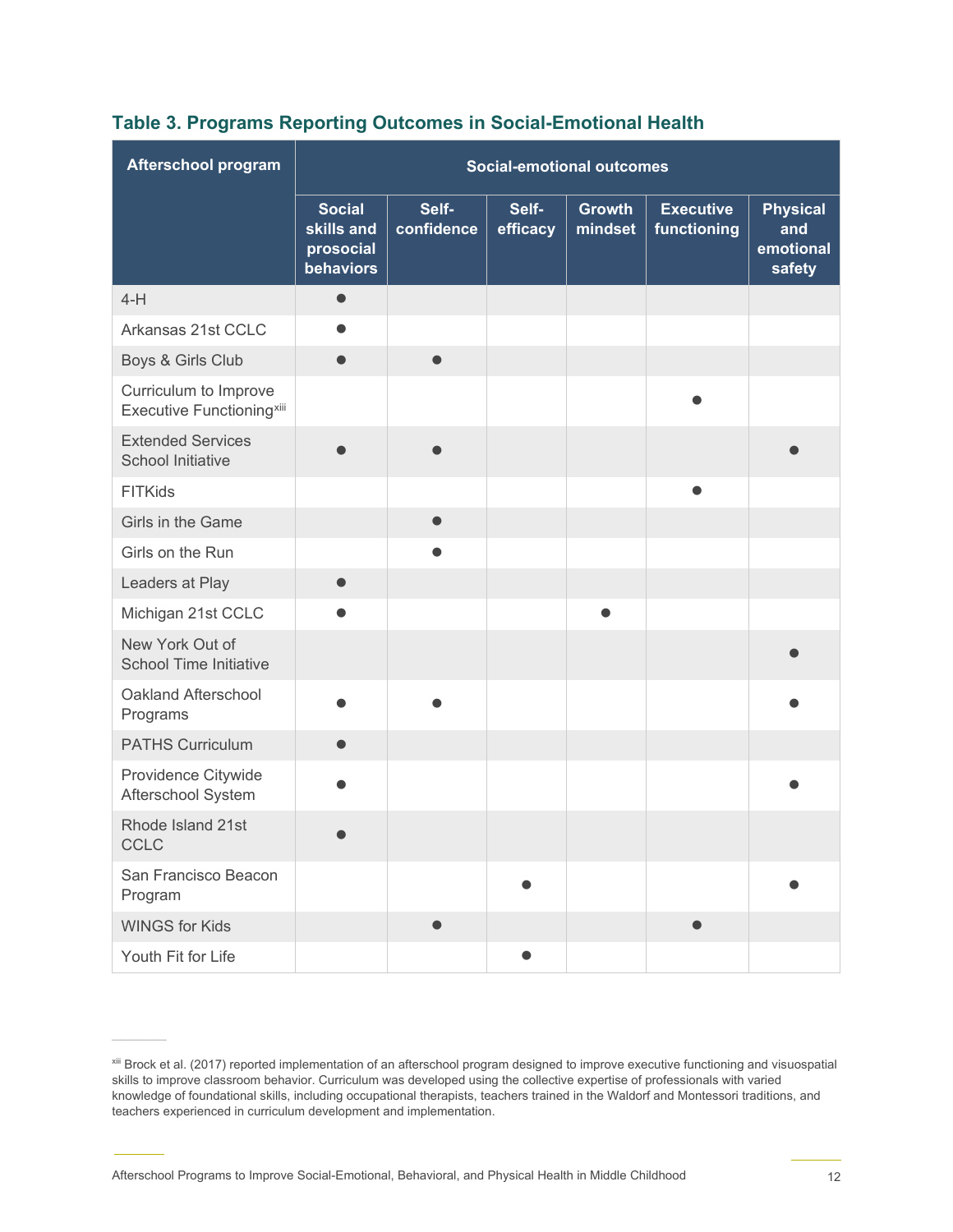# <span id="page-16-0"></span>Behavioral Health

Of the 52 studies reviewed, 14 (27 percent) reported behavioral health outcomes. These were concentrated within three main outcomes of reducing disruptive behaviors, preventing risk behaviors, and improving mental health (see table 4). As with social-emotional health, behavioral health outcomes were most commonly measured through participant and teacher reports. A few studies (*n* = 2) used academic records to report school-day discipline incidents. [69](#page-45-14) [70](#page-46-0)

| <b>Outcome area</b>  | <b>Examples of outcomes reported</b>                                         |
|----------------------|------------------------------------------------------------------------------|
| Disruptive behaviors | Aggressive behavior (getting into fights or arguing with peers)<br>$\bullet$ |
|                      | Hyperactivity and inattention                                                |
|                      | Impulsive behavior<br>۰                                                      |
|                      | School day discipline incidents<br>۰                                         |
| <b>Misconduct</b>    | Abstaining from drug or alcohol use<br>$\bullet$                             |
|                      | Gang involvement                                                             |
|                      | Staying out of trouble                                                       |
| Mental health        | Depressive symptoms<br>$\bullet$                                             |
|                      | Positive mood                                                                |

#### <span id="page-16-1"></span>**Table 4. Examples of Behavioral Health Outcomes**

<span id="page-16-2"></span>In some instances, programs or models demonstrating outcomes in behavioral health focused on reducing problem behaviors as a function of improving social-emotional skills (see table 5 for a list of programs). For example, the PATHS curriculum focuses on improving skills in self-control and emotional regulation, attention, communication, and problem solving as a means for reducing problem behaviors.<sup>[71](#page-46-1)</sup><sup>[72](#page-46-2)</sup> This curriculum highlights the interconnected and often interdependent nature of social-emotional and behavioral health. One striking example predicated on such interconnectedness was an afterschool intervention designed to reduce problem behaviors by improving executive function.[73](#page-46-3)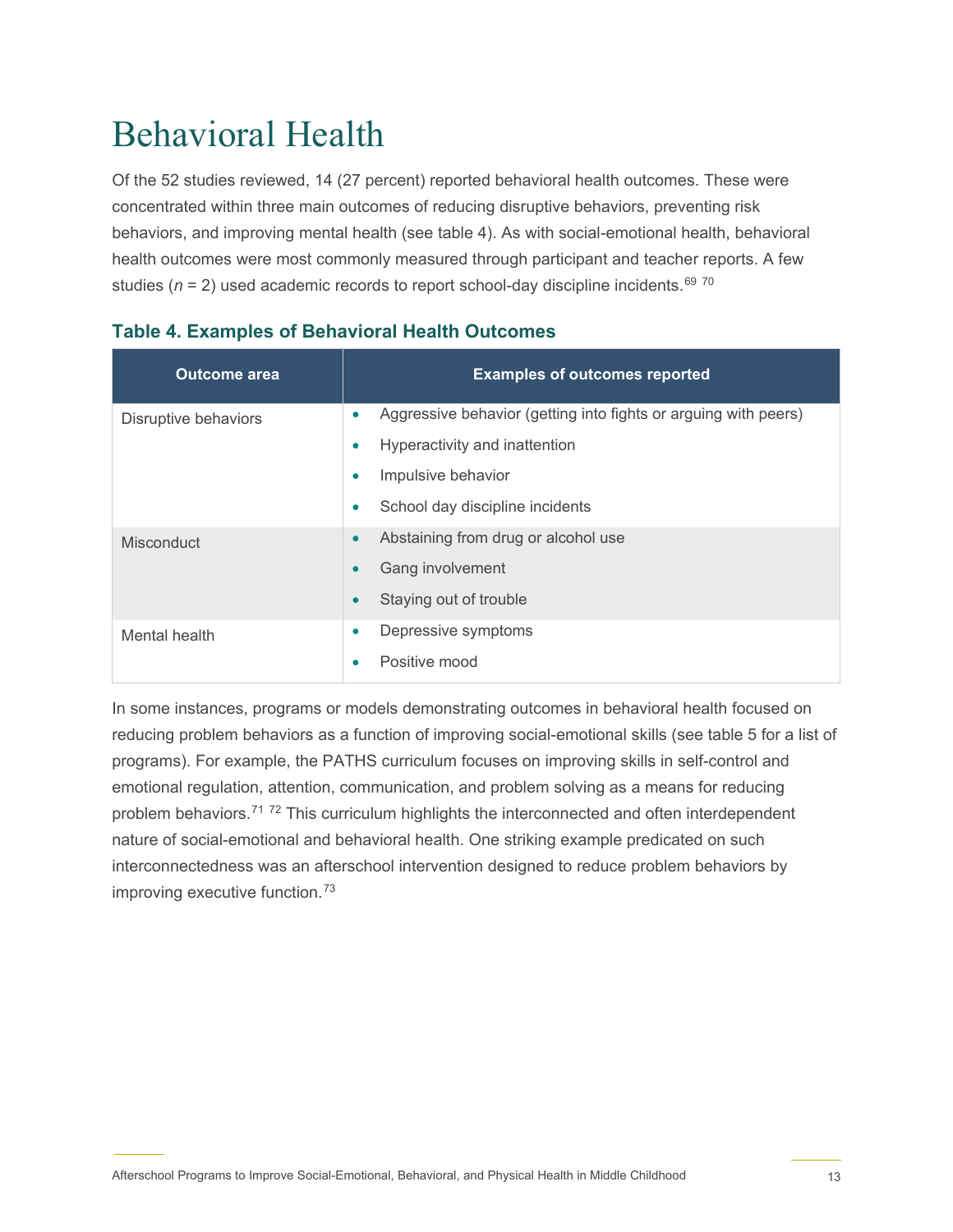|                                                           | <b>Behavioral health outcomes</b>     |                   |                      |  |
|-----------------------------------------------------------|---------------------------------------|-------------------|----------------------|--|
| <b>Afterschool program</b>                                | <b>Disruptive</b><br><b>behaviors</b> | <b>Misconduct</b> | <b>Mental health</b> |  |
| Boys & Girls Club                                         |                                       |                   |                      |  |
| Community Based Afterschool Program <sup>xiv</sup>        |                                       |                   |                      |  |
| Curriculum to Improve Executive Functioning <sup>xv</sup> |                                       |                   |                      |  |
| <b>Extended Services School Initiative</b>                |                                       |                   |                      |  |
| Leaders at Play                                           |                                       |                   |                      |  |
| <b>PATHS Curriculum</b>                                   |                                       |                   |                      |  |
| San Francisco Beacon Program                              |                                       |                   |                      |  |
| Texas 21st CCLC                                           |                                       |                   |                      |  |
| <b>WINGS for Kids</b>                                     |                                       |                   |                      |  |
| Youth Fit for Life                                        |                                       |                   |                      |  |

#### **Table 5. Programs Reporting Outcomes in Behavioral Health**

## <span id="page-17-0"></span>Physical Health

Of the 52 studies reviewed, 19 (37 percent) reported physical health outcomes. These mainly measured three areas: overall physical health, eating attitudes and behaviors, and physical activity (see table 6). Measures of overall physical health relied on direct measures, such as physical fitness tests, body fat percentage testing, and weight; whereas measures of physical activity and eating attitudes/behavior relied mostly on participant reports. Studies reporting physical health outcomes tended to focus on defined programs, models, or curricula specifically designed to improve physical health outcomes (see table 7 for a list of programs).

<span id="page-17-2"></span><span id="page-17-1"></span>xiv Community based afterschool program reported by Fite, Vitulano, & Preddy (2011).

<span id="page-17-3"></span>xv Brock et al. (2017) reported implementation of an afterschool program designed to improve executive functioning and visuospatial skills to improve classroom behavior. Curriculum was developed using the collective expertise of professionals with varied knowledge of foundational skills, including occupational therapists, teachers trained in the Waldorf and Montessori traditions, and teachers experienced in curriculum development and implementation.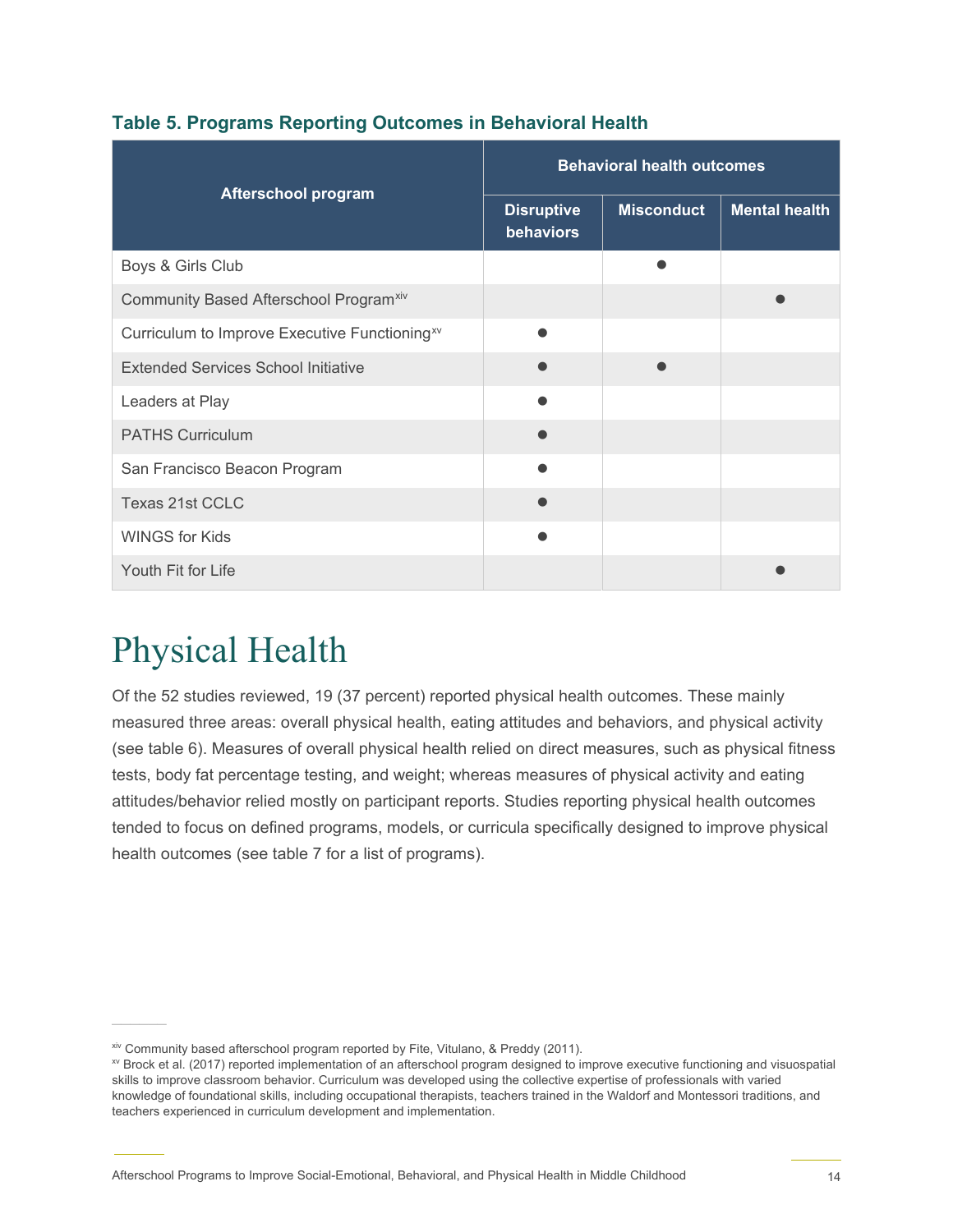|  |  | <b>Table 6. Examples of Physical Health Outcomes</b> |  |  |
|--|--|------------------------------------------------------|--|--|
|--|--|------------------------------------------------------|--|--|

| <b>Outcome area</b>           | <b>Examples of outcomes reported</b>                 |
|-------------------------------|------------------------------------------------------|
| Overall physical health       | Blood pressure<br>۰                                  |
|                               | Body Mass Index (BMI)                                |
|                               | Cardiovascular fitness and aerobic fitness           |
|                               | Muscular strength                                    |
|                               | Obesity<br>$\bullet$                                 |
| Eating attitudes and behavior | Nutritional knowledge<br>$\bullet$                   |
|                               | Healthy eating habits<br>$\bullet$                   |
| Physical activity             | Daily physical activity<br>$\bullet$                 |
|                               | Participation in sports or exercise afterschool<br>۰ |
|                               | Time spent in sedentary activities                   |

### <span id="page-18-0"></span>**Table 7. Programs Reporting Outcomes in Physical Health**

|                                                                      |                                      | <b>Physical health outcomes</b>            |                             |  |  |
|----------------------------------------------------------------------|--------------------------------------|--------------------------------------------|-----------------------------|--|--|
| <b>Afterschool program</b>                                           | <b>Overall</b><br>physical<br>health | <b>Eating</b><br>attitudes and<br>behavior | <b>Physical</b><br>activity |  |  |
| <b>Bienestar</b>                                                     |                                      |                                            |                             |  |  |
| California Afterschool Education and Safety<br>Program and 21st CCLC |                                      |                                            |                             |  |  |
| Fit-2-Play                                                           | ●                                    |                                            |                             |  |  |
| <b>FITKids</b>                                                       |                                      |                                            |                             |  |  |
| Food and Fitness Fun Education Program<br>(FFFEP)                    |                                      |                                            |                             |  |  |
| Georgia's FitKid Project                                             |                                      |                                            |                             |  |  |
| Girls in the Game                                                    |                                      |                                            |                             |  |  |
| Girls on the Run                                                     |                                      |                                            |                             |  |  |
| GoKids                                                               |                                      |                                            |                             |  |  |
| Oakland Afterschool Programs                                         |                                      |                                            |                             |  |  |
| Providence Citywide Afterschool System                               |                                      |                                            |                             |  |  |
| Strategies-To-Enhance-Practice (STEPs)<br>Intervention               |                                      |                                            |                             |  |  |
| Youth Fit for Life                                                   |                                      |                                            |                             |  |  |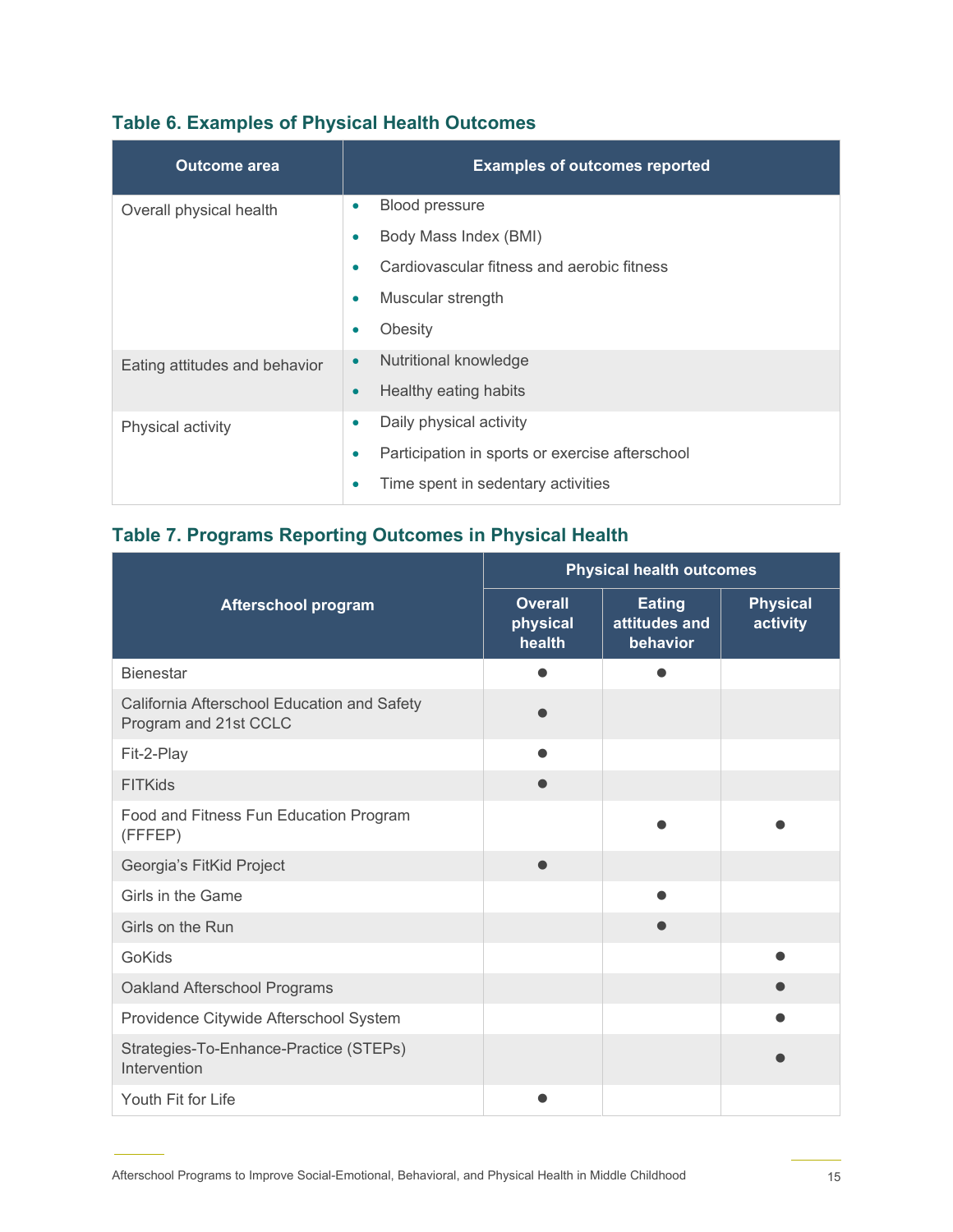# <span id="page-19-0"></span>Research Question 2: What Is the Evidence for Differential Impacts by Gender, Particularly in Programming and Interventions That Promote Physical Activity?

For social-emotional and behavioral health outcomes, a few studies reported greater benefits for girls. For example, Lerner & Lerner (2013) found 4-H girls tended to demonstrate higher rates of academic competence and school engagement, were more likely to endorse healthy habits, and were less likely to engage in risk/problem behaviors as compared to 4-H boys. [74](#page-46-4) Additionally, a national evaluation of 21st CCLCs found increases in negative behavior among 21st CCLC participants were largely concentrated among boys participating in 21st CCLC programs. [75](#page-46-5) However, other studies reported greater improvements in social skills<sup>[76](#page-46-6)</sup> and greater reductions in disruptive behaviors<sup>[77](#page-46-7)</sup> for boys as compared to girls.

For physical health outcomes, studies generally found greater benefits for boys as compared to girls. For example, the Bienestar program found the intervention to be more effective at improving aerobic capacity for boys. [78](#page-46-8) The Oakland Afterschool program also found boys improved in physical wellbeing more than girls.<sup>[79](#page-46-9)</sup> Other studies found increases in daily physical activity<sup>[80](#page-46-10)</sup> and improved body weight $81$  were greater for boys.

A few studies mentioned the greater benefits for boys may be due to limited attention to strategies tailored to girls with respect to the goal of increasing daily physical activity,<sup>[82](#page-46-12)</sup> and to the fact that girls tend to exhibit larger increases in BMI than boys during adolescence.<sup>[83](#page-46-13)</sup> For example, Beets et al. (2016) discussed how afterschool programs typically struggle to increase girls' participation in moderate-to-vigorous physical activity and additional work is needed to identify more salient "girl specific" strategies that program providers can use to promote girls' involvement in physical activities. Four of the reviewed studies reported outcomes for physical health programs specifically targeting girls, including Girls on the Run and Girls in the Game (see box 1). Overall, these programs found positive impacts on body image, self-esteem, and eating attitudes/behaviors. [84](#page-46-14) [85](#page-46-15) [86](#page-46-16)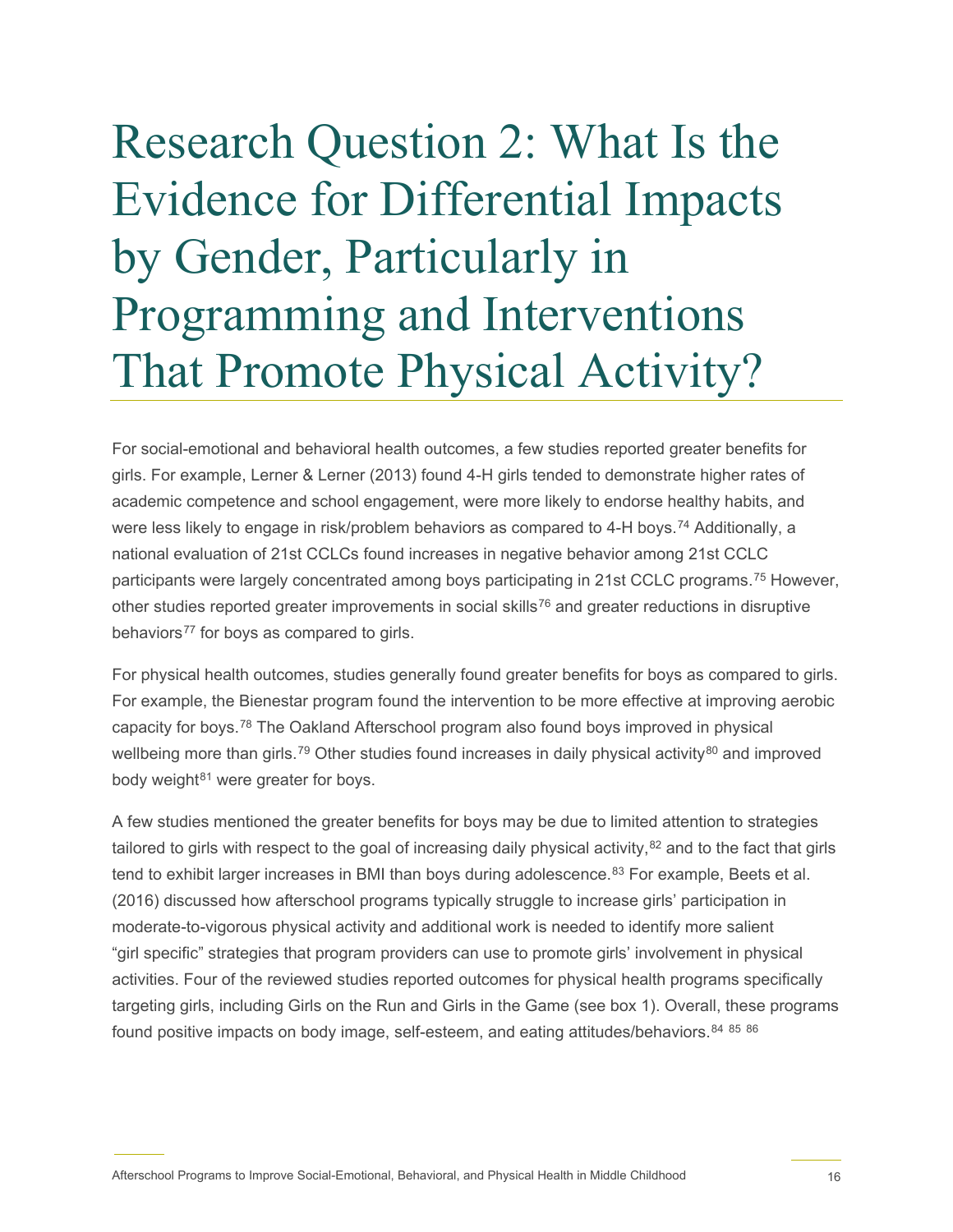#### **Example of Afterschool Programs Targeting Girls**

#### **Girls in the Game**

*Program goals.* The goals of Girls in the Game (GIG) are to enhance health literacy, empower girls to believe they can make healthy choices, and promote self-control around healthy life choices.

*Program content.* The program follows a 30-week curriculum with 10 three-week modules, each covering a different sport, health, and leadership topic. Each 90-minute session is divided into two focus areas: sports and fitness activities and topics of health education, nutrition education, and leadership and life skills.

*Evaluation findings.* A randomized controlled trial of the effectiveness of GIG in promoting social-emotional and physical health in a diverse sample of low-income 8 to 12-year-old girls found small but significant improvements in body image and nutrition knowledge, but no impact on self-esteem or body mass index.

#### **Girls on the Run**

*Program goals.* The goals of Girls on the Run (GOTR) are to educate and prepare girls for a lifetime of healthy living and to improve self-esteem, body image, and healthy eating attitudes.

*Program content.* The program follows a 12-week curriculum that combines running (training for a 5K running event) with curriculum-based activities to encourage emotional, social, mental, and physical health in addition to character development.

*Evaluation findings.* Two quasi-experimental studies that examined the impact of GOTR on social, emotional, and physical health in samples of predominately White, 8 to 13-year-old girls found the program had positive impacts on self-esteem, body-size satisfaction, and eating attitudes/behaviors and on physical and running self-concept and fear of becoming fat.

Research indicates program components associated with positive outcomes for boys and girls include staff who interact in positive ways and expanded opportunities for communication by negotiation, sharing, and play between children and staff. For girls, studies indicate the highest quality programs recognize them as having their own distinct needs, and successful programs are characterized by strategies that are gender sensitive and support their unique needs, interests, and skills.<sup>[87](#page-46-17) [88](#page-46-18)</sup>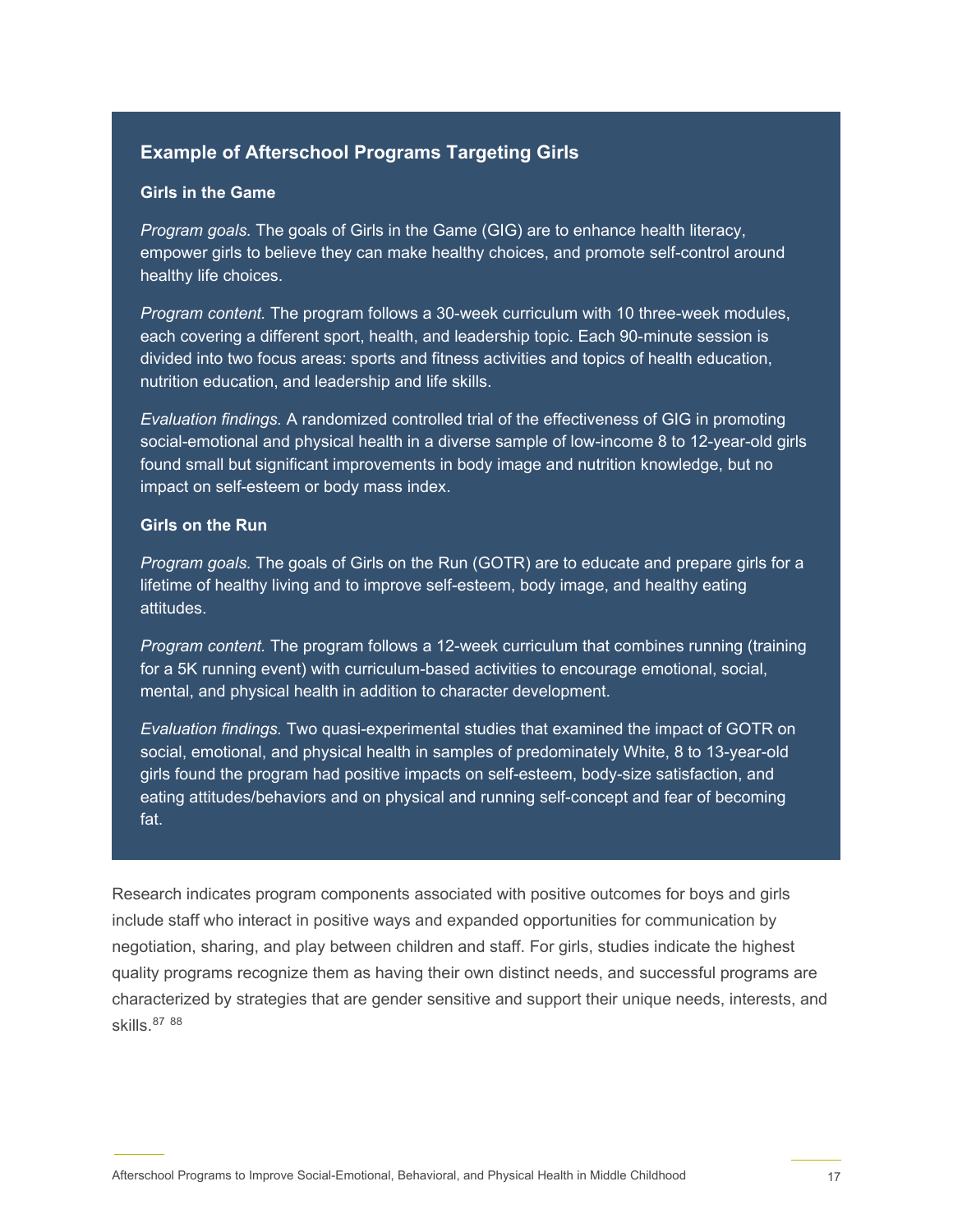<span id="page-21-0"></span>Research Question 3: What are the Characteristics of Programs, Participants, and Families in Studies Reporting Positive Outcomes in Social-Emotional, Behavioral, and Physical Health?

This review identified common characteristics of programs and participants in the literature. A wide variety of afterschool settings shared some predominant features: most programs served lowincome, ethnically diverse, elementary-school-aged children in urban locales. A summary of program and participant characteristics follows.

## <span id="page-21-1"></span>Program Location, Partnerships, and Funding Sources

Eighty percent of studies (*n* = 42) specified a program location; and of the studies that specified, nearly half (48 percent) were in exclusively urban locales as compared to five percent in exclusively rural. Two-fifths were nationwide (19 percent) and somewhat fewer statewide (17 percent). These included a mix of programs in both urban and rural locations. Some studies reported on city- or nationwide initiatives that involved collaboration across multiple stakeholders and partners.

Some program models specifically targeted students in urban or rural communities based on the goals. For instance, Leaders @ Play<sup>[89](#page-46-19)</sup> focused on students living in urban communities with high poverty rates who were perceived to be at highest risk for academic failure, risky behaviors, and gang recruitment. In contrast, a physical activity and nutrition education program was developed for rural U.S. community youth because they are more likely to be overweight or obese compared to those who live in urban communities. [90](#page-46-20)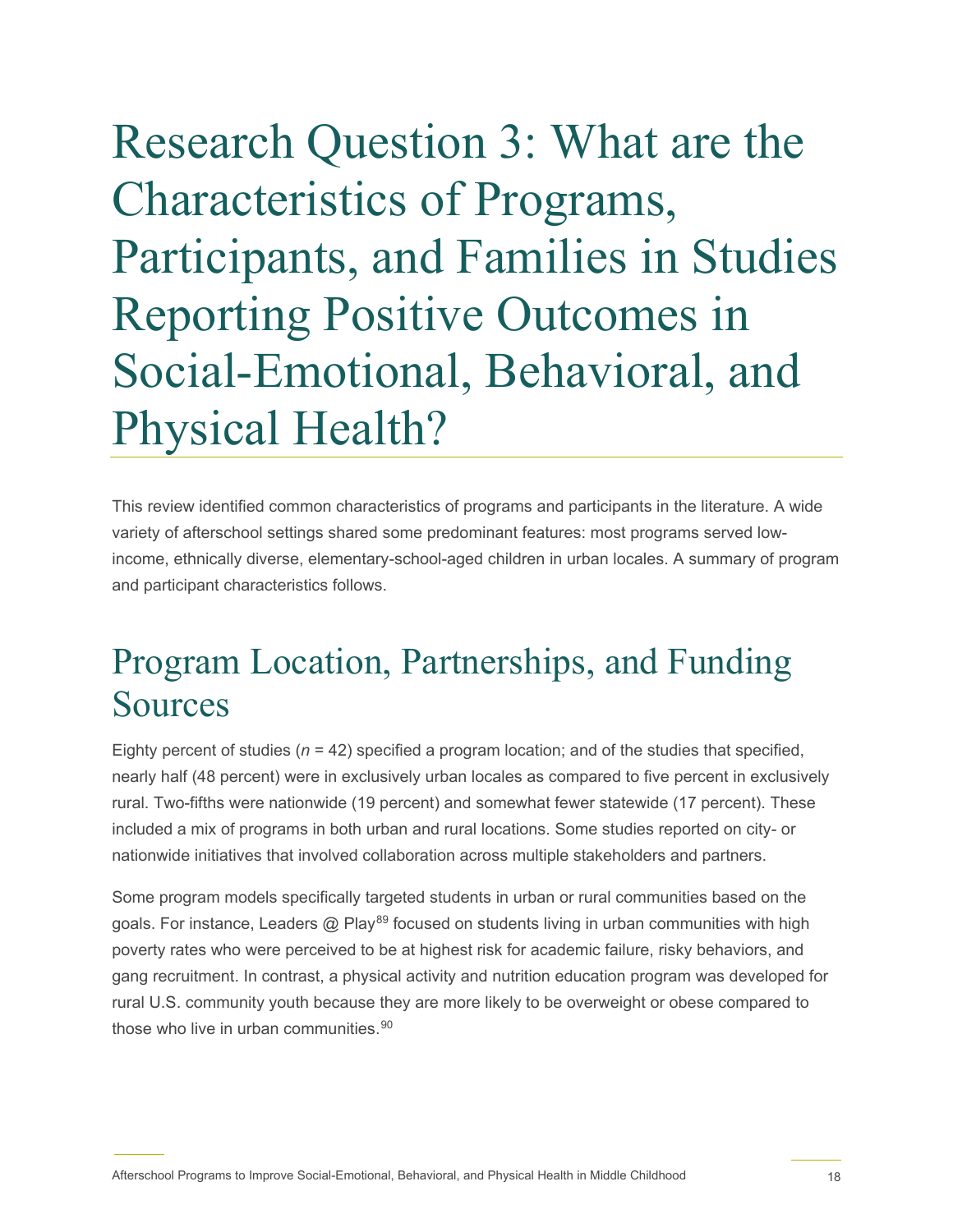# <span id="page-22-0"></span>Staff Characteristics

Just over half of the studies (*n* = 27) reported on staff characteristics. Among these, the proportion of female program staff ranged from 44 to 81 percent. Of the studies (*n* = 8) reporting staff race and/or ethnicity, White was the predominately reported racial category, with six of the eight studies reporting 43 to 67 percent White staff.<sup>[xvi](#page-22-2)</sup> For the five studies reporting staff education level, 56 to 86 percent of staff had a four-year college degree. Typically, a college-educated lead teacher directed activities with assistance from additional adult staff, youth workers, and volunteers (often college students).

Models with targeted outcomes often hired staff with more specialized qualifications. For instance, a health promotion program for Hispanic elementary school children<sup>[91](#page-47-0)</sup> hired bilingual community health workers to teach the health education curriculum. A few models targeting social-emotional outcomes hired psychologists and/or social workers to deliver the mental health curricula.<sup>[92](#page-47-1) [93](#page-47-2)</sup>

A quarter of the studies (*n* = 13) reported on staff training and professional development. Of those, 54 percent were studies in which an intervention was being implemented, and the article described how regular afterschool program staff were trained to deliver the intervention. For instance, prior to implementation of the social-emotional learning program Promoting Alternate Thinking Strategies (PATHS), intervention teachers attended a two-day training workshop. During the school year, teachers received weekly consultation from an experienced PATHS Coordinator that included classroom observations four times a year and ongoing meetings as needed.<sup>94</sup>

## <span id="page-22-1"></span>Participant and Family Characteristics

Of the studies (*n* = 47) reporting participant age or grade level, most reported serving children in elementary schools (55 percent); over a third served a mix of elementary, middle, and/or high schools (36 percent); and under a fifth served only middle schools (9 percent). Of the studies reporting family income, some three out of four (74 percent) served a majority of low-income students (50 percent or more, typically defined by free and reduced-price meals status). Unless specifically targeting participants of one sex (e.g., Girls on the Run) or race/ethnicity (e.g., Generacion Diez), most studies reported an even split between males and females (of the 49 studies that reported sex/gender, programs ranged from 44 to 81 percent female) and were ethnically diverse. Specifically, 42 studies (81 percent) reported student race and/or ethnicity. Of these studies, the following categories and ranges were reported: White (5 to 81 percent); Black (8 to 95 percent); Asian (2 to 57 percent); American Indian (2.5 to 19 percent); Hispanic/Latino (9 to 100 percent). Note that not all studies reported on each of these categories.

<span id="page-22-2"></span>xvi Two studies reported a mix of Latino and non-Latino staff.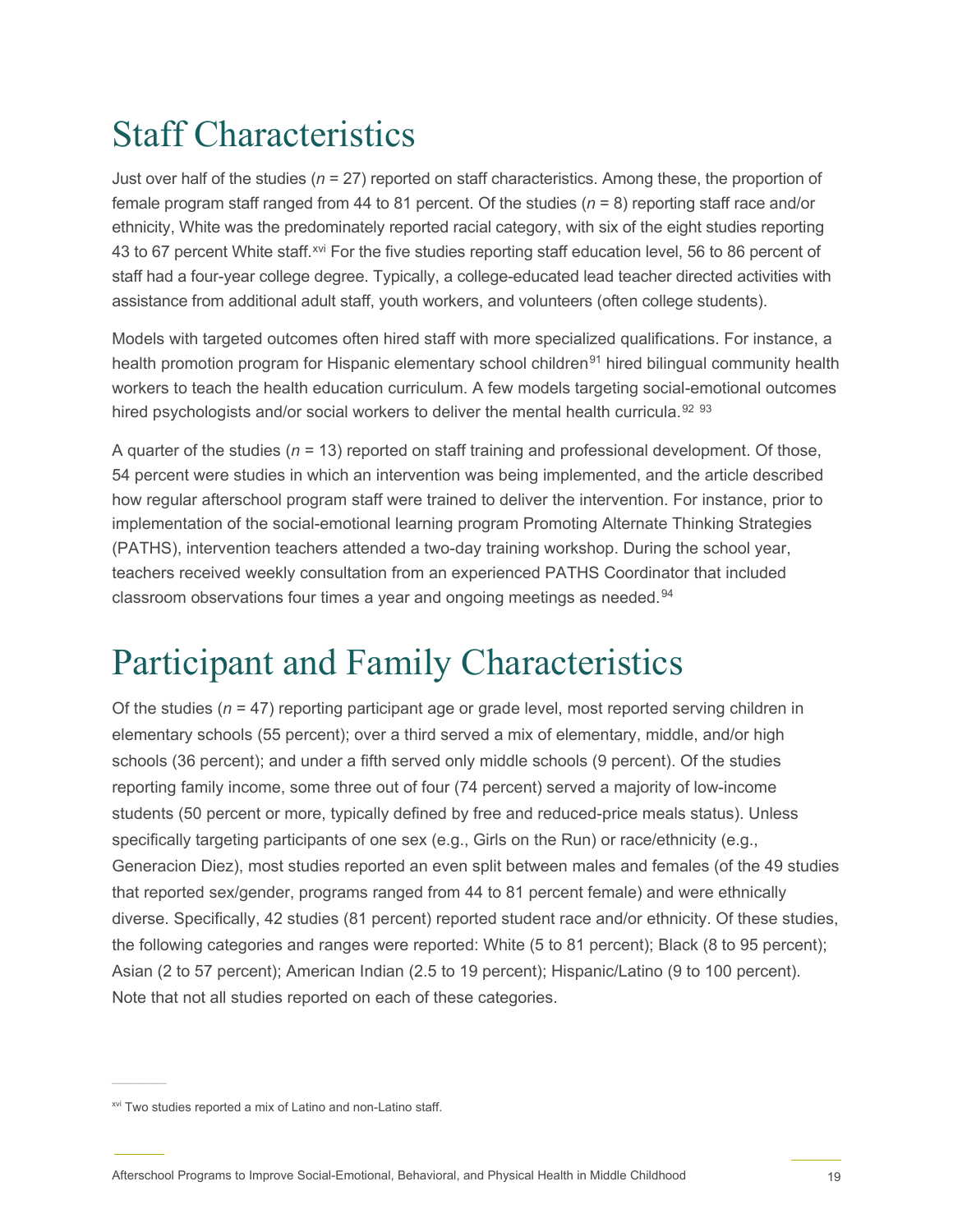# <span id="page-23-0"></span>Research Question 4: What Routines, Content, and Activities Are Included in Programs Reporting Positive Outcomes?

Programs with demonstrated outcomes varied widely in the routine, content, and activities offered. While most programs had goals that overlapped several outcomes, few utilized a model or curriculum directly targeting the relevant skills. Common routines, content, and activities are summarized below.

# <span id="page-23-1"></span>Program Goals

Eighty-five percent of studies ( $n = 44$ ) stated program goals. Of these studies, over four out of five (82 percent) included goals that overlapped several outcome areas, such as academic, socialemotional, and physical health. For example, one study states, "The broad goals of the programs are (1) to provide a safe and supportive environment afterschool and (2) to promote the academic and social competence and physical health of the participants."[95](#page-47-4)

Fostering social-emotional health was identified as a specific goal by 45 percent of studies and included helping students to develop social and emotional competency, self-worth, positive relationships, and positive social skills. Enhancing behavioral health was identified as a specific goal by 23 percent of the studies and included reducing problem behaviors and preventing at-risk activities and/or depressive symptoms. Improving physical health was identified as a specific goal by 45 percent of studies and included improving physical health, increasing physical activity, increasing health and wellness knowledge, encouraging healthy eating behaviors, and reducing body mass index. However, the broad nature of stated program goals across the studies often made it difficult to determine if programs intended to specifically target outcomes in social-emotional, behavioral, and physical health.

Providing academic support was identified as a goal by 30 percent of studies, and 14 percent identified other goals. These included providing safe and welcoming settings, fostering positive youth development, promoting community engagement, and supporting the needs of working families. Four of the reviewed studies identified goals specific to promoting girls' development. For example,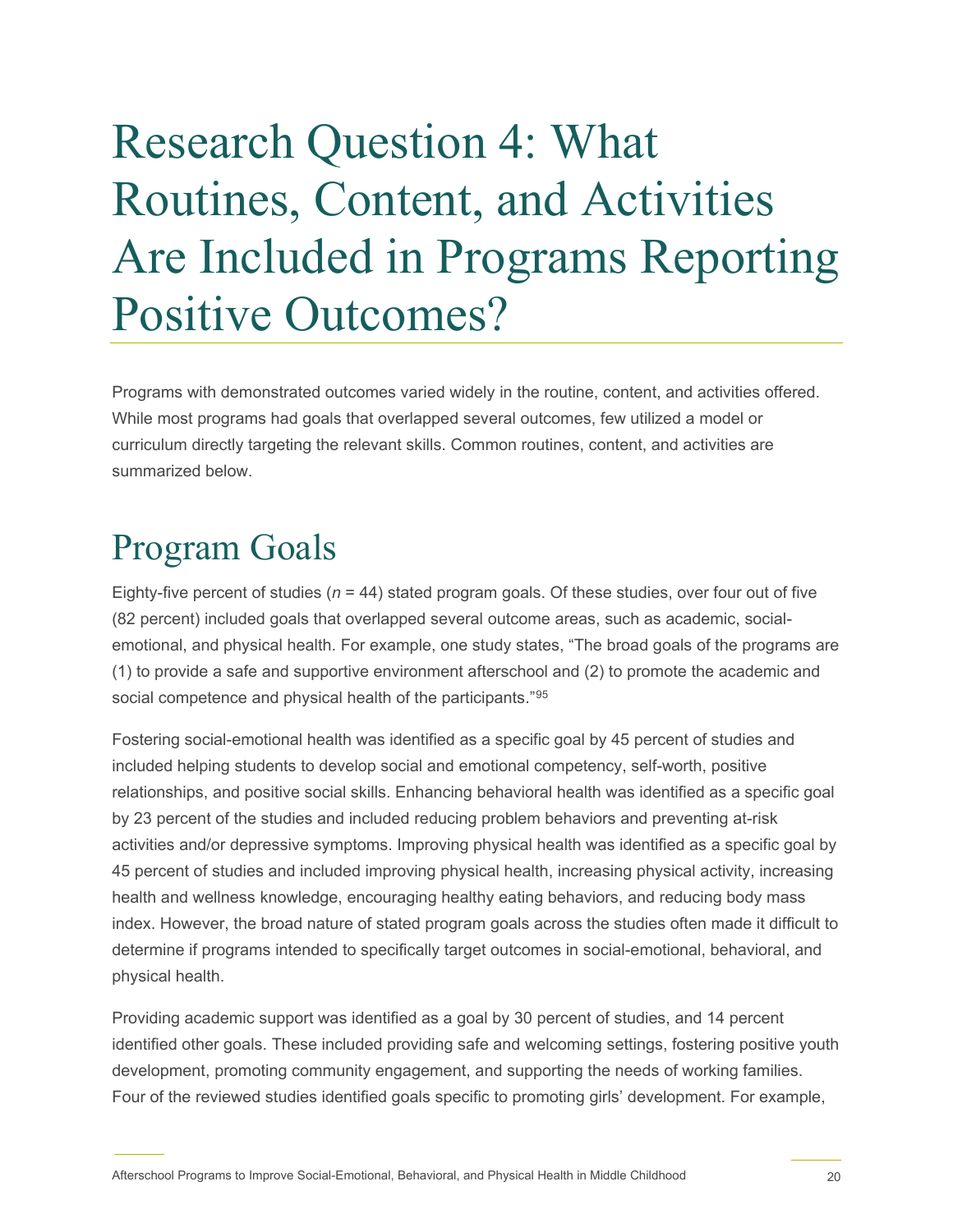Girls in the Game and Girls on the Run reported goals related to promoting healthy life choices, selfesteem, and positive body image.

# <span id="page-24-0"></span>Curricula, Content, and Activities

### **Curricula**

Sixty-three percent of the studies (*n* = 33) identified specific models or curricula used by the programs. Those not identifying a specific model or curriculum tended to focus on enhancement of academic skills, rather than focusing on one of the priority outcome areas.

Although 45 percent of studies identified fostering social-emotional development as a goal, about a quarter of those (12 percent) reported using a model or curriculum designed specifically to teach or practice social-emotional skills. Twenty-three percent identified improving behavioral health as a goal, but only a few reported following a specific model or curriculum focused on behavioral health. Lastly, 45 percent identified improving physical health as a goal, and 25 percent of those reported using a model or curriculum that specialized in improving physical health. Table 8 provides examples of the models or curricula used to promote social-emotional, behavioral, and physical health.

### **Content and Activities**

About seven out of ten studies (*n* = 37) described content and activities, which varied widely according to program goals and the age range of participants. Common activities across all programs included a welcome/introductory period and a snack. Those not following a specific model or curriculum, including many 21st CCLC programs, typically had time for snacks, homework and/or tutoring, and free choice of enrichment activities (e.g., basketball, computers, art, board games, visitors, musical instruments). Other common activities included community service and leadership opportunities.

Programs aiming to foster social-emotional health included problem solving, emotion regulation, and communication skills, but the delivery of these topics varied according to the age of participants. For instance, the social-emotional learning program Promoting Alternate Thinking Strategies (PATHS), which was implemented with kindergartners, utilized direct instruction; puppet presentations; and stories to help children learn cognitive and behavioral strategies for problem solving, calming down, and labeling emotions. $^{96}$  $^{96}$  $^{96}$  In contrast, the social-emotional learning program Leaders @ Play, which was implemented with middle school children, utilized didactic instruction; skills demonstration and discussion; role play; and sports and recreation to promote social problem solving, emotion regulation, and effective communication.[97](#page-47-6)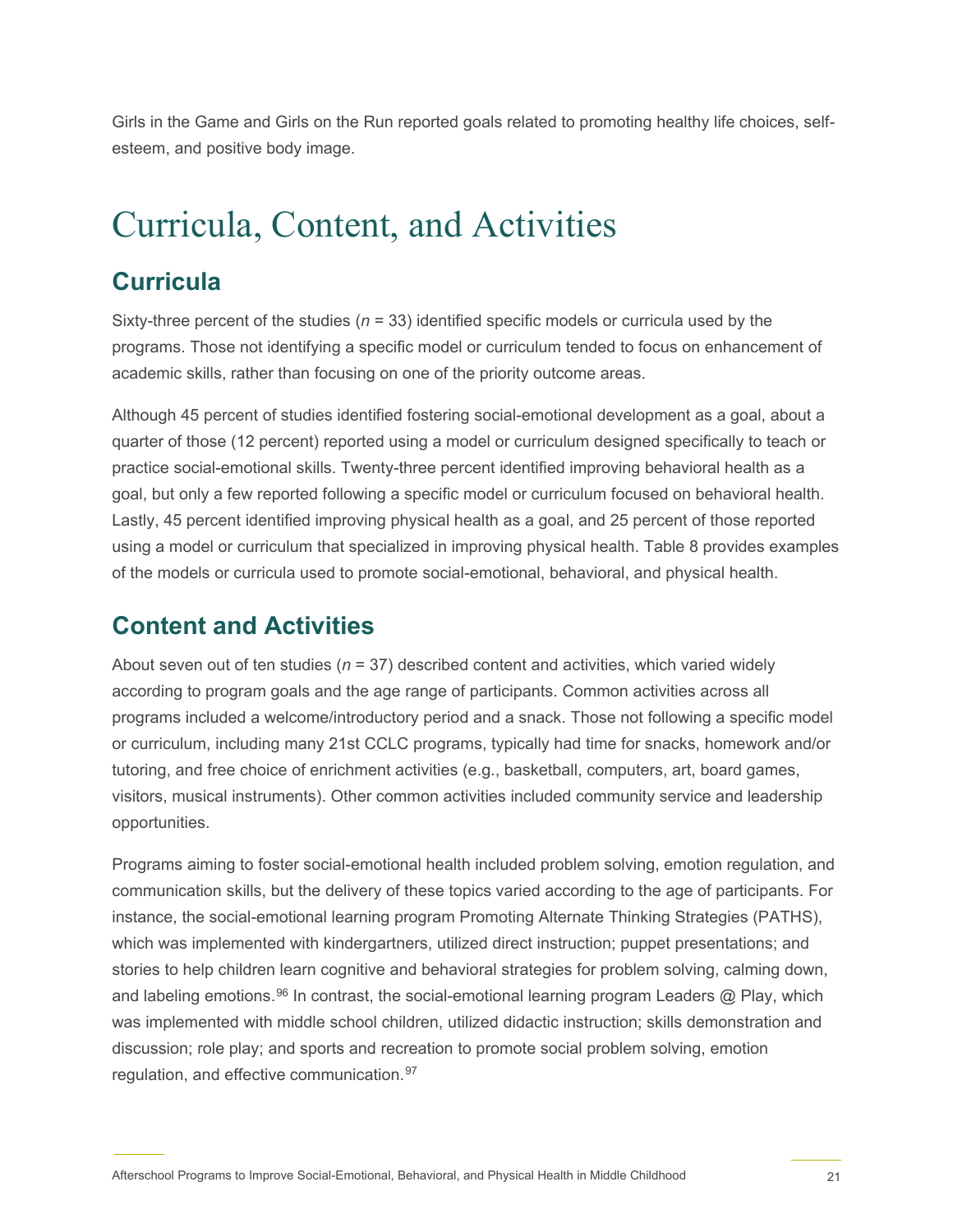Following an unspecified curriculum, one program promoted executive function, visuospatial skills, and ultimately classroom behavior with kindergarten and first-grade children from low-income communities.<sup>[98](#page-47-7)</sup> Program activities, such as arts and crafts and games (e.g., "Red Light, Green Light," "Simon Says") were intended to develop fine and gross motor skills, sustained attention, working memory, and impulse control. Another program, FITKids, targeted executive control in 8 to 9-year-olds through physical activities that were simultaneously aerobically demanding and provided opportunities to refine motor skills. [99](#page-47-8) 

Common activities in physical health programs included 30 to 70 minutes of daily moderate-tovigorous physical activity through organized games and/or sports and age-appropriate health and nutrition education. Programs like Youth Fit 4 Life fostered internal competition based on setting and tracking personal long-term goals, such as "improve my endurance to be better at basketball."<sup>[100](#page-47-9)</sup> Many physical health programs, such as Girls on the Run<sup>[101](#page-47-10)</sup> and Teaching Personal and Social Responsibility Model,<sup>[102](#page-47-11)</sup> also incorporated lessons on social-emotional development, such as friendship, conflict resolution, and team building.

### <span id="page-25-0"></span>Frequency and Length of Services

About three out of five studies (*n* = 31) reported either intended and/or actual frequency or length of services. The 26 studies reporting intended length of services were split evenly between programs offering services for the duration of the school year, and models offering a short-term intervention (often taking place within the wider scope of a year-long program). The programs meeting for the duration of the school year most often reported services were 4 or 5 days per week and the length of the programs ranged from 2 to 5.5 hours. The duration of the short-term interventions varied from 10 weeks to 30 weeks and the number of days per week that services were offered from 1 to 5. Sessions were intended to last anywhere from 20 to 90 minutes at a time. Five studies reported actual program attendance. In these programs, students attended, on average, 1 to 2 days per week.

## <span id="page-25-1"></span>Plans for Family Outreach and Involvement

Just under a quarter of studies (*n* = 12) reported plans for family outreach or involvement. Of those, half facilitated family groups, parent meetings, or other in-person activities. In-person activities ranged from a single meeting to inform parents and/or receive parent feedback about the program<sup>[103](#page-47-12)</sup> to regular programming for parents such as GED preparation.<sup>[104](#page-47-13)</sup> The other half provided students with take-home materials to share with parents to reinforce program messages and encourage parents to support specific behaviors at home, such as healthy eating.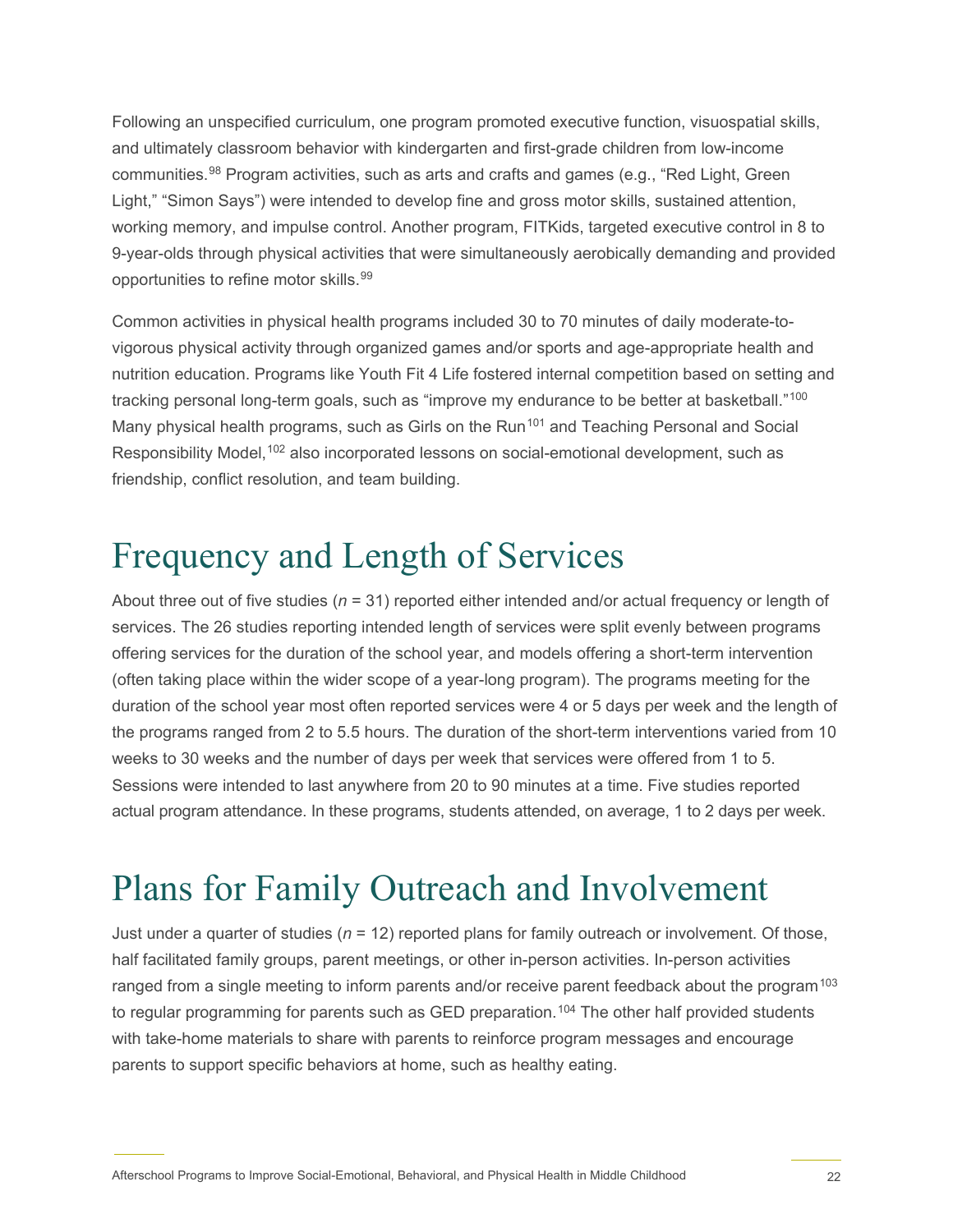<span id="page-26-0"></span>

| <b>Outcome</b>                 | Program<br>name               | <b>Goals</b>                                                                                                                                                                                                                       | <b>Content/Activities</b>                                                                                                                                                                                                                                        | <b>Frequency and</b><br>length of<br><b>services</b>       |
|--------------------------------|-------------------------------|------------------------------------------------------------------------------------------------------------------------------------------------------------------------------------------------------------------------------------|------------------------------------------------------------------------------------------------------------------------------------------------------------------------------------------------------------------------------------------------------------------|------------------------------------------------------------|
| Social-<br>emotional<br>health | <b>WINGS</b><br>for Kids      | Promote positive behavior, responsible<br>decision making, and healthy relationships<br>through cognitive regulation, emotional<br>processes, and interpersonal skills.                                                            | Community building activities, community service<br>activities, discussions of the weekly learning objective,<br>free play integrating electives of interest with lessons<br>about social and emotional objectives, and academic<br>support time.                | 30 weeks;<br>5 days/week;<br>180 minutes/day               |
|                                | <b>Leaders</b><br>at Play     | Reduce emotional distress through training;<br>practice; and peer modeling in problem<br>solving, emotion regulation, and effective<br>communication to prevent the emergence of<br>behavioral, social, or emotional difficulties. | Didactic instruction, skills demonstration and<br>discussion, role play, and sports and recreation to<br>provide practice with feedback. Intervention content<br>emphasized social problem solving, emotion<br>regulation, and effective communication.          | 10 weeks;<br>2 days/week;<br>90 minutes/day                |
| Behavioral<br>health           | <b>PATHS</b>                  | Improve skills in four domains: self-<br>control/emotion regulation, attention,<br>communication, and problem solving.                                                                                                             | Direct instruction, puppet presentations, and stories to<br>help children learn cognitive/behavioral strategies for<br>calming down (e.g., the Turtle Technique), labeling<br>emotions (e.g., Feeling Faces), and problem-solving<br>(e.g., The Control Signal). | 21 weeks;<br>1 day/week;<br>30 minutes/day                 |
|                                | <b>Brock et</b><br>al. (2017) | Improve executive function and visuospatial<br>skills to ultimately improve classroom<br>behavior.                                                                                                                                 | Activities, such as arts and crafts and games (e.g.,<br>"Red Light, Green Light," "Simon Says") designed to<br>develop fine and gross motor skills, sustained<br>attention, working memory, and impulse control.                                                 | 24 weeks;<br>4 days/week;<br>45 minutes/day                |
| Physical<br>health             | <b>FFFEP</b>                  | Increase knowledge of healthy eating and<br>physical activity; increase healthy eating<br>behaviors and physical activity.                                                                                                         | 30 minutes of physical activity, healthy eating lessons,<br>staff reading books about healthy eating and physical<br>activity, games with food cards, food pyramid bingo,<br>Glo Germ kits to demonstrate handwashing, and food<br>guide pyramid felt board.     | 16 weeks;<br>5 days/week;<br>30 to 60<br>minutes/day       |
|                                | <b>FITKids</b>                | Involve children in moderate-to-vigorous<br>physical activity; refine motor skills; enhance<br>self-efficacy toward making healthy food<br>choices and self-monitoring of physical activity<br>engagement.                         | 70 minutes of moderate-to-vigorous physical activity, a<br>healthy snack and educational component, games to<br>refine motor skills.                                                                                                                             | 9 months;<br>5 days/week;<br>70 to 90<br>minutes/day       |
|                                | <b>Youth Fit</b><br>for Life  | Increase physical activity and exercise self-<br>efficacy.                                                                                                                                                                         | 30 minutes of moderate-to-vigorous physical activity,<br>cognitive-behavioral methods that emphasized the<br>development and use of self-regulatory skills.                                                                                                      | Two 12-week<br>sessions:<br>4 days/week;<br>45 minutes/day |

### **Table 8. Description of Programs Reporting Positive Outcomes in Social-Emotional, Behavioral, and Physical Health**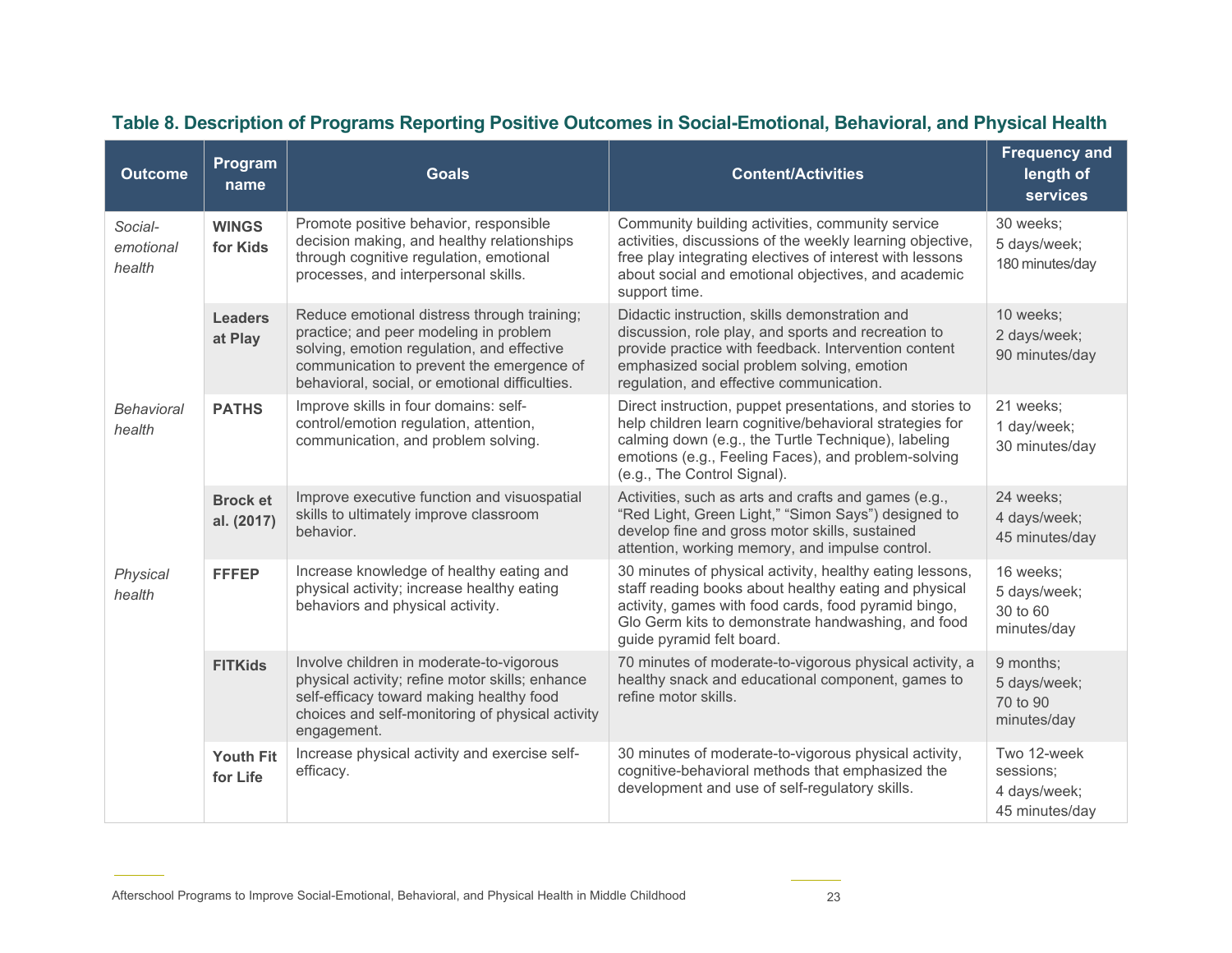# <span id="page-27-0"></span>Summary

The studies reviewed indicate that afterschool programs are a promising avenue for supporting social-emotional, behavioral, and physical health during middle childhood. The approach to promoting outcomes in these areas varied across programs. For example, 21st CCLCs and citywide afterschool initiatives tended to focus on promoting outcomes in our domains of interest in addition to focusing on other program goals (e.g., promoting academic outcomes, providing a safe space afterschool).

While a majority of studies included the promotion of social-emotional, behavioral, and physical health among their program goals, only 33 studies (63 percent) reported use of specific models, interventions, or curricula designed to improve outcomes in these areas through explicit instruction and interactive activities. Other studies relied more on leveraging the benefits of afterschool routines, such as safety and supervision during out-of-school time and engagement in healthy and positive relationships.

## <span id="page-27-1"></span>Commonalities of Programs Reporting Outcomes

While identifying elements that can be causally linked to the promotion of social-emotional, behavioral, and physical health is beyond the scope of this review, our initial observations of common elements of programs reporting outcomes are summarized below.

Many of the programs reporting positive outcomes had clearly defined goals that aligned with a targeted, age-appropriate curriculum or intervention specifically designed to achieve the stated goals. These programs also tended to rely on existing theories (e.g., social cognitive theory) to inform the development of program activities and content. Others reporting positive outcomes without a single curriculum or intervention used an extensive menu of intentionally designed and interactive program offerings that incorporated opportunities to promote social-emotional, behavioral, and physical health and emphasized core program guiding principles (e.g., participant choice, positive and supportive staff-participant interactions, opportunities for large and small group activities).

### **Practice Implications**

Key findings with implications for related practice are summarized below.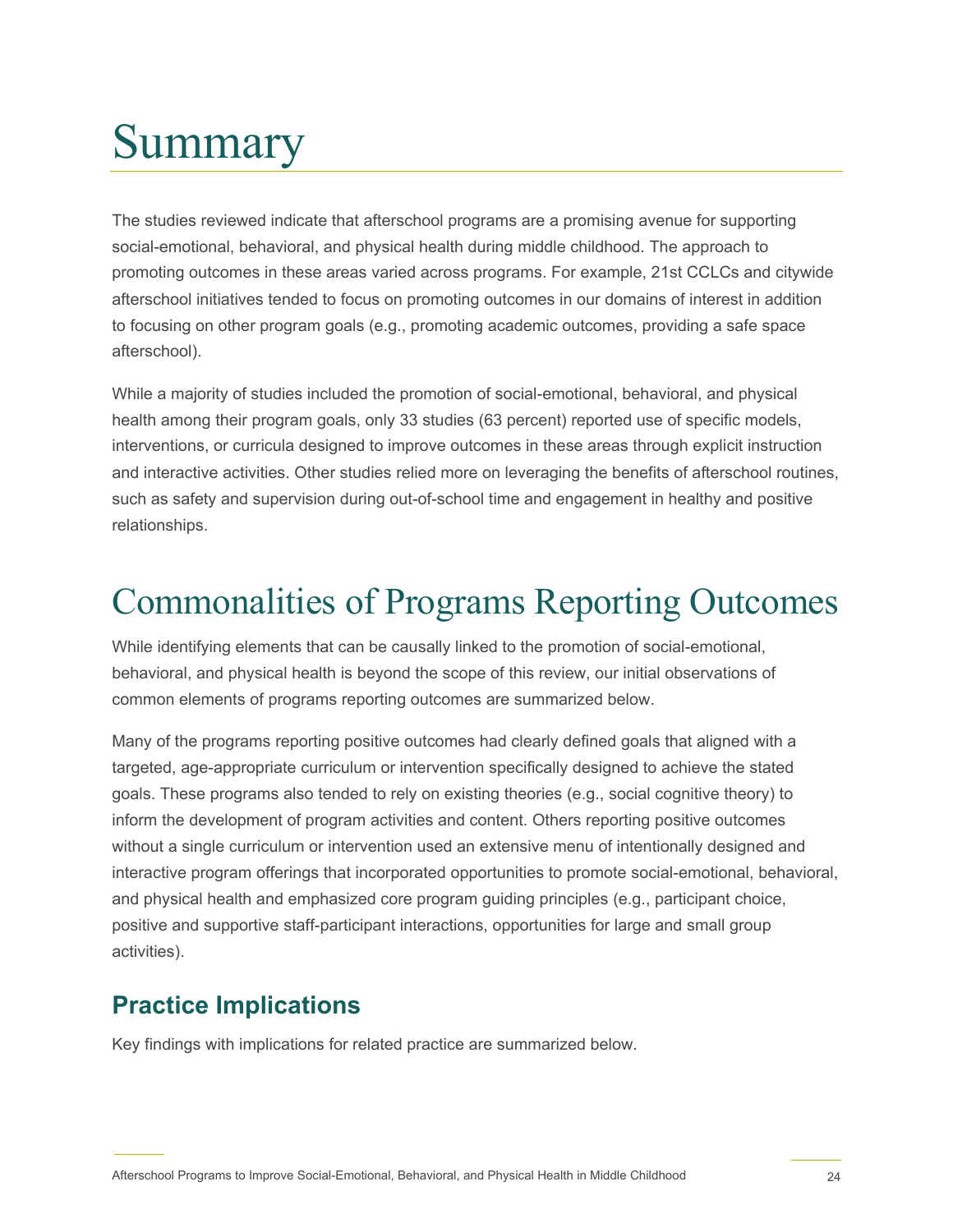**Assuring program offerings are intentionally designed.** While reporting outcomes in the areas of social-emotional, behavioral, and physical health, many of the programs did not describe specific activities or content designed to achieve outcomes in these areas. Our experience suggests these programs can learn from research on implementation science, which stresses the importance of intentional program design and of assuring that needed program inputs and implementation supports are in place to achieve desired outcomes.<sup>[105](#page-47-14)</sup> From this review, the number of programs that are theory-based or have logic models based in rigorous theory showing the connection between program goals and expected outcomes is also unclear. Additionally, broader afterschool programs (such as 21st CCLCs and citywide initiatives) may benefit from adding specific program offerings, curricula, or lesson plans explicitly designed to promote social-emotional, behavioral, and physical health.

**Tailoring to individual child's needs.** Although studies provided limited reporting on variations in outcomes and programming by participant characteristics, a few studies alluded to the importance of tailoring afterschool programs to the individual child's needs. For example, Gibson et al. (2015) found stronger outcomes for children with low levels as compared to those with high levels of initial problem behaviors. There is also a need to recognize that boys and girls have their own unique needs and interests. For example, successfully engaging girls in physical activities may require "girlspecific" strategies. This might include offering physical activities that are more collaborative in nature or offering girls-only sports, games, and activities. Afterschool programs should consider identifying and employing gender-sensitive strategies that support the unique needs, interests, and skills of girls and boys.

### <span id="page-28-0"></span>Conclusion

This targeted literature review confirms that afterschool programs have the potential to promote the social-emotional, behavioral, and physical health of economically vulnerable children aged 6 to 12 years old. Our review documents how such promotion is done by purposefully leveraging common afterschool routines and activities and through the use of program models, curricula, and interventions designed to produce beneficial outcomes in these developmental domains. Future research should explore more in-depth descriptions of how successful programs are implemented to identify the conditions and resources necessary to successfully implement program success on a wider scale.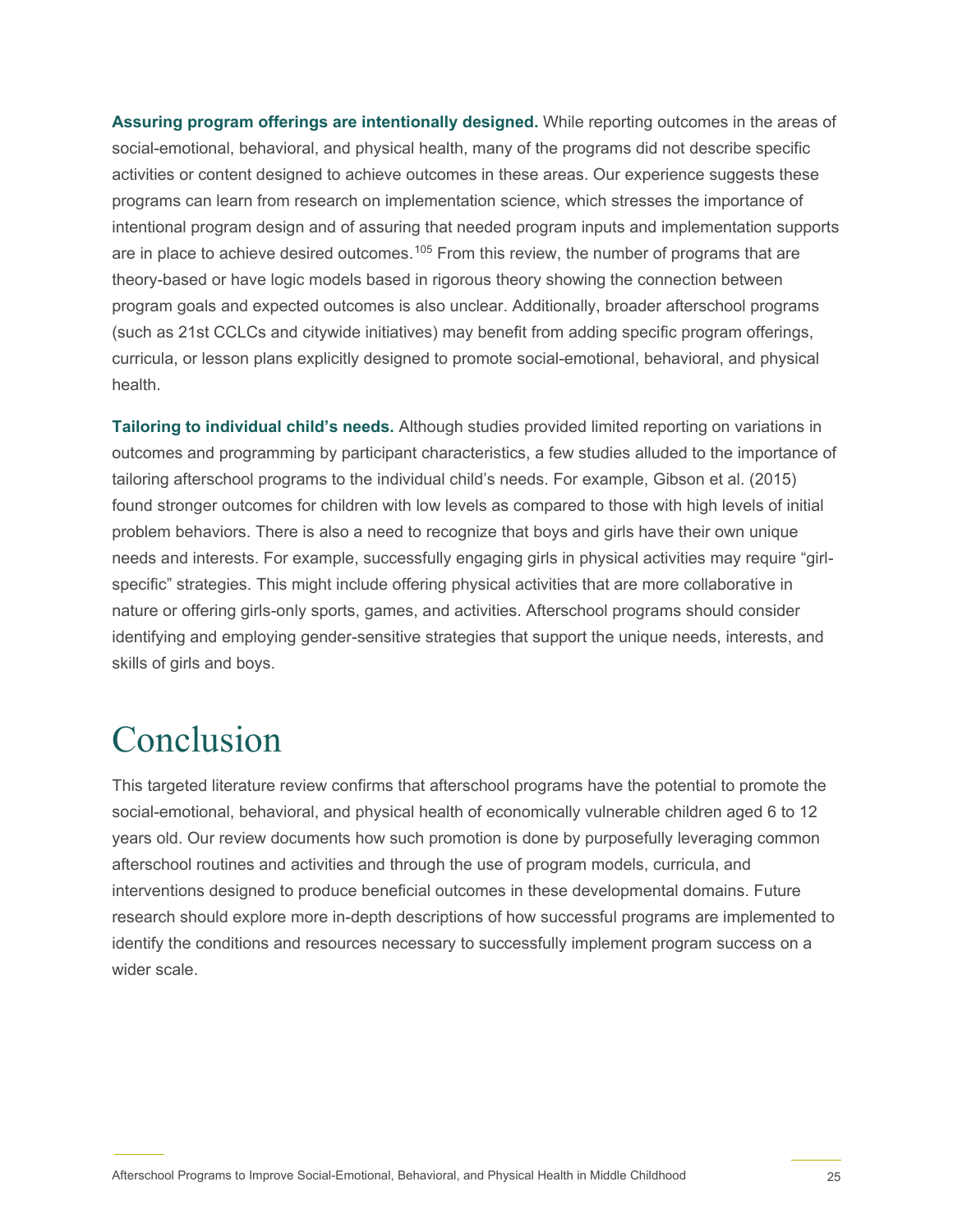# <span id="page-29-0"></span>Appendix

# <span id="page-29-1"></span>Search Methods and Inclusion Criteria for Literature Review

The study search included—

- *Existing reviews and seminal or exemplary studies.* These included existing meta-analyses and literature reviews focused on promoting social-emotional development and behavioral and physical health in afterschool settings. References from these target reviews and articles were further searched to identify additional, potentially relevant published and unpublished reports.
- *Additional program registers and internet sites.* These included sites—Afterschool Alliance, Harvard Family Research Project, National Institute on Out-of-School Time, What Works Clearinghouse—to capture relevant program evaluations that might not be included in journal publications.
- *Databases.* PsycINFO, PubMed, and Google Scholar databases were used to supplement the known research with which more recent studies were begun.

Specific search terms and strings were developed using the PICO (population, intervention, comparison, outcome) framework.<sup>[xvii](#page-29-2)</sup> Search terms were populated with additional synonyms to capture use of different terminology (for example, middle childhood versus elementary age) and variations in the specific outcomes measured under the broad outcome domains of social-emotional, behavioral, and physical health and development.

Tables A1-A3 provide search terms for the domains of social-emotional, behavioral, and physical health.

Afterschool Programs to Improve Social-Emotional, Behavioral, and Physical Health in Middle Childhood 26

<span id="page-29-2"></span>xvii Davies (2011). Formulating the Evidence Based Practice Question: A Review of the Frameworks*. Evidence Based Library and Information Practice, 6.2.*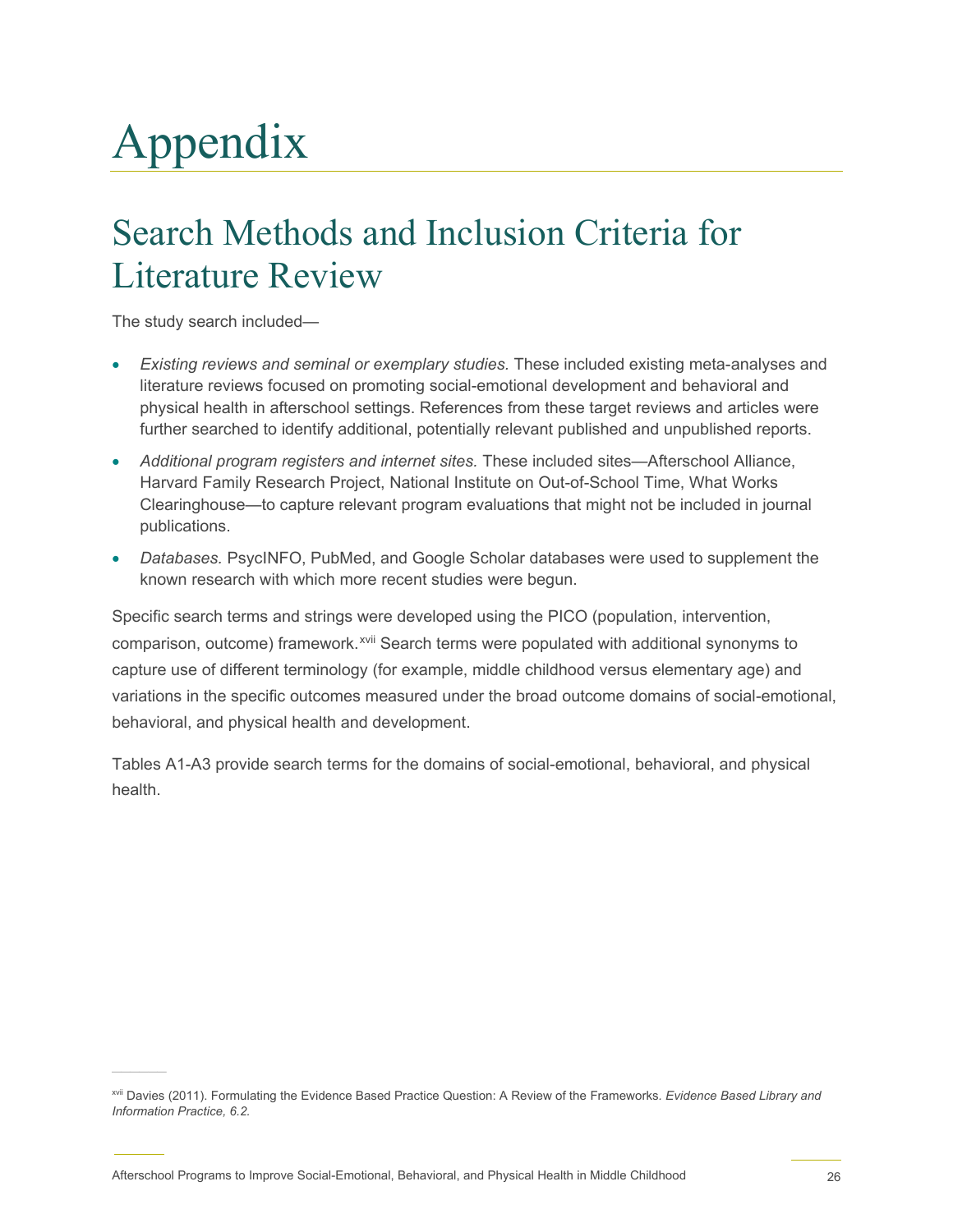#### <span id="page-30-0"></span>**Table A1. Search Terms for Social-Emotional Health**

| <b>Population</b>     | <b>Intervention</b>                             | <b>Outcome</b>                     |
|-----------------------|-------------------------------------------------|------------------------------------|
| Children ages 6 to 12 | Afterschool program                             | Social-emotional learning          |
| OR.                   | OR Out of school time OR Afterschool activities | OR Social-emotional                |
| Elementary age        | <b>OR Extracurricular activities</b>            | development<br>OR Social emotional |
| children              | <b>OR Extended Services Schools</b>             |                                    |
| OR.                   | OR 4-H OR Boys and Girls Club                   |                                    |
| School age children   | OR Maryland Afterschool OR Michigan 21st        |                                    |
| OR.                   | CCLC OR NYC Beacon Program OR PATHS             |                                    |
| Middle childhood      | OR WINGS OR YMCA Virtual Y Program              |                                    |

#### <span id="page-30-1"></span>**Table A2. Search Terms for Behavioral Health**

| <b>Population</b>     | <b>Intervention</b>                             | <b>Outcome</b>                                  |
|-----------------------|-------------------------------------------------|-------------------------------------------------|
| Children ages 6 to 12 | Afterschool program                             | Internalizing OR                                |
| <b>OR</b>             | OR Out of school time OR Afterschool activities | externalizing OR                                |
| Elementary age        | <b>OR Extracurricular activities</b>            | disruptive behavior OR<br>anxiety OR depression |
| children              | <b>OR Extended Services Schools</b>             |                                                 |
| OR.                   | OR 4-H OR Boys and Girls Club                   |                                                 |
| School age children   | OR Maryland Afterschool OR Michigan 21st        |                                                 |
| <b>OR</b>             | CCLC OR NYC Beacon Program OR PATHS             |                                                 |
| Middle childhood      | OR WINGS OR YMCA Virtual Y Program              |                                                 |

#### <span id="page-30-2"></span>**Table A3. Search Terms for Physical Health**

| <b>Population</b>                              | <b>Intervention</b>                                                                                                   | <b>Outcome</b>                                                       |
|------------------------------------------------|-----------------------------------------------------------------------------------------------------------------------|----------------------------------------------------------------------|
| Children ages 6 to 12<br>OR.                   | Afterschool program<br>OR Out of school time OR Afterschool activities                                                | Healthy eating habits OR<br>physical activities OR                   |
| Elementary age<br>children                     | OR Extracurricular activities<br><b>OR Extended Services Schools</b>                                                  | physical health OR<br>exercise OR healthy                            |
| OR.                                            | OR 4-H OR Boys and Girls Club                                                                                         | weight OR reduced<br>obesity OR body image<br>OR nutrition OR health |
| School age children<br>OR.<br>Middle childhood | OR Maryland Afterschool OR Michigan 21st<br>CCLC OR NYC Beacon Program OR PATHS<br>OR WINGS OR YMCA Virtual Y Program | OR physical activity                                                 |
|                                                |                                                                                                                       |                                                                      |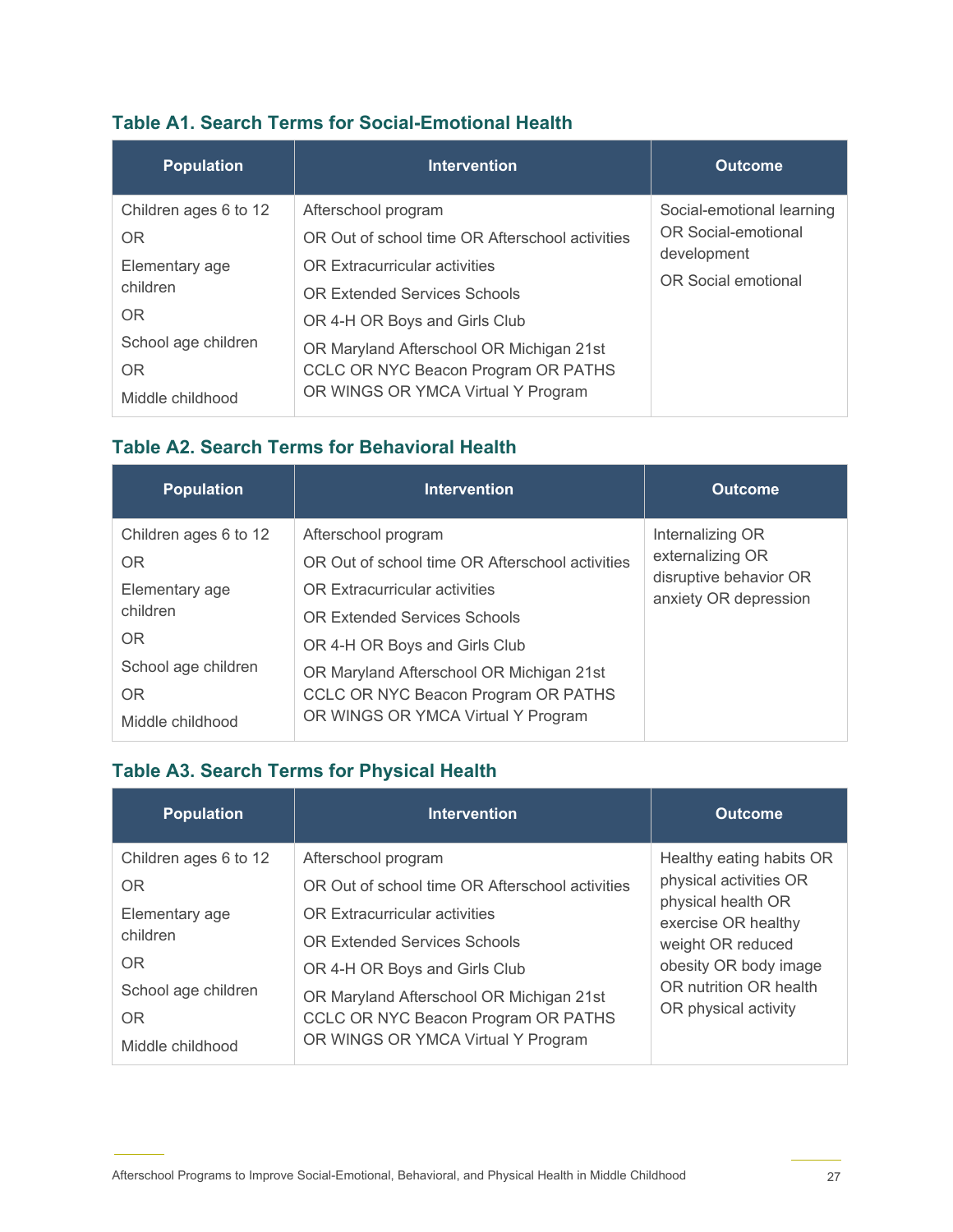Abstracts from studies found were then screened using the inclusion criteria listed below.

- 1. Intervention or program/model is implemented in an "afterschool setting," defined by three features:
	- o Occurs during at least part of the school year
	- o Takes place outside of regular school hours
	- $\circ$  Is supervised by adults

Our definition allows for including various settings, such as community-based and school-based.

Intervention or program/model is implemented in the United States.

One of the goals of the intervention/program/model must be the development of one or more socialemotional, behavioral, or physical health and development outcomes/skills.

Program targets or includes children aged 6 to 12 years old.

Report includes discussion of demonstration of outcomes in one or more social-emotional, behavioral, or physical health and development outcomes/skills among children aged 6 to 12 years old (or describes programs, models, and interventions known to measure such outcomes).

This process yielded an initial list of 35 studies. Expert consultants and the federal project officer assisted in identifying additional studies and search terms, such as names of specific interventions, models, or curricula (see tables A1-A3). This process resulted in a final list of 52 studies.

# <span id="page-31-0"></span>Coding Approach for Identified References

The 52 studies meeting the specific inclusion criteria were reviewed and coded to extract and abstract the necessary information as codified in table A4.

#### <span id="page-31-1"></span>**Table A4. Article Review and Coding**

| Methodological<br>information | Study design<br>۰<br>Number of participants included in study<br>۰<br>Data collection methods<br>$\bullet$<br>Data collection instruments<br>۰<br>Effect sizes demonstrated<br>$\bullet$<br><b>Study limitations</b><br>$\bullet$  |
|-------------------------------|------------------------------------------------------------------------------------------------------------------------------------------------------------------------------------------------------------------------------------|
| Intended service model        | Targeted outcome domains/goals<br>$\bullet$<br>Intended curricula or model<br>$\bullet$<br>Intended content and activities included (focused on social-emotional,<br>$\bullet$<br>behavioral, and physical health and development) |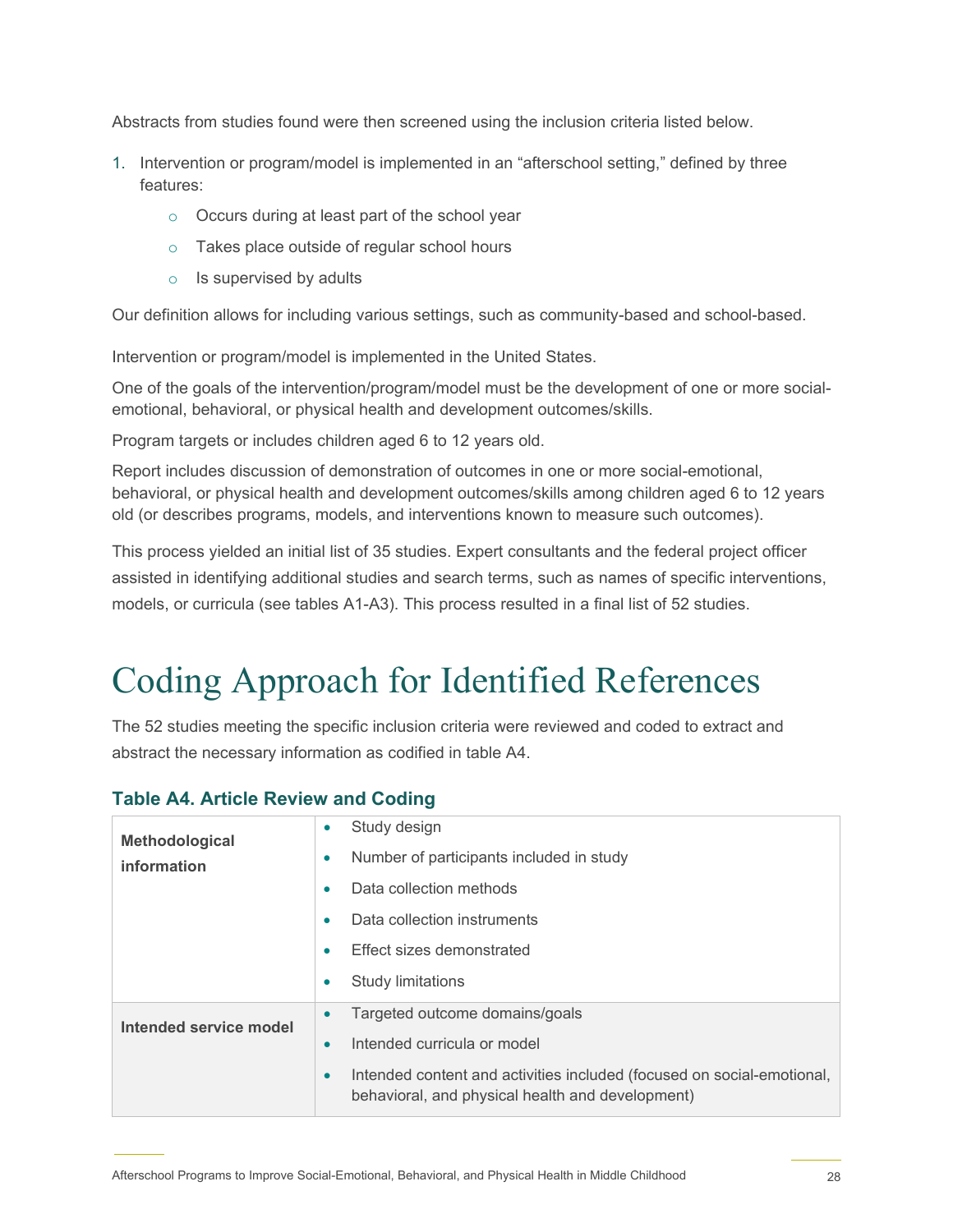|                              | Intended frequency and length of services (focused on social-<br>$\bullet$<br>emotional, behavioral, and physical health and development)                                         |  |  |
|------------------------------|-----------------------------------------------------------------------------------------------------------------------------------------------------------------------------------|--|--|
|                              | Plans for family outreach and involvement<br>$\bullet$                                                                                                                            |  |  |
|                              | Program location (urban, rural)<br>$\bullet$                                                                                                                                      |  |  |
|                              | Program funding<br>$\bullet$                                                                                                                                                      |  |  |
| <b>Staff and participant</b> | Staff characteristics (number of staff, part-time versus full-time,<br>$\bullet$<br>education and experience, training, age, gender, race)                                        |  |  |
| characteristics              | Student characteristics (number of children served, family income,<br>$\bullet$<br>family structure, family work status, child age, gender, race/ethnicity,<br>disability status) |  |  |
| <b>Actual services</b>       | Curricula or model used<br>$\bullet$                                                                                                                                              |  |  |
| delivered                    | Use of evidence-based or promising practices<br>$\bullet$                                                                                                                         |  |  |
|                              | Actual content and activities included (focused on social-emotional,<br>$\bullet$<br>behavioral, and physical health and development)                                             |  |  |
|                              | Actual frequency and length of services (focused on social-emotional,<br>$\bullet$<br>behavioral, and physical health and development)                                            |  |  |
|                              | Family outreach and involvement activities<br>$\bullet$                                                                                                                           |  |  |
| <b>Demonstrated outcomes</b> | Demonstration of child outcomes in social-emotional, behavioral, and<br>$\bullet$<br>physical health                                                                              |  |  |
|                              | Variations in outcomes by subgroups (for example, child gender, age,<br>$\bullet$<br>identified developmental needs, race, and ethnicity)                                         |  |  |
|                              | Outcomes in family engagement and involvement<br>$\bullet$                                                                                                                        |  |  |
|                              | Outcomes in parental work and employment<br>$\bullet$                                                                                                                             |  |  |

# <span id="page-32-0"></span>Common Study Limitations and Missing Study Information

Common study limitations included the use of nonexperimental designs and small sample sizes, making it impossible to generalize results to other populations. Dosage and fidelity information was most often unreported or limited. Most studies did not collect detailed information on how children spent their time outside of the afterschool program (e.g., on nonattendance days for children in a treatment group or in general for children in a waitlist control group). Since most programs did not preclude children from attending other afterschool activities or extracurricular programs on their own time, to what the reported program participation is being compared is unknown (e.g., unsupervised time at home versus participation in organized sports). Finally, within the context of many programs targeting social-emotional and behavioral health, determining which intervention components map onto specific outcomes, especially when the program did not follow a targeted curriculum, is not possible.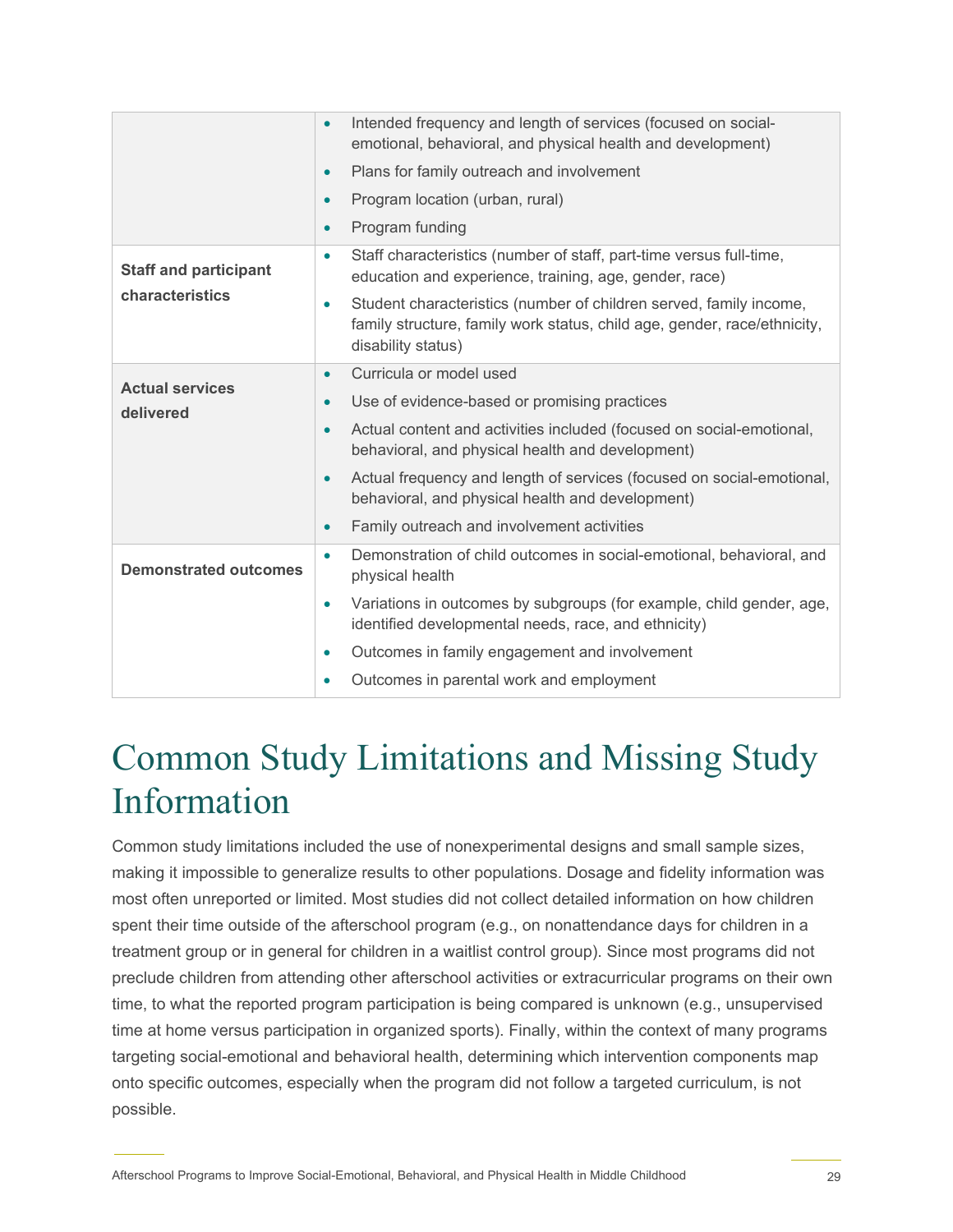# <span id="page-33-0"></span>Limitations of Our Review

This review focused on three priority outcome areas—social-emotional, behavioral, and physical health—resulting in only a selection of studies measuring outcomes in one of these areas. As such, we were not able to report detailed information on program implementation. For example, following the methods described in a previous meta-analysis of after-school programs, [106](#page-47-15) the presence of four recommended practices for skill training was coded dichotomously on a yes/no basis using the acronym SAFE (Sequenced, Active, Focused and Explicit). However, most studies did not provide enough information about program content and activities to assess program quality using this method. About one out of eight studies ( $n = 7$ ) measured program quality using program observations. One model, Girls in the Game, used the Youth Program Quality Assessment to measure program quality<sup>[107](#page-47-16)</sup> and reported high levels of program quality. Apart from lack of detailed information about implementation of selected programs for review, we acknowledge that other types of afterschool programs—such as arts or STEM programs—that hold potential for demonstrating positive outcomes in the developmental domains examined were not selected.

The common lack of dosage data made it impossible to analyze how much exposure to (and engagement in) the intervention is necessary to promote outcomes. Most studies did not report treatment fidelity; when measured, it was often in the context of small-scale interventions where careful attention to training and implementation was possible. Large-scale intervention replication would likely experience greater variation in training and implementation quality. Given the smaller sample sizes, reporting much variation in outcomes by participant characteristics was not possible.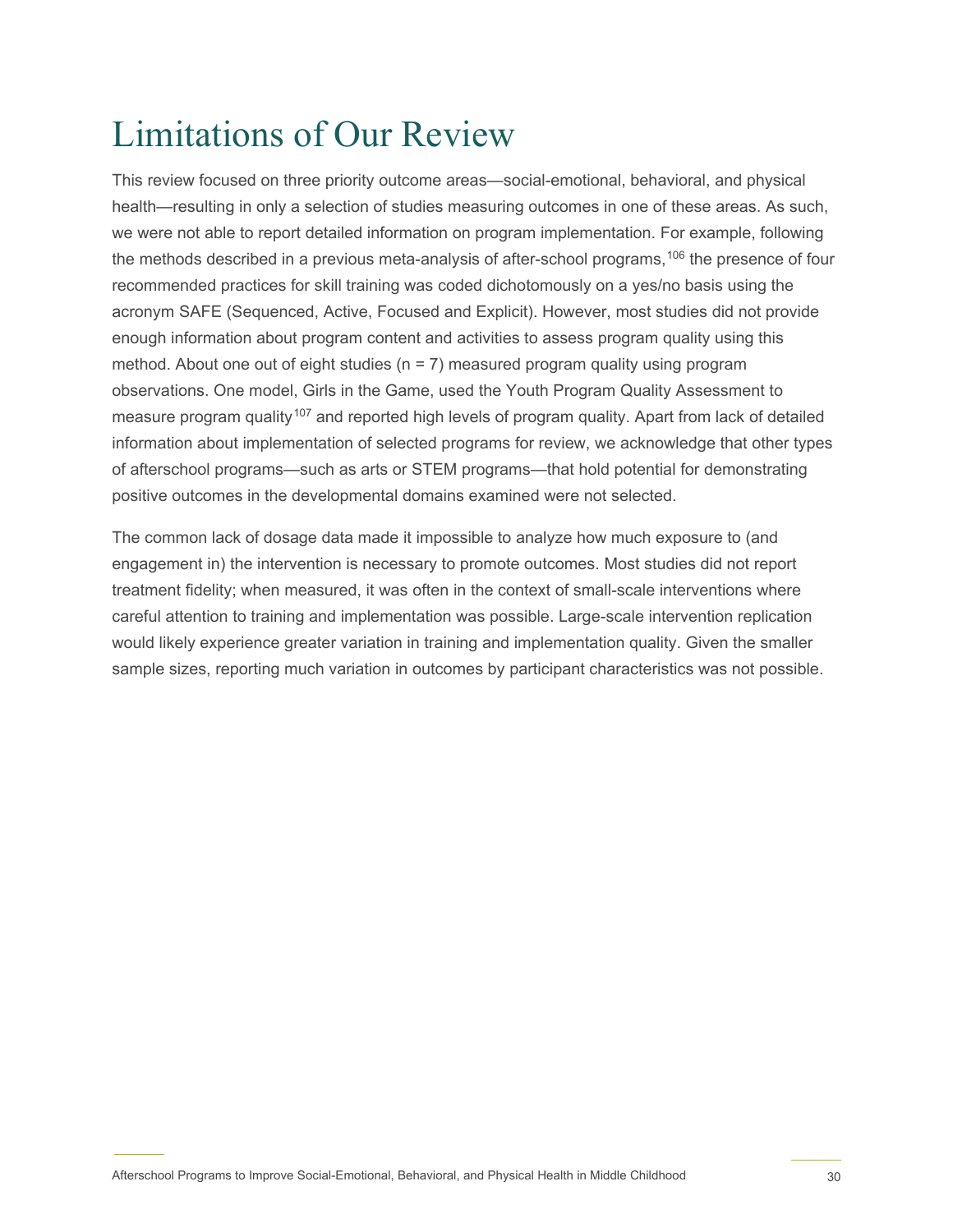<span id="page-34-0"></span>

| Afterschool program and citation                                                                                                                                                                                                                                                                                                                                                                                                                                             | Social-<br>emotional                                                                                | <b>Behavioral</b> | <b>Physical</b>                                          |
|------------------------------------------------------------------------------------------------------------------------------------------------------------------------------------------------------------------------------------------------------------------------------------------------------------------------------------------------------------------------------------------------------------------------------------------------------------------------------|-----------------------------------------------------------------------------------------------------|-------------------|----------------------------------------------------------|
| 4-H. Lerner, R. M., & Lerner, J. V. (2013). The positive development of youth:<br>Comprehensive findings from the 4-H Study of Positive Youth Development.<br>Institute for Applied Research in Youth Development.                                                                                                                                                                                                                                                           | Contribute to<br>community and<br>be civically active                                               |                   |                                                          |
| Arkansas 21st CCLC. Arkansas 21st century community learning centers statewide<br>evaluation 2014-2015 annual report, center for youth program quality. (2014).<br>Arkansas 21st Century Community Learning Centers statewide evaluation 2012-<br>2013 annual report. Retrieved from<br>http://www.arkansased.gov/public/userfiles/Learning Services/Federal%20Programs/2<br>1%20CCLC/2012 2013 Arkansas 21st CCLC Statewide Evaluation Report.pdf                           | Work well with<br>peers, solve<br>disagreements<br>with peers                                       |                   |                                                          |
| Rhode Island 21st CCLC. Rhode Island 21st Century Community Learning<br><b>Center Program Evaluation: Descriptive report, American Institutes for</b><br>Research. (2014). Rhode Island 21st Century Community Learning Center<br>program evaluation: Descriptive report. Retrieved from<br>http://www.ride.ri.gov/Portals/0/Uploads/Documents/Students-and-Families-Great-<br>Schools/Educational-Programming/21stCCLCs/RI21CCLC-Evaluation-Descriptive-<br>Report-2014.pdf | Getting along<br>with peers,<br>feeling liked by<br>others, ability to<br>join new group of<br>kids |                   |                                                          |
| Michigan 21st CCLC. Wu, H. C., Van Egeren, L. A., Bates, L. V., & The MSU<br>Evaluation Team (2016). Michigan 21st Century Community Learning Centers<br>Evaluation 2014-2015 Annual Report. Michigan State University, East Lansing, Ml.                                                                                                                                                                                                                                    | Motivation to<br>learn                                                                              |                   |                                                          |
| Bienestar, de Heer, H. D., Koehly, L., Pederson, R., & Morera, O. (2011).<br>Effectiveness and spillover of an after-school health promotion program for Hispanic<br>elementary school children. American Journal of Public Health, 101(10), 1907-<br>1913. doi:10.2105/AJPH.2011.300177                                                                                                                                                                                     |                                                                                                     |                   | BMI, aerobic<br>capacity,<br>intention to eat<br>healthy |

### **Table A5. List of Outcomes Reported in Social-Emotional, Behavioral, and Physical Health**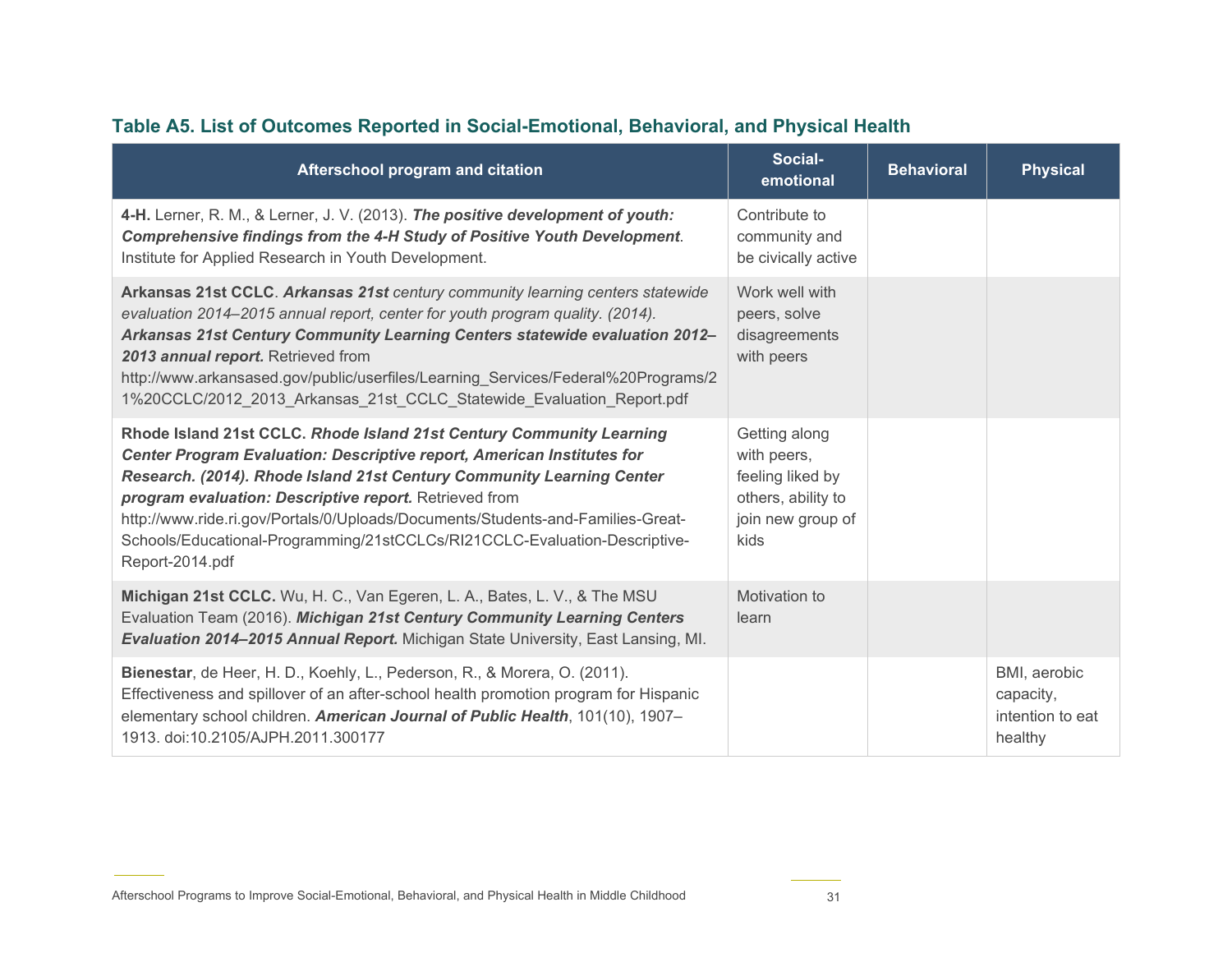| Afterschool program and citation                                                                                                                                                                                                                                                                                         | Social-<br>emotional                                                               | <b>Behavioral</b>                                                        | <b>Physical</b>                                                                                                               |
|--------------------------------------------------------------------------------------------------------------------------------------------------------------------------------------------------------------------------------------------------------------------------------------------------------------------------|------------------------------------------------------------------------------------|--------------------------------------------------------------------------|-------------------------------------------------------------------------------------------------------------------------------|
| Boys & Girls Club. Measuring the Impact of Boys & Girls Clubs: 2016 National<br>Outcomes Report; Anderson-Butcher, D., & Cash, S. J. (2010). Participation in Boys &<br>Girls Clubs, Vulnerability, and Problem Behaviors. Children and Youth Services<br>Review, 32, 672-678. doi:10.1016/j.childyouth.2010.01.002      | Peer interactions.<br>teamwork,<br>empathy, self-<br>concept                       | Reduced<br>gang<br>involvement                                           |                                                                                                                               |
| California Afterschool Education and Safety (ASES) Program and 21st CCLC.<br>Huang, D., & Wang, J. (2012). Independent statewide evaluation of ASES and 21st<br>CCLC afterschool programs May 1, 2008-December 31, 2011.<br>http://www.impacts.afterschoolalliance.org/details.cfm?ID=a0E3900000NaMw4EAF&st<br>$art = 1$ |                                                                                    |                                                                          | Aerobic<br>capacity, body<br>composition,<br>abdominal<br>strength, trunk<br>strength, upper<br>body strength,<br>flexibility |
| Community Based Afterschool Program. Fite, P. J., Vitulano, M. L., & Preddy, T. M.<br>(2011). The positive impact of attending a community-based youth program on child<br>depressive symptoms. Journal of Community Psychology, 39(7), 804-814.                                                                         |                                                                                    | Depressive<br>symptoms,<br>problem<br>behaviors                          |                                                                                                                               |
| Curriculum to Improve Executive Functioning. Brock, L. L., Murrah, W. M.,<br>Cottone, E. A., Mashburn, A. J., & Grissmer, D. W. (2017). An after-school intervention<br>targeting executive function and visuospatial skills also improves classroom behavior.<br>International Journal of Behavioral Development, 1-11. | Executive<br>functioning                                                           | Problem<br>behaviors                                                     |                                                                                                                               |
| Extended Services School Initiative. Grossman, J. B., Price, M. L., Fellerath, V.,<br>Jucovy, L. Z., Kotloff, L. J., Raley, R., & Walker, K. E. (2002). Multiple Choices<br>Afterschool: Findings from the Extended-Services School Initiative.                                                                          | Getting along<br>with peers and<br>ability to make<br>friends, school<br>belonging | Handling<br>anger, staying<br>out of trouble,<br>not drinking<br>alcohol |                                                                                                                               |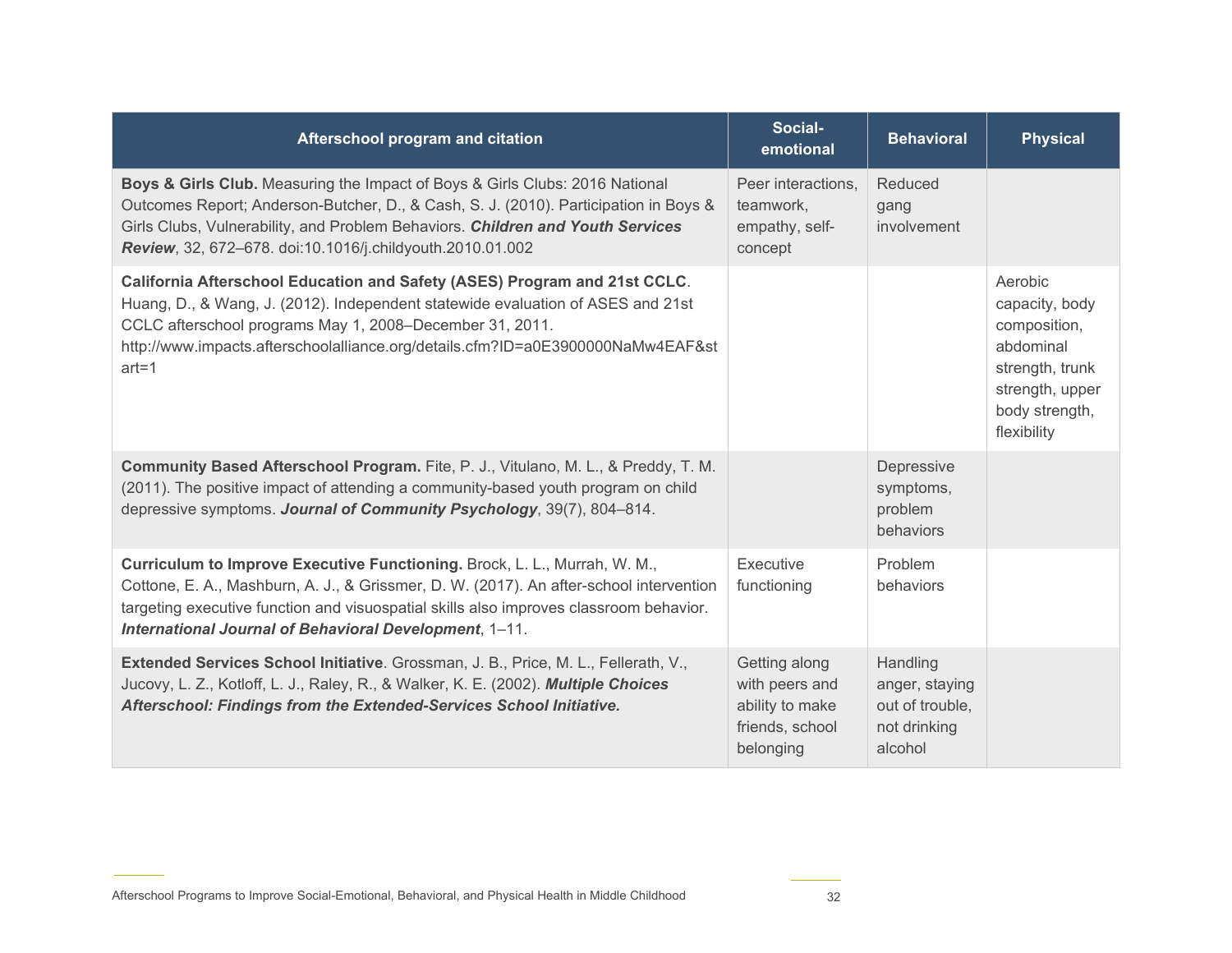| <b>Afterschool program and citation</b>                                                                                                                                                                                                                                                                         | Social-<br>emotional                                             | <b>Behavioral</b> | <b>Physical</b>                                                                          |
|-----------------------------------------------------------------------------------------------------------------------------------------------------------------------------------------------------------------------------------------------------------------------------------------------------------------|------------------------------------------------------------------|-------------------|------------------------------------------------------------------------------------------|
| Fit-2-Play. Messiah, S. E., Diego, A., Kardys, J., Kirwin, K., Hanson, E., Nottage, R., &<br>Arheart, K. L. (2015). Effect of a park-based after-school program on participant<br>obesity-related health outcomes. American Journal of Health Promotion, 29(4),<br>217-225. doi:10.4278/ajhp.120705-QUAN-327    |                                                                  |                   | BMI, fitness<br>levels,<br>cardiovascular<br>health, health<br>and wellness<br>knowledge |
| FITKids. Hillman, C. H., Pontifex, M. B., Castelli, D. M., Khan, N. A., Raine, L. B.,<br>Scudder, M. R., Drolette, E. S., Moore, R. D., Wu, C.T., & Kamijo, K. (2014). Effects of<br>the FITKids randomized controlled trial on executive control and brain function.<br>Pediatrics, 134, e1036-e1071.          | Inhibition and<br>cognitive<br>flexibility,<br>executive control |                   | Aerobic fitness.<br><b>BMI</b>                                                           |
| Food and Fitness Fun Education Program (FFFEP). Carson, D. E., & Reiboldt, W.<br>(2011). An after-school program on nutrition and physical activity for elementary school<br>children. Family and Consumer Sciences Research Journal, 39(3), 267-278.<br>doi:10.1111/j.1552-3934.2010.02065.x                   |                                                                  |                   | Healthy eating<br>habits, daily<br>physical activity                                     |
| Georgia's FitKid Project. Yin, Z., Moore, J. B., Johnson, M. H., Barbeau, P., Cavnar,<br>M., Thornburg, J., & Gutin, B. (2005). The Medical College of Georgia FitKid Project:<br>The relations between program attendance and changes in outcomes in year 1.<br>International Journal of Obesity, 29, S40-S45. |                                                                  |                   | Body fat<br>percentage,<br>cardiovascular<br>fitness                                     |
| Girls in the Game. Bohnert, A. M., & Ward, A. K. (2013). Making a difference:<br>Evaluating the Girls in the Game (GIG) after-school program. The Journal of Early<br>Adolescence, 33(1), 104-130. doi:10.1177/0272431612466174                                                                                 | Body image                                                       |                   | <b>Nutrition</b><br>knowledge                                                            |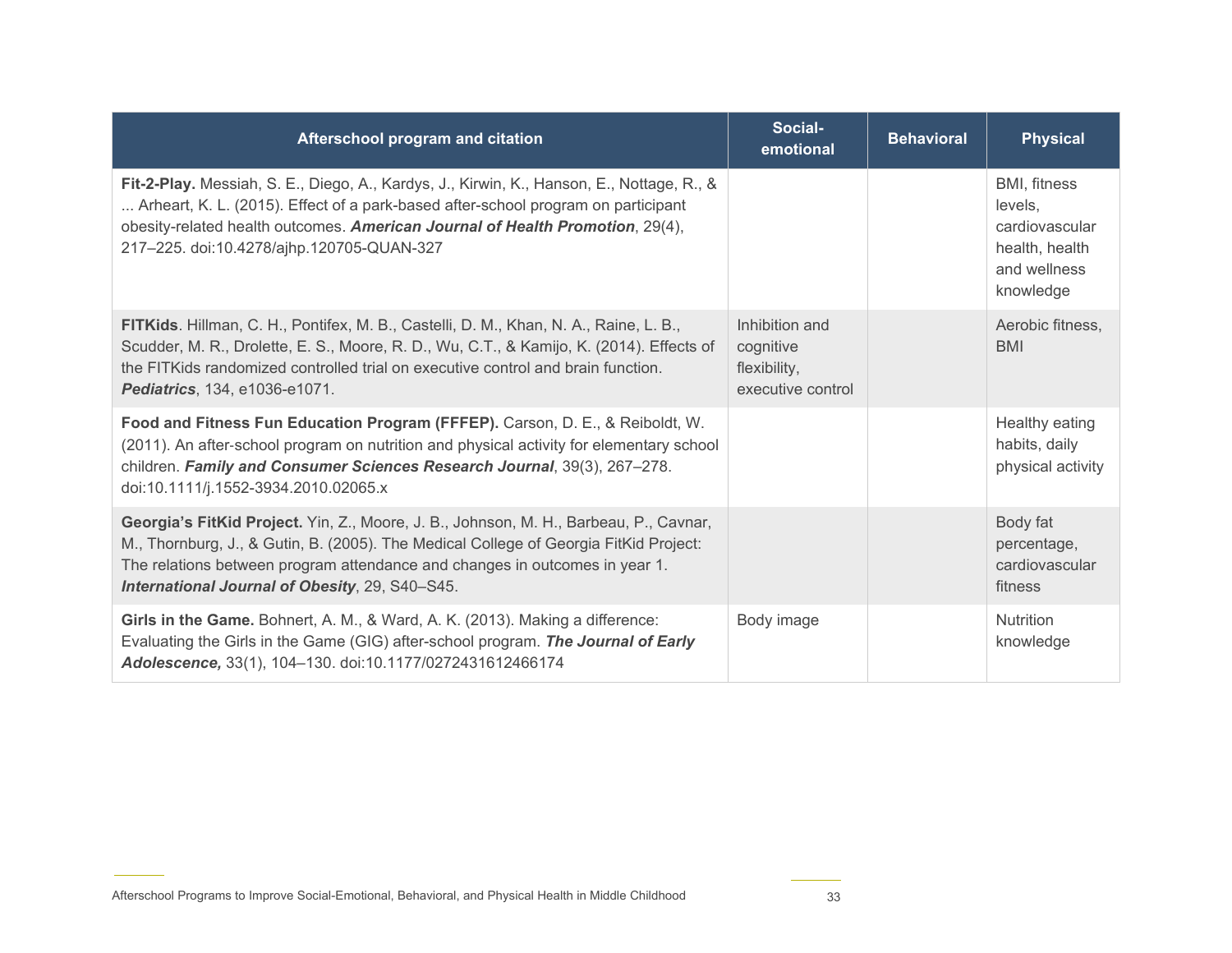| Afterschool program and citation                                                                                                                                                                                                                                                                                                                                                                                                                                                                                                                                                                                                | Social-<br>emotional                                                                                           | <b>Behavioral</b>                                                                                     | <b>Physical</b>                   |
|---------------------------------------------------------------------------------------------------------------------------------------------------------------------------------------------------------------------------------------------------------------------------------------------------------------------------------------------------------------------------------------------------------------------------------------------------------------------------------------------------------------------------------------------------------------------------------------------------------------------------------|----------------------------------------------------------------------------------------------------------------|-------------------------------------------------------------------------------------------------------|-----------------------------------|
| Girls on the Run. Sifers, S. K., & Shea, D. N. (2013). Evaluations of Girls on the<br>Run/Girls on track to enhance self-esteem and well-being. Journal of Clinical Sport<br>Psychology, 7(1), 77–85; Martin, J. J., Waldron, J. J., McCabe, A., & Choi, Y. S.<br>(2009). The impact of 'Girls on the Run' on self-concept and fat attitudes. Journal of<br>Clinical Sport Psychology, 3(2), 127–138. DeBate, R. D., & Thompson, S. H. (2005).<br>Girls on the Run: Improvements in self-esteem, body size satisfaction and eating<br>attitudes/behaviors. Eating and Weight Disorders, 10(1), 25-32.<br>doi:10.1007/BF03353416 | Self-esteem, self-<br>worth, physical<br>self-concept,<br>body size<br>satisfaction                            |                                                                                                       | Eating attitudes<br>and behaviors |
| GoKids. Crouter, S. E., de Ferranti, S. D., Whiteley, J., Steltz, S. K., Osganian, S. K.,<br>Feldman H. A., et al. (2015). Effect on Physical Activity of a Randomized Afterschool<br>Intervention for Inner City Children in 3rd to 5th Grade. PLoS ONE, 10(10):<br>e0141584.doi:10.1371/journal.pone.0141584                                                                                                                                                                                                                                                                                                                  |                                                                                                                |                                                                                                       | Daily physical<br>activity        |
| Leaders at Play. Frazier, S. L., Dinizulu, S. M., Rusch, D., Boustani, M. M., Mehta, T.<br>G., & Reitz, K. (2015). Building resilience afterschool for early adolescents in urban<br>poverty: Open trial of Leaders @ Play. Administration and Policy in Mental Health<br>and Mental Health Services Research, 42(6), 723-736. doi:10.1007/s10488-014-<br>0608-7                                                                                                                                                                                                                                                                | Communication,<br>cooperation,<br>assertion,<br>responsibility,<br>empathy,<br>engagement, and<br>self-control | Externalizing,<br>bullying,<br>hyperactivity/i<br>nattention,<br>internalizing,<br>autism<br>spectrum |                                   |
| New York Department of Youth and Community Development Out of School<br>Time Initiative. Russell, C. A., Reisner, E. R., Pearson, L. M., Afolabi, K. P., Miller, T.<br>D., & Mielke, M. B. (2006). Evaluation of the Out-Of-School Time Initiative. Report<br>on the first year. Note. Report is for NY Department of Youth and Community<br>Development OST Initiative                                                                                                                                                                                                                                                         | Physical and<br>emotional safety                                                                               |                                                                                                       |                                   |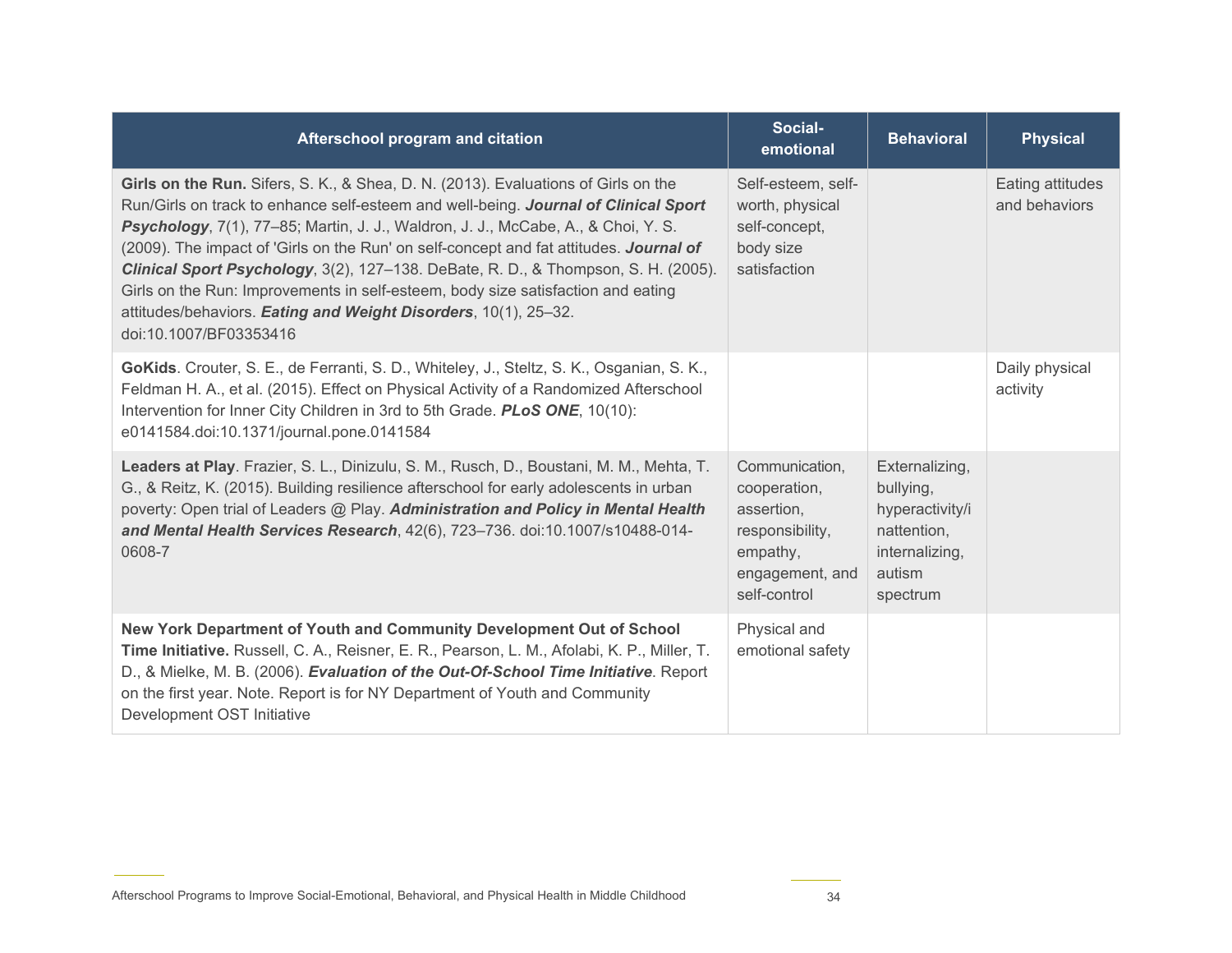| Afterschool program and citation                                                                                                                                                                                                                                                                                                                                                                                                                                                                                                                                                       | Social-<br>emotional                                                                                                                                           | <b>Behavioral</b>                                                           | <b>Physical</b>                                                  |
|----------------------------------------------------------------------------------------------------------------------------------------------------------------------------------------------------------------------------------------------------------------------------------------------------------------------------------------------------------------------------------------------------------------------------------------------------------------------------------------------------------------------------------------------------------------------------------------|----------------------------------------------------------------------------------------------------------------------------------------------------------------|-----------------------------------------------------------------------------|------------------------------------------------------------------|
| Oakland Afterschool Programs. Newhouse, C., Vance, F., Lo, J., & Willis, S. (2015).<br>Oakland school-based afterschool programs evaluation: 2014–2015 findings<br>report.<br>http://afterschoolalliance.org/impacts_testing/details.cfm?ID=a0E3900000NRLurEAH&<br>start=1                                                                                                                                                                                                                                                                                                             | Getting along<br>with adults and<br>peers, listening to<br>others, talking<br>about feelings,<br>sense of<br>mastery, self-<br>confidence,<br>school belonging |                                                                             | Knowledge of<br>how to be<br>healthy, daily<br>physical activity |
| PATHS Curriculum. Fishbein, D. H., Domitrovich, C., Williams, J., Gitukui, S.,<br>Guthrie, C., Shapiro, D., & Greenberg, M. (2016). Short-term intervention effects of the<br>PATHS curriculum in young low-income children: Capitalizing on plasticity. The<br>Journal of Primary Prevention, 37(6), 493-511. doi:10.1007/s10935-016-0452-5;<br>Gibson, J. E., Werner, S. S., & Sweeney, A. (2015). Evaluating an abbreviated version<br>of the PATHS Curriculum implemented by school mental health clinicians.<br>Psychology in The Schools, 52(6), 549-561. doi:10.1002/pits.21844 | Peer relations,<br>pro-social<br>behaviors,<br>emotional<br>understanding,<br>and self-control                                                                 | Aggression,<br>internalizing<br>behaviors,<br>impulsivity,<br>hyperactivity |                                                                  |
| Providence Citywide Afterschool System. Kauh, T.J. (2011). After zone:<br>Outcomes for youth participating in Providence's citywide after-school system.                                                                                                                                                                                                                                                                                                                                                                                                                               | Social skills,<br>physical and<br>emotional safety                                                                                                             |                                                                             | Daily physical<br>activity                                       |
| San Francisco Beacon Program, Walker, K. E. & Arbreton, A. J. A. (2004). After-<br>School Pursuits: An Examination of Outcomes in the San Francisco Beacon<br>Initiative.                                                                                                                                                                                                                                                                                                                                                                                                              | Self-confidence,<br>self-efficacy,<br>physical and<br>emotional safety                                                                                         | Positive<br>responses to<br>social<br>challenges                            |                                                                  |
| Strategies-To-Enhance-Practice (STEPs) Intervention. Beets, M. W., Weaver, R.<br>G., Turner-McGrievy, G., Huberty, J., Ward, D.S., Pate, R. R., Freedman, D., Hutto, B.,<br>Moore, J. B., Bottai, M., Chandler, J., Brazendale, K., & Beighle, A. (2016). Physical<br>activity outcomes in afterschool programs: A group randomized control trial.<br>Preventive Medicine, 90, 207-215.                                                                                                                                                                                                |                                                                                                                                                                |                                                                             | Daily physical<br>activity                                       |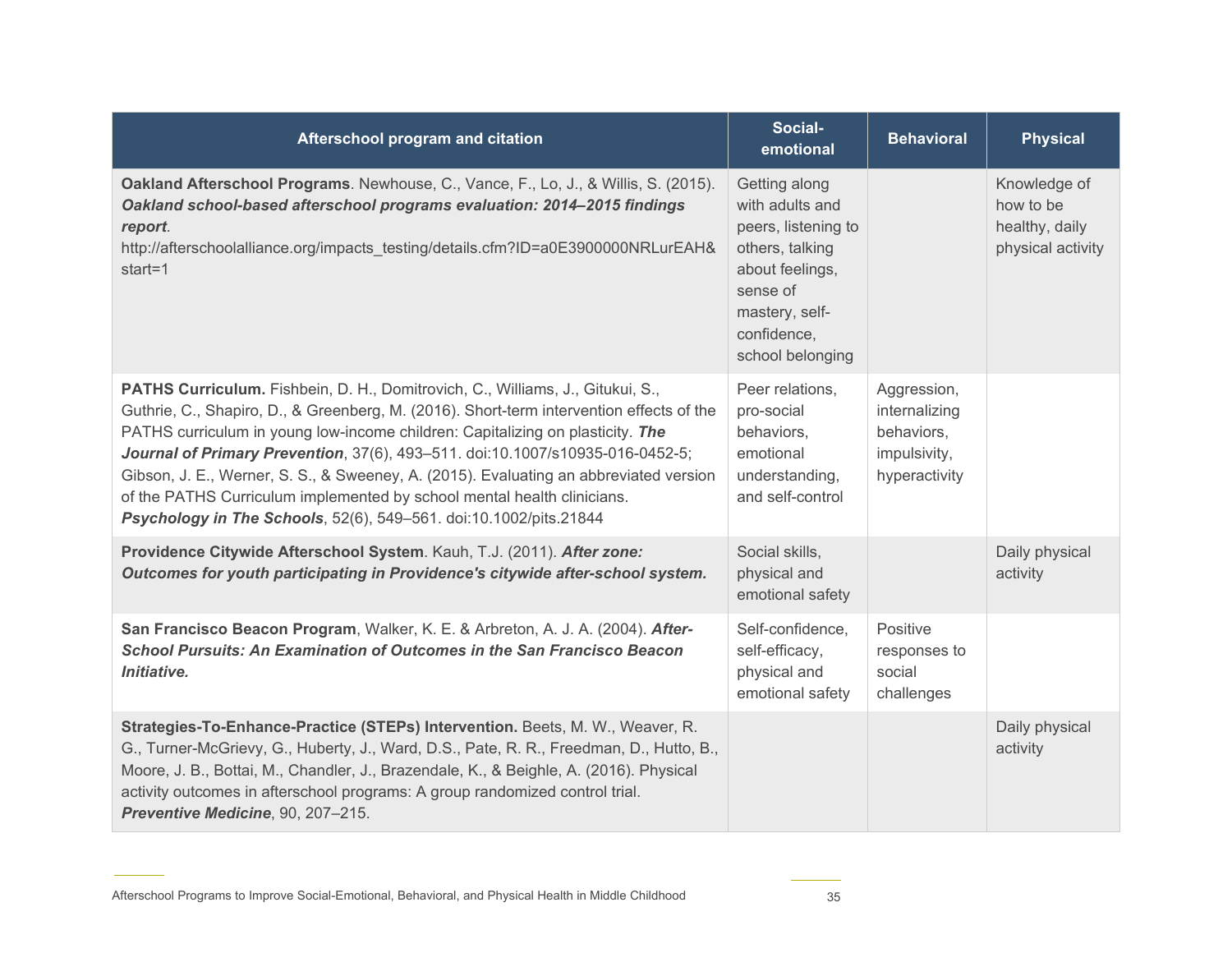| Afterschool program and citation                                                                                                                                                                                                                                                                                                                                                                                                                                                                                                                                                                                                                                                                                                                                          | Social-<br>emotional                     | <b>Behavioral</b>                                              | <b>Physical</b>                                                                        |
|---------------------------------------------------------------------------------------------------------------------------------------------------------------------------------------------------------------------------------------------------------------------------------------------------------------------------------------------------------------------------------------------------------------------------------------------------------------------------------------------------------------------------------------------------------------------------------------------------------------------------------------------------------------------------------------------------------------------------------------------------------------------------|------------------------------------------|----------------------------------------------------------------|----------------------------------------------------------------------------------------|
| Texas 21st CCLC. Texas 21st Century Community Learning Centers 2014-15<br>Evaluation Report, American Institutes for Research. (2016). Texas 21st Century<br><b>Community Learning Centers 2014-2015 annual report.</b> Retrieved from<br>https://tea.texas.gov/Reports_and_Data/Program_Evaluations/Out-of-<br>School Learning Opportunities/Program Evaluation Out-of-<br>School Learning Opportunities/                                                                                                                                                                                                                                                                                                                                                                |                                          | School day<br>disciplinary<br>incidents,<br>school<br>absences |                                                                                        |
| WINGS for Kids. Jones, S., Brush, K., Bailey, R., Brion-Meisels, G., McIntyre, J.,<br>Kahn, J., Nelson, B., & Stickle, L. (2017). Navigating SEL from the inside out:<br>Looking inside & across 25 leading SEL Programs: A practical resource for<br>schools and OST providers.                                                                                                                                                                                                                                                                                                                                                                                                                                                                                          | Self-esteem,<br>executive<br>functioning | Adherence to<br>classroom<br>and school<br>rules               |                                                                                        |
| Youth Fit for Life. Annesi, J. J., Smith, A. E., Walsh, S. M., Mareno, N., & Smith, K. R.<br>(2016). Effects of an after-school care-administered physical activity and nutrition<br>protocol on body mass index, fitness levels, and targeted psychological factors in 5- to<br>8-year-olds. Translational Behavioral Medicine, 6(3), 347-357. doi:10.1007/s13142-<br>015-0372-6; Annesi, J. J., Walsh, S. M., Greenwood, B. L., Mareno, N., & Unruh-<br>Rewkowski, J. L. (2017). Effects of the Youth Fit 4 Life physical activity/nutrition<br>protocol on body mass index, fitness and targeted social cognitive theory variables in<br>9- to 12-year-olds during after-school care. Journal of Pediatrics and Child Health,<br>53(4), 365-373. doi:10.1111/jpc.13447 | Exercise self-<br>efficacy               | Negative<br>mood                                               | Muscular<br>strength,<br>cardiovascular<br>fitness, body<br>composition,<br><b>BMI</b> |
| <b>Citations for Reviews of Multiple or Unspecified Programs</b>                                                                                                                                                                                                                                                                                                                                                                                                                                                                                                                                                                                                                                                                                                          |                                          |                                                                |                                                                                        |
| Kamijo, K., Pontifex, M. B., O'Leary, K. C., Scudder, M. R., Wu, C., Castelli, D. M., &<br>Hillman, C. H. (2011). The effects of an afterschool physical activity program on<br>working memory in preadolescent children. Developmental Science, 14(5), 1046-<br>1058. doi:10.1111/j.1467-7687.2011.01054.x                                                                                                                                                                                                                                                                                                                                                                                                                                                               |                                          |                                                                | <b>Fitness level</b>                                                                   |
| London, R. A., & Gurantz, O. (2013). Afterschool program participation, youth physical<br>fitness, and overweight. American Journal of Preventive Medicine, 44(3, Suppl 3),<br>S200-S207. doi:10.1016/j.amepre.2012.11.009                                                                                                                                                                                                                                                                                                                                                                                                                                                                                                                                                |                                          |                                                                | Physical fitness<br>test                                                               |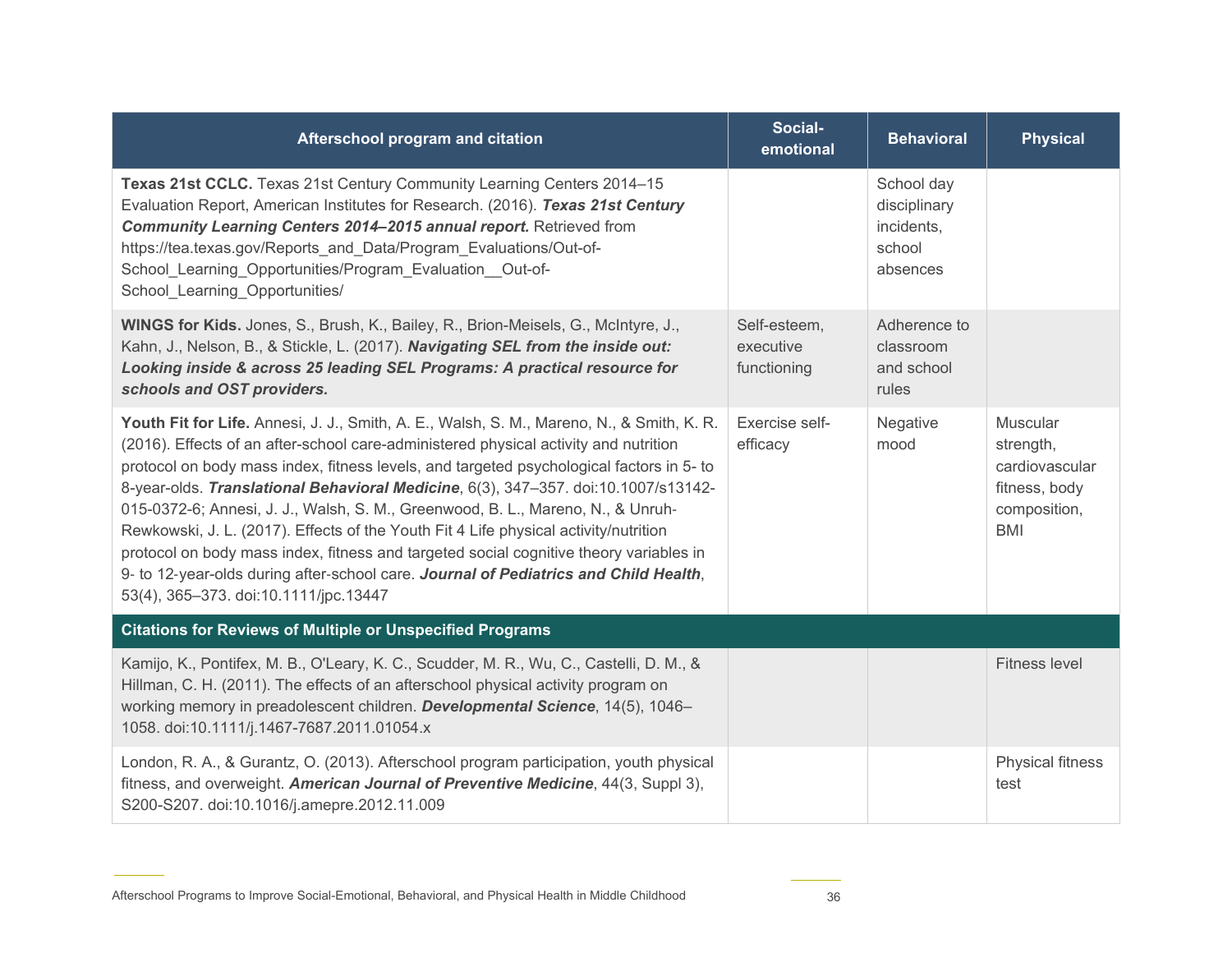| Afterschool program and citation                                                                                                                                                                                                                                                                                                        | Social-<br>emotional                     | <b>Behavioral</b>                                   | <b>Physical</b>                                                                          |
|-----------------------------------------------------------------------------------------------------------------------------------------------------------------------------------------------------------------------------------------------------------------------------------------------------------------------------------------|------------------------------------------|-----------------------------------------------------|------------------------------------------------------------------------------------------|
| Mahoney, J. L., Lord, H., & Carryl, E. (2005). An ecological analysis of after-school<br>program participation and the development of academic performance and motivational<br>attributes for disadvantaged children. Child Development, 76(4), 811-825.<br>doi:10.1111/j.1467-8624.2005.00879.x                                        |                                          |                                                     | Obesity                                                                                  |
| Mahoney, J. L., Parente, M. E., & Lord, H. (2007). After-school program engagement:<br>Links to child competence and program quality and content. The Elementary School<br>Journal, 107(4), 385-404. doi:10.1086/516670                                                                                                                 | Social<br>competence,<br>growth mindset  |                                                     |                                                                                          |
| Pierce, K. M, Bolt, D. M., & Vandell, D. L. (2010). Specific features of after-school<br>program quality: Associations with children's functioning in middle childhood.<br>American Journal of Community Psychology, 45(3-4), 381-393.                                                                                                  | Social skills                            |                                                     |                                                                                          |
| Robles, J., Gutierrez, A., & Seifert, C.F. (2014). Impact of a pilot pharmacy health-care<br>professional out-of-school time physical activity and nutrition education program with<br>exercise on fourth and fifth graders in a rural Texas community. SAGE Open Med.<br>2014 Aug 25;2:2050312114547956. doi: 10.1177/2050312114547956 |                                          |                                                     | BMI, blood<br>pressure,<br>making healthy<br>food choices,<br>daily physical<br>activity |
| Shernoff, D. J. (2010). Engagement in after-school programs as a predictor of social<br>competence and academic performance. American Journal of Community<br>Psychology, 45(3-4), 325-337.                                                                                                                                             | Social<br>competence                     |                                                     |                                                                                          |
| Vandell, D. L., Reisner, E. R., & Pierce, K. M. (2007). Outcomes linked to high-<br>quality afterschool programs: Longitudinal findings from the study of promising<br>afterschool programs (Report to the Charles Stewart Mott Foundation) (p. 9). Irvine,<br>CA: University of California, Irvine.                                    | Social skills,<br>prosocial<br>behaviors | Misconduct,<br>drug use,<br>aggressive<br>behaviors |                                                                                          |
| James-Burdumy, S., Dynarski, M., & Deke, J. (2007). When elementary schools stay<br>open late: Results from the national evaluation of the 21st Century Community<br>Learning Centers program. Educational Evaluation and Policy Analysis, 29(4),<br>296-318. doi:10.3102/0162373707309077                                              | Physical safety                          |                                                     |                                                                                          |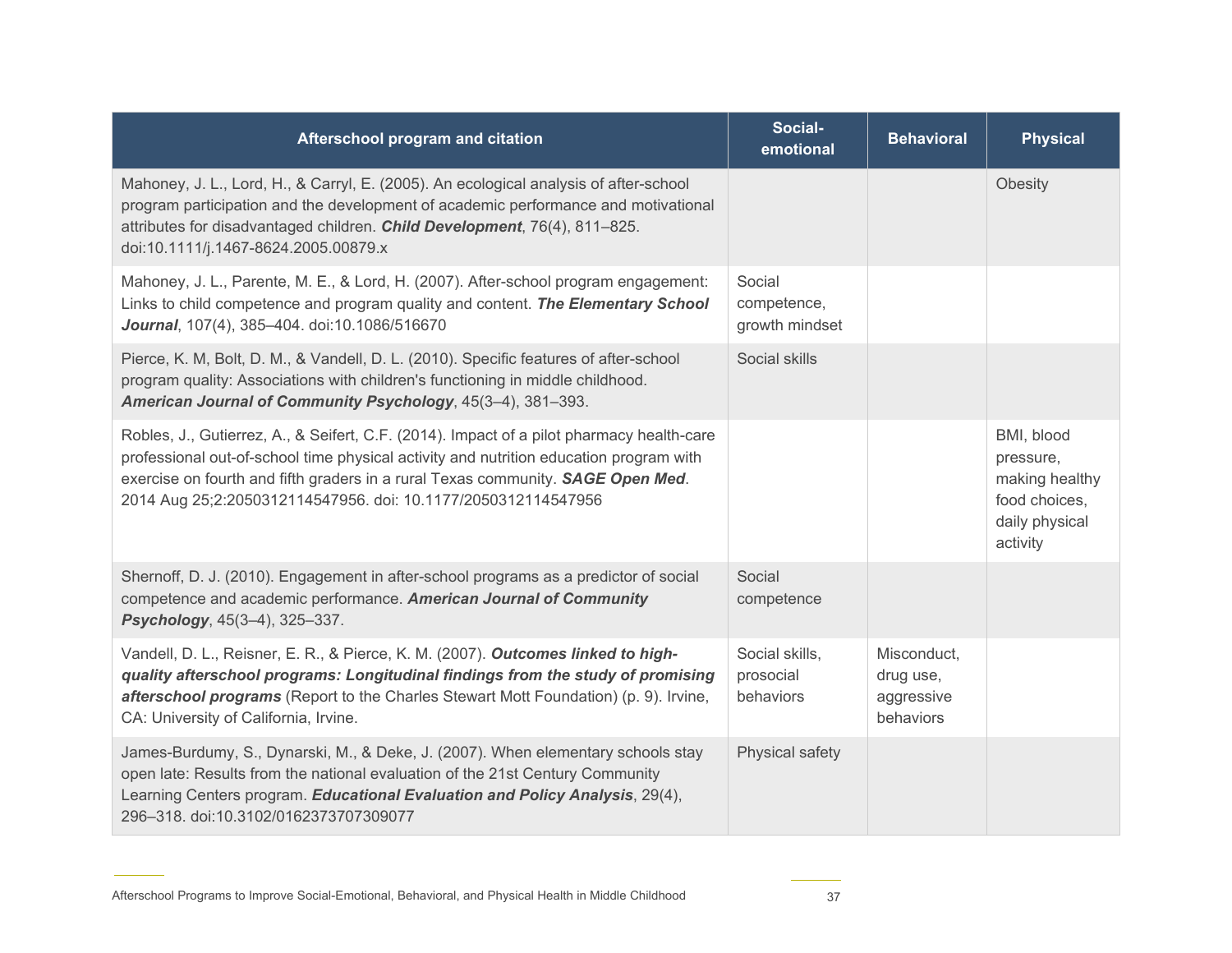| Afterschool program and citation                                                                                                                                                                                                                      | Social-<br>emotional | <b>Behavioral</b> | <b>Physical</b> |
|-------------------------------------------------------------------------------------------------------------------------------------------------------------------------------------------------------------------------------------------------------|----------------------|-------------------|-----------------|
| Mahatmya, D., & Lohman, B. (2011). Predictors of late adolescent delinquency: The<br>protective role of after-school activities in low-income families. Children and Youth<br>Services Review, 33(7), 1309-1317. doi:10.1016/j.childyouth.2011.03.005 |                      | Delinguency       |                 |

Afterschool Programs to Improve Social-Emotional, Behavioral, and Physical Health in Middle Childhood 38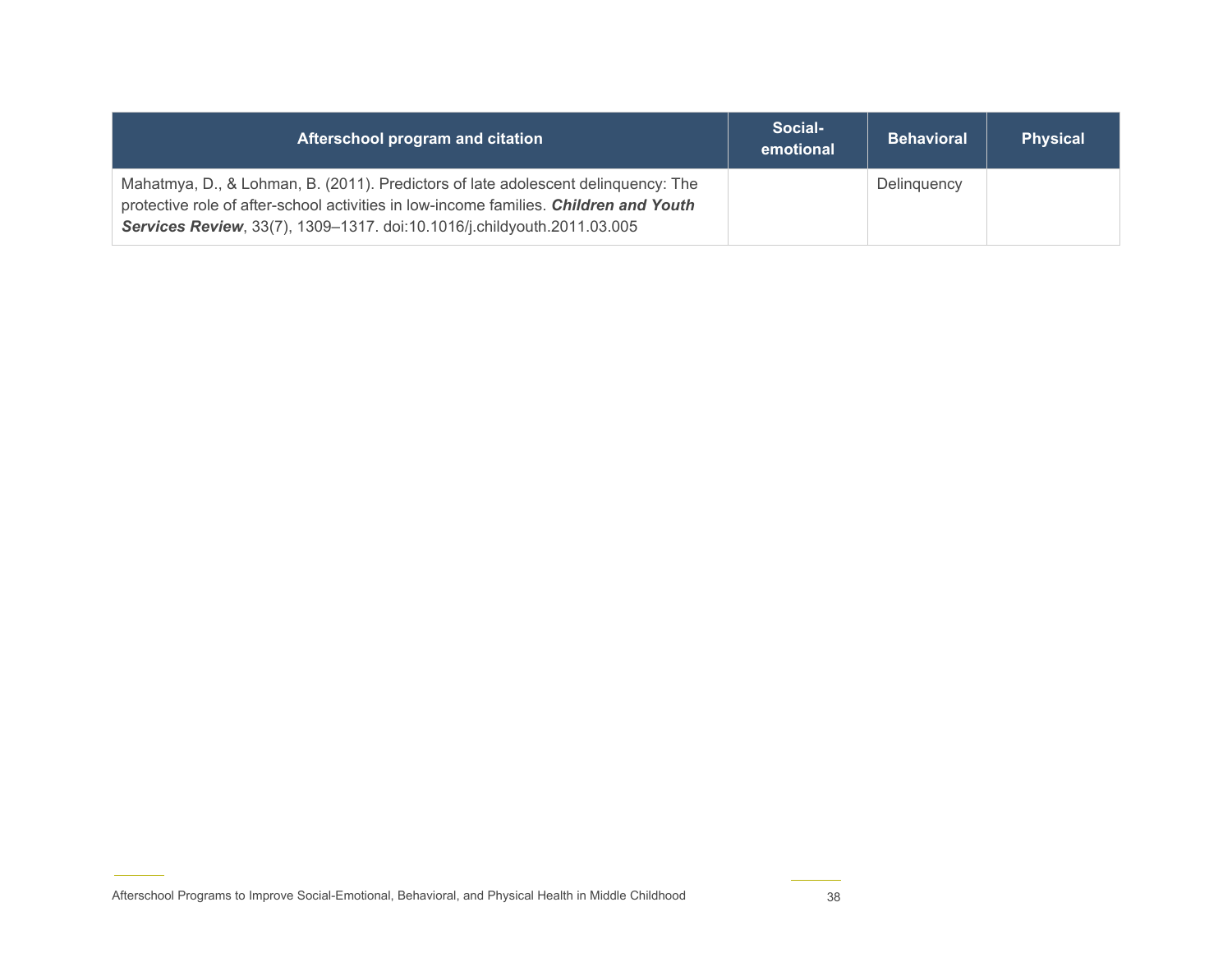# <span id="page-42-0"></span>References

<span id="page-42-1"></span><sup>1</sup> Diamond, A. (2007). Interrelated and interdependent. *Developmental Science*, 10(1), 152-158.

<span id="page-42-2"></span><sup>2</sup> Dutko, P., Ver Ploeg, M., & Farrigan, T. L. (2012). *Characteristics and influential factors of food deserts*. Washington, DC: U.S. Department of Agriculture, Economic Research Service.

<span id="page-42-3"></span><sup>3</sup> Pinderhughes, E. E., Nix, R., Foster, E. M., & Jones, D. (2001). Parenting in context: Impact of neighborhood poverty, residential stability, public services, social networks, and danger on parental behaviors. *Journal of Marriage and family*, 63(4), 941-953.

<span id="page-42-4"></span><sup>4</sup> Carver, P. R., L. Yunger, J. L., & Perry, D. G. (2003). Gender identity and adjustment in middle childhood. *Sex Roles*, 49, 95-109. doi:10.1023/A:1024423012063.

<span id="page-42-5"></span><sup>5</sup> Bohnert, A. M., & Ward, A. K. (2013). Making a difference: Evaluating the Girls in the Game (GIG) after-school program. *The Journal of Early Adolescence*, 33(1), 104-130. doi:10.1177/0272431612466174

<span id="page-42-6"></span><sup>6</sup> Sifers, S. K., & Shea, D. N. (2013). Evaluations of Girls on the Run/Girls on Track to enhance selfesteem and well-being. *Journal of Clinical Sport Psychology*, 7(1), 77-85

<span id="page-42-7"></span><sup>7</sup> Afterschool Alliance. (2016). *America After 3PM special report: Afterschool in communities of concentrated poverty*. Washington, DC: Afterschool Alliance. Retrieved from [http://www.afterschoolalliance.org/AA3PM/Concentrated\\_Poverty.pdf.](http://www.afterschoolalliance.org/AA3PM/Concentrated_Poverty.pdf)

<span id="page-42-8"></span><sup>8</sup> DeHart, G. B., Sroufe, L. A., & Cooper, R. G. (2004). *Child development: Its nature and course* (5th ed., pp. 411-441). New York, NY: McGraw-Hill.

<span id="page-42-9"></span><sup>9</sup> Harter, S. (1996). Developmental changes in self-understanding across the 5 to 7 shift. In A. Sameroff & M. Haith (Eds.), *The five to seven-year shift: The age of reason and responsibility* (pp. 207- 236). Chicago, IL: University of Chicago Press.

<span id="page-42-10"></span><sup>10</sup> DeHart et al, 2004.

<span id="page-42-11"></span><sup>11</sup> American Institutes for Research. (2015). *Supporting social and emotional development through quality afterschool programs*. Chicago, IL: American Institutes for Research. Retrieved from http:// [https://www.air.org/sites/default/files/downloads/report/Social-and-Emotional-Development-](https://www.air.org/sites/default/files/downloads/report/Social-and-Emotional-Development-Afterschool-Programs.pdf)[Afterschool-Programs.pdf](https://www.air.org/sites/default/files/downloads/report/Social-and-Emotional-Development-Afterschool-Programs.pdf) 

<span id="page-42-12"></span><sup>12</sup> Heckman, J. J., & Rubinstein, Y. (2001). The importance of noncognitive skills: Lessons from the GED testing program. *American Economic Review*, 91(2), 145–149.

<span id="page-42-13"></span><sup>13</sup> Greenspan, S., & Lodish, R. (1991). School literacy: The real ABCs. *Phi Delta Kappan*, 73(4), 300- 308.

<span id="page-42-14"></span><sup>14</sup> Durlak, J. A., Weissberg, R. P., Dymnicki, A. B., Taylor, R. D., & Schellinger, K. B. (2011). The impact of enhancing students' social and emotional learning: A meta‐analysis of school‐based universal interventions. *Child Development*, 82(1), 405-432.

<span id="page-42-15"></span><sup>15</sup> Jones, S., Brush, K., Bailey, R., Brion-Meisels, G., McIntyre, J., Kahn, J., Nelson, B., & Stickle, L. (2017). *Navigating SEL from the inside out: Looking inside & across 25 leading SEL programs: A practical resource for schools and OST providers*.

<span id="page-42-16"></span><sup>16</sup> Hawkins, J. D., Catalano, R. F., Kosterman, R., Abbott, R., & Hill, K.G. (1999). Preventing adolescent health-risk behaviors by strengthening protection during childhood. *Archives of Pediatrics and Adolescent Medicine*, 153, 226-234.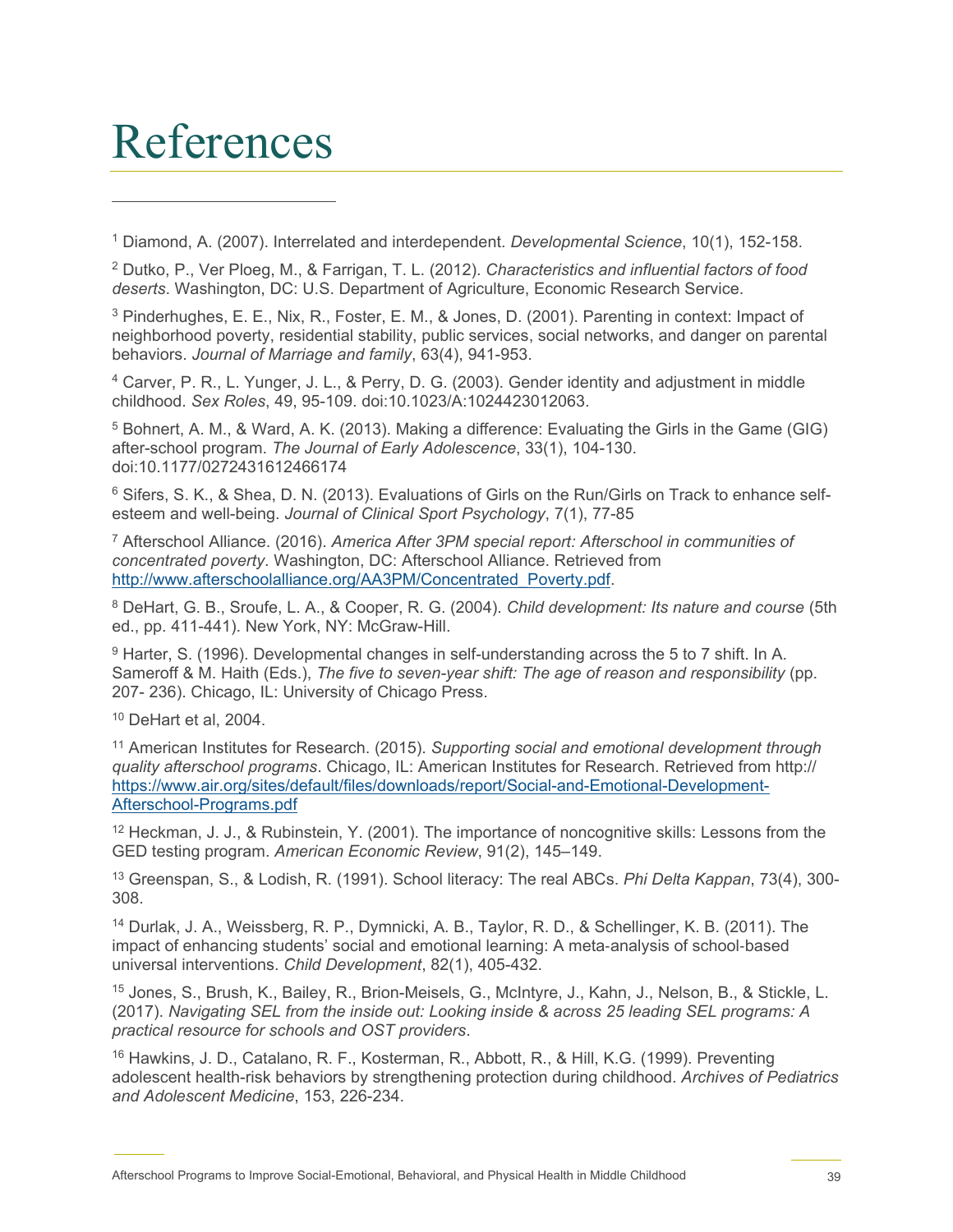<span id="page-43-0"></span><sup>17</sup> Sahoo, K., Sahoo, B., Choundhury, A. K., Sofi, N. Y., Kumar, R., & Bhadoria, A. S. (2015). Childhood obesity: Causes and consequences. *Journal of Family Medicine and Primary Care*, 42(2), 187-192.

<span id="page-43-1"></span><sup>18</sup> Boyle, D. E., Marshall, N. L., & Robeson, W. W. (2003). Gender at play: Fourth-grade girls and boys on the playground. *American Behavioral Scientist*, 46(10), 1326-1345.

<span id="page-43-2"></span><sup>19</sup> Telford, R. M., Telford, R. D., Olive, L. S., Cochrane, T., & Davey, R. (2016). Why are girls less physically active than boys? Findings from the LOOK Longitudinal Study. *PloS one, 11*(3), e0150041.

<span id="page-43-3"></span><sup>20</sup> Scraton, S. J. (2017). Images of femininity and the teaching of girls' physical education. In *Physical education, sport and schooling* (pp. 71-94). Routledge.

<span id="page-43-4"></span><sup>21</sup> Dzewaltowski, D. A., & Rosenkranz, R. R. (2014). Youth development: An approach for physical activity behavioral science. *Kinesiology Review*, 3(1), 92-100.

<span id="page-43-5"></span> $22$  Iachini, A. L., Bell, B. A., Lohman, M., Beets, M. W., & Reynolds, J. F. (2016). Maximizing the contribution of after-school programs to positive youth development: Exploring leadership and implementation within Girls on the Run. *Children & Schools*, 39(1), 43-52.

#### <span id="page-43-6"></span><sup>23</sup> Diamond, 2007.

<span id="page-43-7"></span><sup>24</sup> Brock, L. L., Murrah, W. M., Cottone, E. A., Mashburn, A. J., & Grissmer, D. W. (2017). An afterschool intervention targeting executive function and visuospatial skills also improves classroom behavior. *International Journal of Behavioral Development*, 1-11.

<span id="page-43-8"></span><sup>25</sup> Hillman, C. H., Pontifex, M. B., Castelli, D. M., Khan, N. A., Raine, L. B., Scudder, M. R., Drolette, E. S., Moore, R. D., Wu, C. T., & Kamijo, K. (2014). Effects of the FITKids randomized controlled trial on executive control and brain function*. Pediatrics*, 134, e1036-e1071.

<span id="page-43-9"></span><sup>26</sup> Mahoney, J. L., Lord, H., & Carryl, E. (2005). An Ecological Analysis of After-School Program Participation and the Development of Academic Performance and Motivational Attributes for Disadvantaged Children. *Child Development*, 76(4), 811-825. doi:10.1111/j.1467-8624.2005.00879.x

<span id="page-43-10"></span><sup>27</sup> Collins, W. A. (Ed.). (1984). *Development during middle childhood: The years from six to twelve*. Washington, DC: National Academy Press.

<span id="page-43-11"></span><sup>28</sup> Garcia Coll, C. G., & Szalacha, L. (2004). The multiple contexts of middle childhood. *Future of Children*, 14(2), 81-97.

<span id="page-43-12"></span> $29$  U.S. Department of Health and Human Services. (2016). School health policies and practices study (SHPPS) 2016: Results from the School Health Policies and Practices Study. Retrieved from [https://www.cdc.gov/healthyyouth/data/shpps/pdf/shpps-results\\_2016.pdf#page=26](https://www.cdc.gov/healthyyouth/data/shpps/pdf/shpps-results_2016.pdf#page=26)

<span id="page-43-13"></span><sup>30</sup> Frazier, S. L., Cappella, E., & Atkins, M. S. (2007). Linking mental health and afterschool systems for children in urban poverty. Preventing problems, promoting possibilities. *Administration and Policy in Mental Health and Mental Health Services Research*, 34, 389-399. doi:10.1007/s10488-007- 0118-y

<span id="page-43-14"></span><sup>31</sup> Afterschool Alliance. (2014). *Evaluations backgrounder: A summary of formal evaluations of afterschool programs' impact on academics, behavior, safety and family life*. Retrieved from [http://www.afterschoolalliance.org/documents/challenge2014/EvaluationBackgrounder-FINAL.pdf.](http://www.afterschoolalliance.org/documents/challenge2014/EvaluationBackgrounder-FINAL.pdf)

<span id="page-43-15"></span><sup>32</sup> Afterschool Alliance. (2020). *America after 3PM: Demand grows, opportunity shrinks*. Afterschool Alliance.<http://www.afterschoolalliance.org/AA3PM/>

<span id="page-43-16"></span>33 Barnett, R. C., & Gareis, K. C. (2006). Parental after-school stress and psychological well-being. *Journal of Marriage and the Family*, 68, 101-108.

<span id="page-43-17"></span><sup>34</sup> Pinderhughes et al, 2001.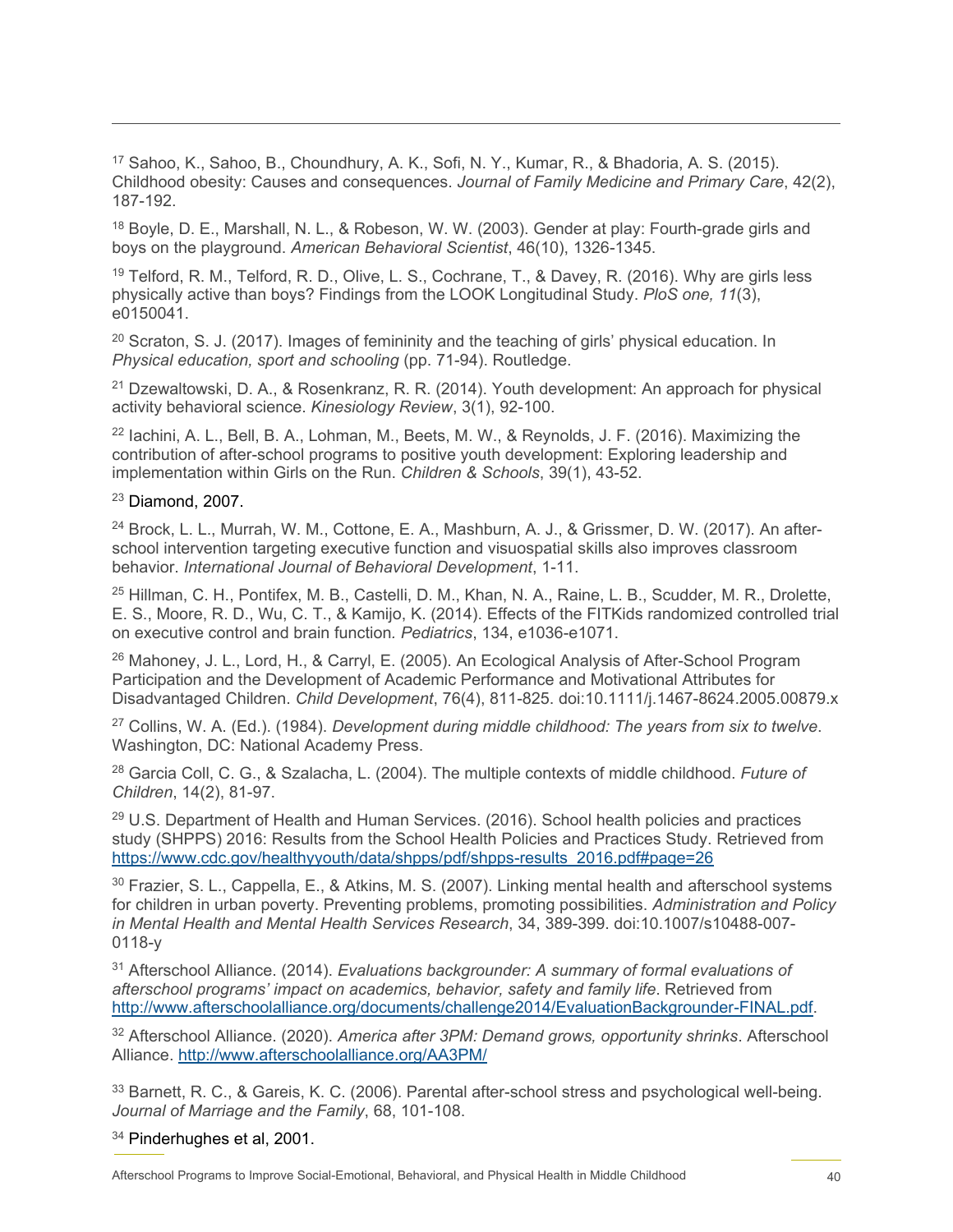<span id="page-44-0"></span><sup>35</sup> Dutko, P., Ver Ploeg, M., & Farrigan, T. L. (2012). *Characteristics and influential factors of food deserts*. Washington, DC: U.S. Department of Agriculture, Economic Research Service.

<span id="page-44-1"></span>36 Afterschool Alliance, 2016.

<span id="page-44-2"></span><sup>37</sup> Afterschool Alliance, 2014.

<span id="page-44-3"></span><sup>38</sup> Dzewaltowski et al, 2014.

<span id="page-44-4"></span><sup>39</sup> Weiss, M. R., Kipp, L. E., & Bolter, N. D. (2012). Training for life: Optimizing positive youth development through sport and physical activity. *The Oxford handbook of sport and performance psychology*, 448-475.

<span id="page-44-5"></span><sup>40</sup> Durlak, J., & Weissberg, R. (2007). *The impact of after-school programs that promote personal and social skills*. Chicago, IL: Collaborative for Academic, Social, and Emotional Learning.

#### <span id="page-44-6"></span> $41$  Durlak et al, 2011.

<span id="page-44-7"></span><sup>42</sup> Harvard Family Research Project. (2008). *Afterschool programs in the 21st century: Their potential and what it takes to achieve it*. Retrieved from http://www.hfrp.org/publicationsresources/browse-our-E-3 publications/after-school-programs-in-the-21st-century-their-potentialand-what-it-takes-toachieve-it

<span id="page-44-8"></span><sup>43</sup> Redd, Z., Cochran, S., Hair, E., & Moore, K. (2002). *Academic achievement programs and youth development: A synthesis*. Bethesda, MD: Child Trends.

#### <span id="page-44-9"></span><sup>44</sup> DeHart et al, 2004.

<span id="page-44-10"></span><sup>45</sup> Afterschool Alliance, 2014.

<span id="page-44-11"></span><sup>46</sup> Beets, M. W., Beighle, A., Erwin, H. E., & Huberty, J. D. (2009). After-school program impact on physical activity and fitness: A meta-analysis. *American Journal of Preventive Medicine*, 36, 527- 537.

<span id="page-44-12"></span><sup>47</sup> Beets, M. W., Rooney, L., Tilley, F., Beighle, A., & Webster, C. (2010). Evaluation of policies to promote physical activity in afterschool programs: Are we meeting current benchmarks? *Preventive Medicine*, 51, 299–301.

#### <span id="page-44-13"></span><sup>48</sup> Mahoney et al, 2005.

<span id="page-44-14"></span><sup>49</sup> Yin, Z., Moore, J. B., Johnson, M. H., Barbeau, P., Cavnar, M., Thornburg, J., & Gutin, B. (2005). The Medical College of Georgia FitKid Project: The relations between program attendance and changes in outcomes in year 1. *International Journal of Obesity*, 29, S40-S45.

<span id="page-44-15"></span><sup>50</sup> Brock, L. L., Murrah, W. M., Cottone, E. A., Mashburn, A. J., & Grissmer, D. W. (2017). An afterschool intervention targeting executive function and visuospatial skills also improves classroom behavior. *International Journal of Behavioral Development*, 1-11.

<span id="page-44-16"></span><sup>51</sup> Gibson, J. E., Werner, S. S., & Sweeney, A. (2015). Evaluating an abbreviated version of the PATHS Curriculum implemented by school mental health clinicians. *Psychology in The Schools*, 52(6), 549-561. doi:10.1002/pits.21844

<span id="page-44-17"></span><sup>52</sup> Hillman, C. H., Pontifex, M. B., Castelli, D. M., Khan, N. A., Raine, L. B., Scudder, M. R., Drolette, E. S., Moore, R. D., Wu, C. T., & Kamijo, K. (2014). Effects of the FITKids randomized controlled trial on executive control and brain function*. Pediatrics*, 134, e1036-e1071.

<span id="page-44-18"></span><sup>53</sup> Pierce, K. M, Bolt, D. M., & Vandell, D. L. (2010). Specific features of after-school program quality: Associations with children's functioning in middle childhood. *American Journal of Community Psychology*, 45(3-4), 381-393.

<span id="page-44-19"></span><sup>54</sup> Shernoff, D. J. (2010). Engagement in after-school programs as a predictor of social competence and academic performance. *American Journal of Community Psychology*, 45(3-4), 325-337.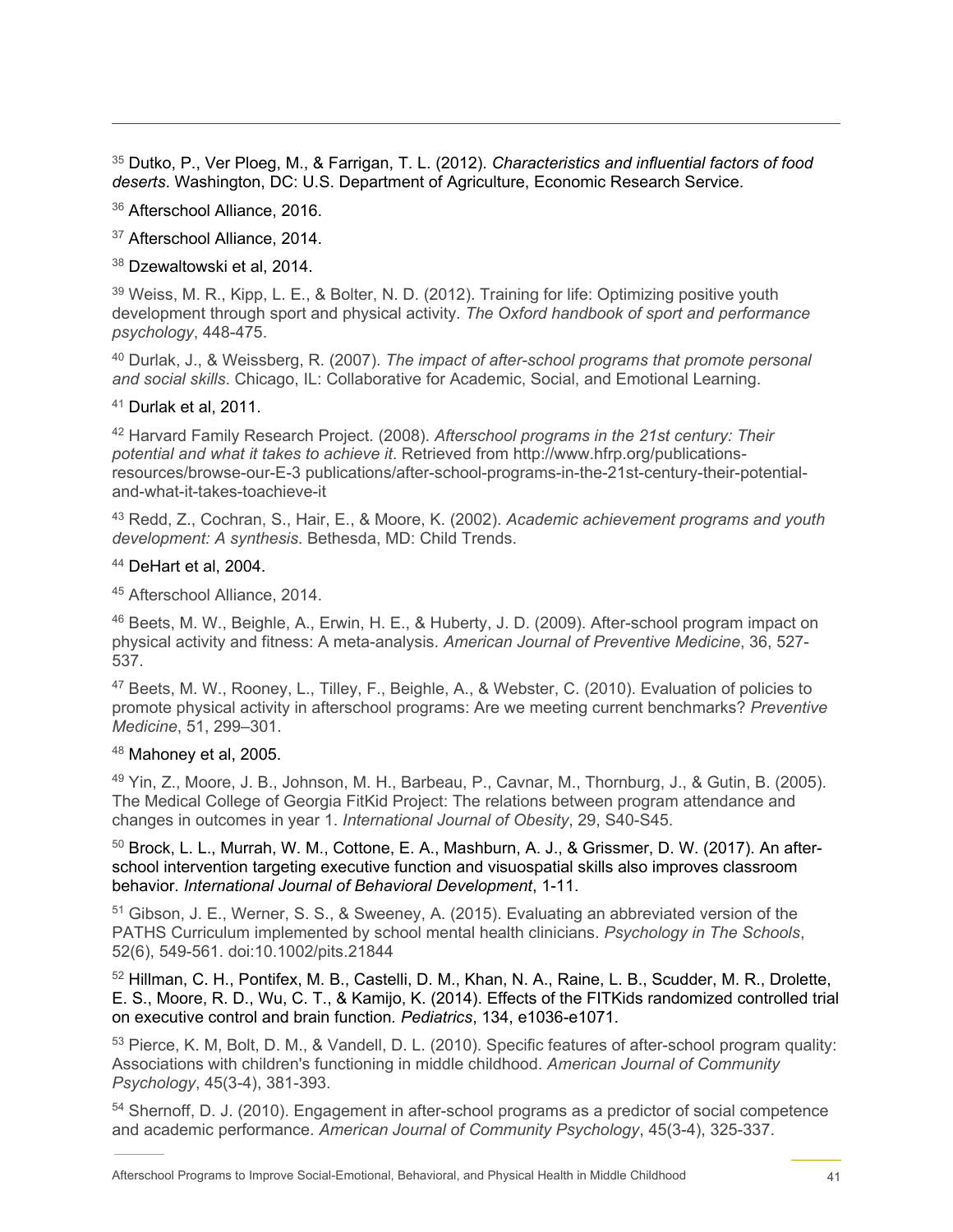<span id="page-45-0"></span><sup>55</sup> Vandell, D. L., Reisner, E. R., & Pierce, K. M. (2007). *Outcomes linked to high-quality afterschool programs: Longitudinal findings from the study of promising afterschool programs* (Report to the Charles Stewart Mott Foundation) (p. 9). Irvine, CA: University of California, Irvine.

<span id="page-45-1"></span><sup>56</sup> American Institutes for Research. (2014). *Rhode Island 21st Century Community Learning Center program evaluation: Descriptive report*. Retrieved from [http://www.ride.ri.gov/Portals/0/Uploads/Documents/Students-and-Families-Great-](http://www.ride.ri.gov/Portals/0/Uploads/Documents/Students-and-Families-Great-Schools/Educational-Programming/21stCCLCs/RI21CCLC-Evaluation-Descriptive-Report-2014.pdf)[Schools/Educational-Programming/21stCCLCs/RI21CCLC-Evaluation-Descriptive-Report-2014.pdf](http://www.ride.ri.gov/Portals/0/Uploads/Documents/Students-and-Families-Great-Schools/Educational-Programming/21stCCLCs/RI21CCLC-Evaluation-Descriptive-Report-2014.pdf)

<span id="page-45-2"></span><sup>57</sup> Center for Youth Program Quality. (2014). *Arkansas 21st Century Community Learning Centers statewide evaluation 2012-2013 annual report*. Retrieved from http://www.arkansased.gov/public/userfiles/Learning\_Services/Federal%20Programs/21%20CCLC/2 012 2013 Arkansas 21st CCLC Statewide Evaluation Report.pdf

<span id="page-45-3"></span><sup>58</sup> Grossman, J. B., Price, M. L., Fellerath, V., Jucovy, L. Z., Kotloff, L. J., Raley, R. & Walker, K. E. (2002). Multiple choices afterschool: *Findings from the Extended-Services School Initiative*.

<span id="page-45-4"></span><sup>59</sup> Kauh, T. J. (2011). AfterZone: Outcomes for youth participating in Providence's citywide afterschool system*. Philadelphia, PA: Public/Private Ventures*, 1-109.

<span id="page-45-5"></span><sup>60</sup> Newhouse, C., Vance, F., Lo, J., & Willis, S. (2015). *Oakland school-based afterschool programs evaluation: 2014-2015 findings report*.

[http://afterschoolalliance.org/impacts\\_testing/details.cfm?ID=a0E3900000NRLurEAH&start=1](http://afterschoolalliance.org/impacts_testing/details.cfm?ID=a0E3900000NRLurEAH&start=1)

<span id="page-45-6"></span><sup>61</sup> Wu, H. C., Van Egeren, L. A., Bates, L. V., & The Michigan State University Evaluation Team (2016). *Michigan 21st Century Community Learning Centers Evaluation 2014-2015 Annual Report*. Michigan State University, East Lansing, MI.

<span id="page-45-7"></span><sup>62</sup> Annesi, J. J., Smith, A. E., Walsh, S. M., Mareno, N., & Smith, K. R. (2016). Effects of an afterschool care-administered physical activity and nutrition protocol on body mass index, fitness levels, and targeted psychological factors in 5- to 8-year-olds. *Translational Behavioral Medicine*, 6(3), 347– 357. doi:10.1007/s13142-015-0372-6

<span id="page-45-8"></span><sup>63</sup> DeBate, R. D., & Thompson, S. H. (2005). Girls on the Run: Improvements in self-esteem, body size satisfaction and eating attitudes/behaviors. *Eating and Weight Disorders*, 10(1), 25-32. doi:10.1007/BF03353416

<span id="page-45-9"></span><sup>64</sup> Fishbein, D. H., Domitrovich, C., Williams, J., Gitukui, S., Guthrie, C., Shapiro, D., & Greenberg, M. (2016). Short-term intervention effects of the PATHS curriculum in young low-income children: Capitalizing on plasticity. *The Journal of Primary Prevention*, 37(6), 493-511. doi:10.1007/s10935- 016-0452-5

<span id="page-45-10"></span><sup>65</sup> Frazier, S. L., Dinizulu, S. M., Rusch, D., Boustani, M. M., Mehta, T. G., & Reitz, K. (2015). Building resilience afterschool for early adolescents in urban poverty: Open trial of Leaders @ Play. *Administration and Policy in Mental Health and Mental Health Services Research*, 42(6), 723-736. doi:10.1007/s10488-014-0608-7

<span id="page-45-11"></span><sup>66</sup> Gibson et al, 2015.

<span id="page-45-12"></span><sup>67</sup> Greenspan et al, 1991.

<span id="page-45-13"></span><sup>68</sup> Walker, K. E., & Arbreton, A. J. A. (2004). After-School Pursuits: An Examination of Outcomes in the San Francisco Beacon Initiative.

<span id="page-45-14"></span><sup>69</sup> American Institutes for Research. (2016). *Texas 21st Century Community Learning Centers 2014– 2015 annual report.* Retrieved from

[https://tea.texas.gov/Reports\\_and\\_Data/Program\\_Evaluations/Out-of-](https://tea.texas.gov/Reports_and_Data/Program_Evaluations/Out-of-School_Learning_Opportunities/Program_Evaluation__Out-of-School_Learning_Opportunities/)School Learning Opportunities/Program Evaluation Out-of-School Learning Opportunities/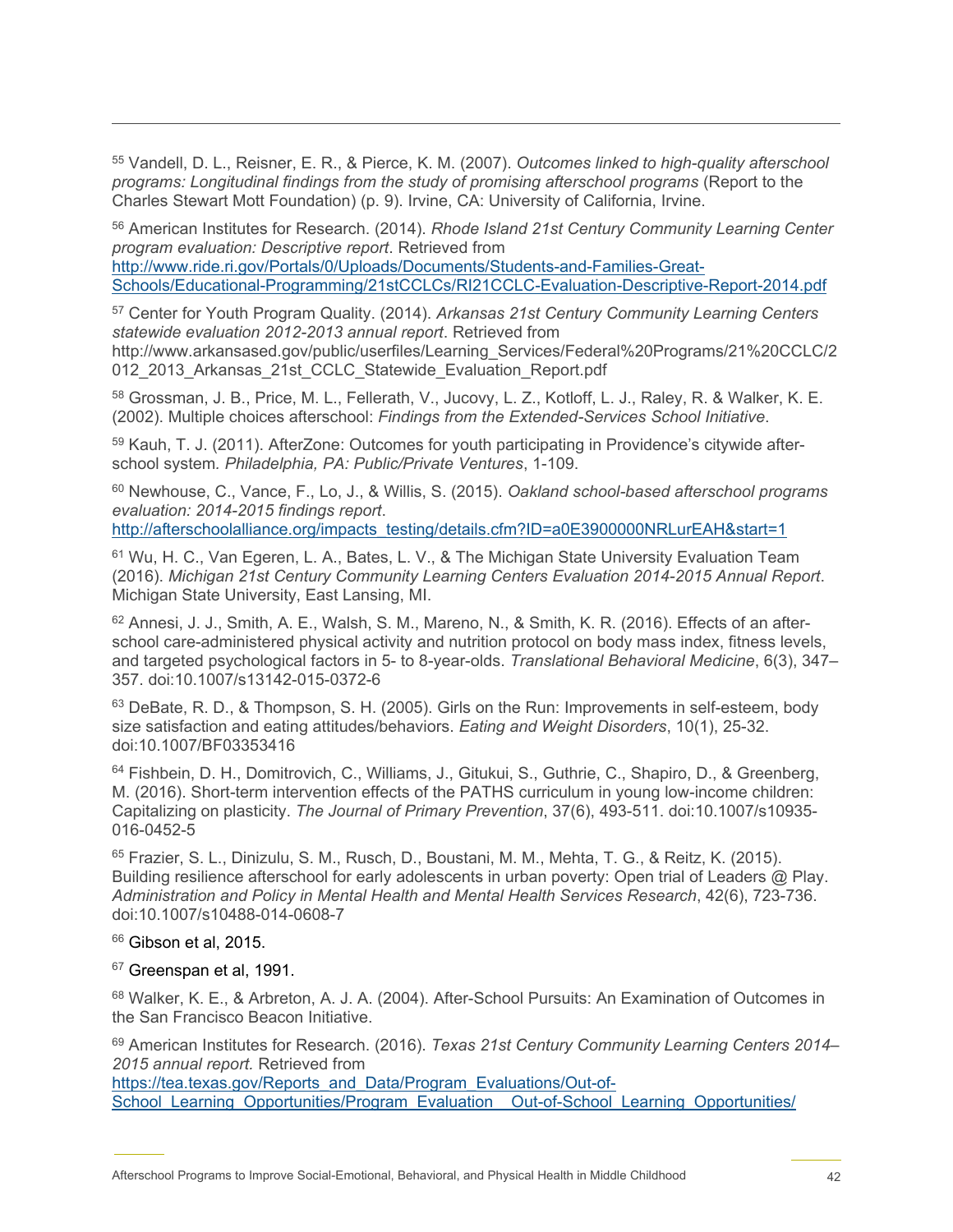<span id="page-46-0"></span><sup>70</sup> Huang, D., & Wang, J. (2012). *Independent statewide evaluation of ASES and 21st CCLC afterschool programs May 1, 2008-December 31, 2011*. <http://www.impacts.afterschoolalliance.org/details.cfm?ID=a0E3900000NaMw4EAF&start=1>

<span id="page-46-1"></span><sup>71</sup> Fishbein et al, 2016.

<span id="page-46-2"></span><sup>72</sup> Gibson et al, 2015.

<span id="page-46-3"></span><sup>73</sup> Brock et al, 2017.

<span id="page-46-4"></span><sup>74</sup> Lerner, R. M., & Lerner, J. V. (2013). *The positive development of youth: Comprehensive findings from the 4-H Study of Positive Youth Development*. Institute for Applied Research in Youth Development.

<span id="page-46-5"></span><sup>75</sup> James-Burdumy, S., Dynarski, M., & Deke, J. (2007). When elementary schools stay open late: Results from the national evaluation of the 21st Century Community Learning Centers program. *Educational Evaluation and Policy Analysis*, 29(4), 296-318. doi:10.3102/0162373707309077

<span id="page-46-6"></span> $^{76}$  Pierce, K. M, Bolt, D. M., & Vandell, D. L. (2010). Specific features of after-school program quality: Associations with children's functioning in middle childhood. *American Journal of Community Psychology*, 45(3-4), 381-393.

<span id="page-46-7"></span><sup>77</sup> James-Burdumy et al, 2007.

<span id="page-46-8"></span><sup>78</sup> de Heer, H. D., Koehly, L., Pederson, R., & Morera, O. (2011). Effectiveness and spillover of an after-school health promotion program for Hispanic elementary school children. *American Journal of Public Health*, 101(10), 1907-1913. doi:10.2105/AJPH.2011.300177

<span id="page-46-9"></span><sup>79</sup> Newhouse, C., Vance, F., Lo, J., & Willis, S. (2015). *Oakland school-based afterschool programs evaluation: 2014-2015 findings report*.

http://afterschoolalliance.org/impacts\_testing/details.cfm?ID=a0E3900000NRLurEAH&start=1

<span id="page-46-10"></span>80 Beets, M. W., Weaver, R. G., Turner-McGrievy, G., Huberty, J., Ward, D. S., Pate, R. R., Freedman, D., Hutto, B., Moore, J. B., Bottai, M., Chandler, J., Brazendale, K., & Beighle, A. (2016). Physical activity outcomes in afterschool programs: A group randomized control trial. *Preventive Medicine*, 90, 207-215.

<span id="page-46-11"></span><sup>81</sup> London, R. A., & Gurantz, O. (2013). Afterschool program participation, youth physical fitness, and overweight. *American Journal of Preventive Medicine*, 44(3, Suppl 3), S200-S207. doi:10.1016/j.amepre.2012.11.009

<span id="page-46-12"></span><sup>82</sup> Beets et al, 2016.

<span id="page-46-13"></span>83 London et al, 2013.

<span id="page-46-14"></span>84 Bohnert et al. 2013.

<span id="page-46-15"></span> $85$  DeBate et al, 2005.

<span id="page-46-16"></span>86 Martin, J. J., Waldron, J. J., McCabe, A., & Choi, Y. S. (2009). The impact of 'Girls on the Run' on self-concept and fat attitudes. *Journal of Clinical Sport Psychology*, 3(2), 127-138.

<span id="page-46-17"></span>87 Weiss, M. R., Kipp, L. E., & Bolter, N. D. (2012). Training for life: Optimizing positive youth development through sport and physical activity. *The Oxford handbook of sport and performance psychology*, 448-475.

<span id="page-46-18"></span>88 Dzewaltowski et al, 2014.

<span id="page-46-19"></span> $89$  Frazier et al, 2015.

<span id="page-46-20"></span>90 Robles, J., Gutierrez, A., & Seifert, C. F. (2014). Impact of a pilot pharmacy health-care professional out-of-school time physical activity and nutrition education program with exercise on fourth and fifth graders in a rural Texas community. *SAGE Open Medicine*, *2*, 2050312114547956.